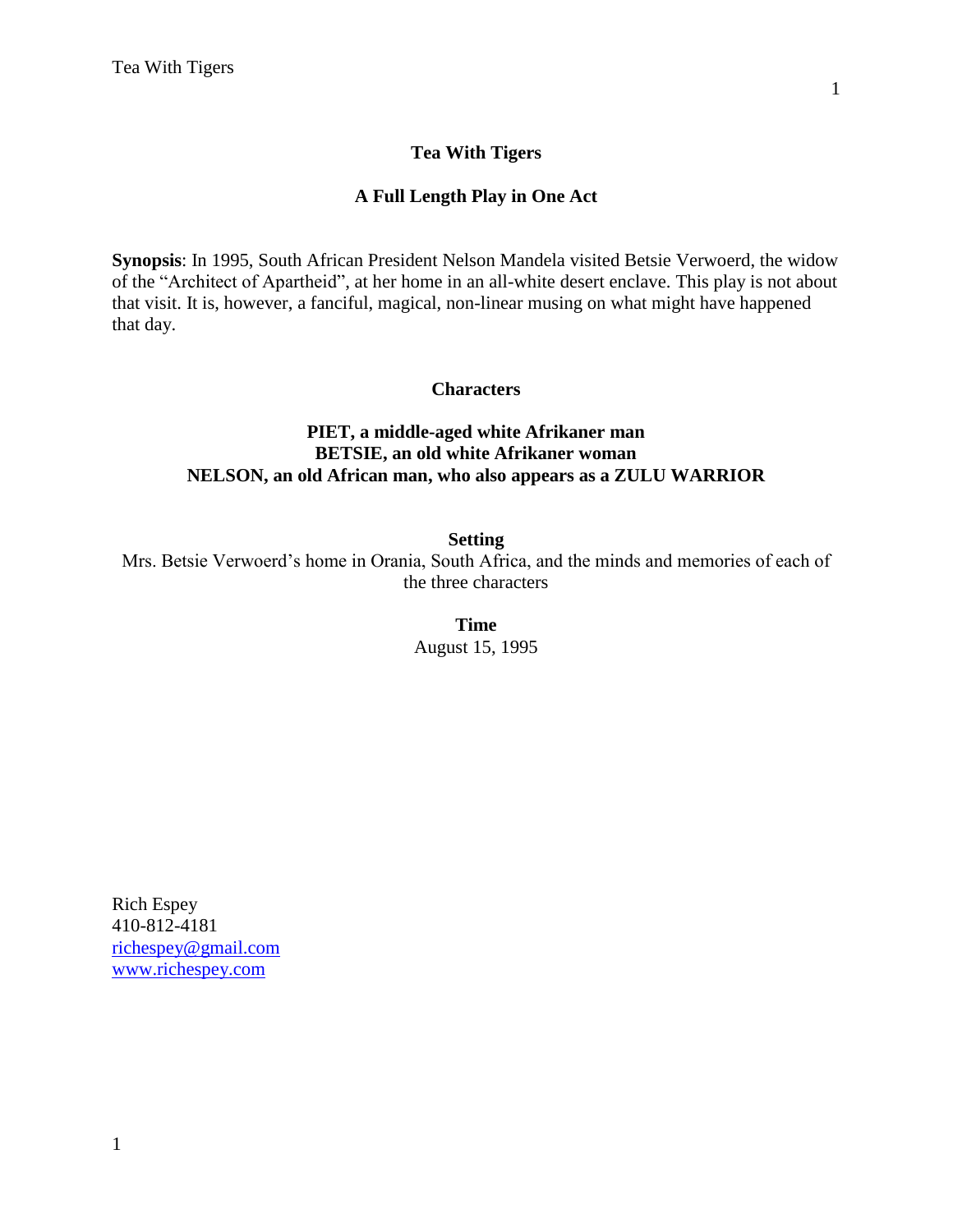# **Tea with Tigers**

*Lights reveal BETSIE, an old white woman, embroidering a very, very large cloth. She wears a conservative dress. Above her, all throughout the space, hang letters of different sizes, but we may not be aware that they are letters. At first she is singing or humming an Afrikaner song "Oranje, blanje, blou" ("Orange, White, and Blue").*

*Then we hear a tea kettle whistle. The whistling gets really, really loud. Why isn't anyone attending to this tea kettle? Finally, someone does, and the sound stops. PIET is there, with a tea kettle in hand.*

#### **PIET**

I am so sorry.

#### **BETSIE**

Poopsquirt.

#### **PIET**

You remind me of someone I used to know. Awfully loud, wasn't it? You could have offturned it. You're not caged. If you must know, I was teablending you. Piet's Perfect Rooibos, I call it. Rooibos leaves, black currants, hibiscus flowers, a sugartouch. Rooibos purports assistance with nervous tension, allergies, and digestive problems!

#### *BETSIE belches.*

#### **PIET**

Exactly.

When I freshstart in Johannesburg I will open my own teashop – NO! My TEA EMPORIUM!!! With Piet's Perfect Rooibos PINK CHALK BOARD BLASTED! 18 Rand – Grande. 12 Rand – Petite. Koeksisters gratis. Cinnamon and Coconut. Piet's Perfect Rooibos!!!!!

*PIET, in his enthusiasm, spills the water for the tea.*

#### **BETSIE**

Have you fucked up the tea again, Mimis?

#### **PIET**

I am NOT Mimis!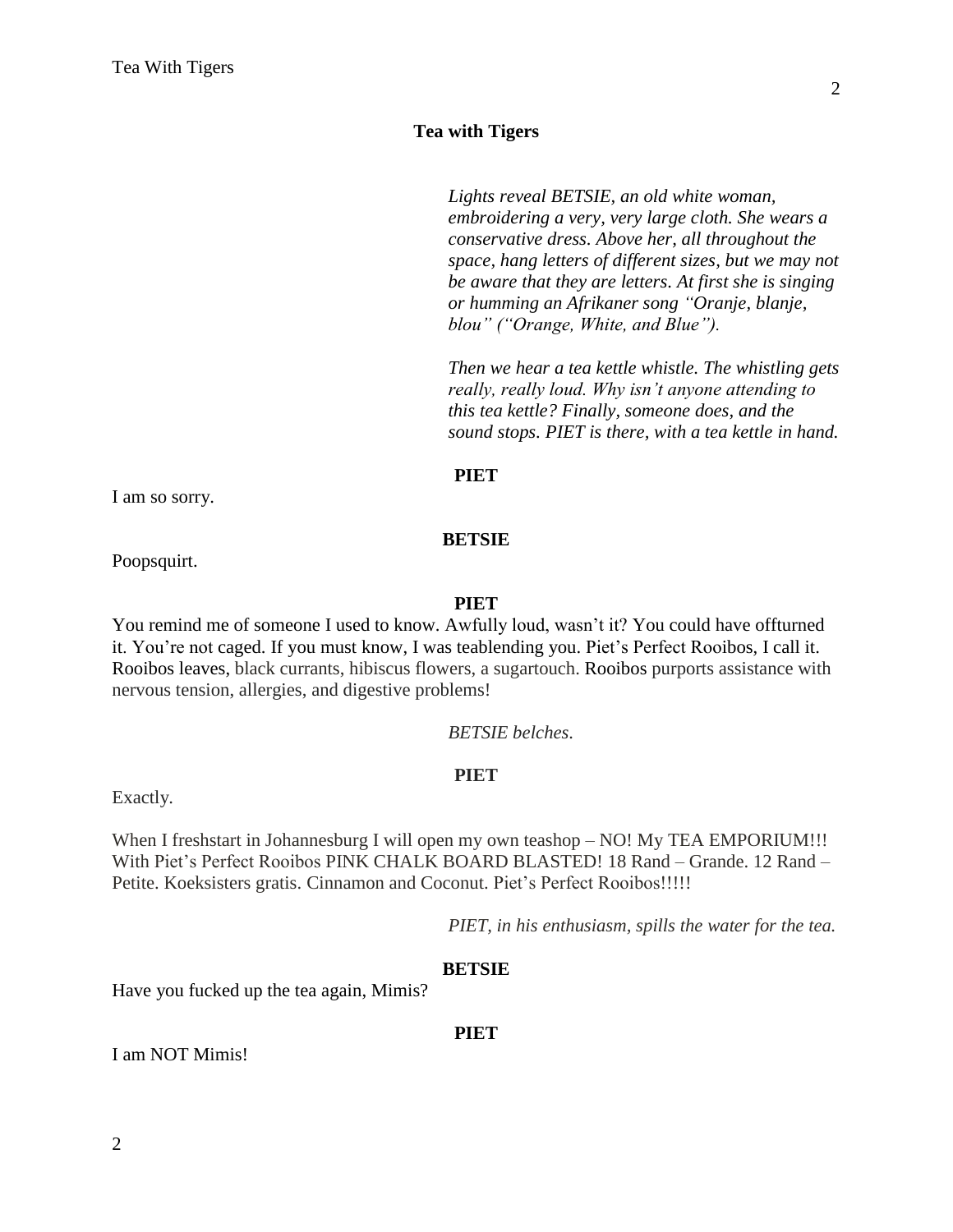**PIET**

How hard can it be to teapot?

I will kettlestart anew.

*PIET is gone to put more water on a stove.*

#### **BETSIE**

Don't be long gone.

#### **PIET**

(*off*) I shall be back before you can namesay your embroidery. If you can remember it.

#### **BETSIE**

HA! "A History of the Great Trek of the Boer People from Capetown to the Transvaal, from 1834 to The Battle of Blood River in 1838, Whereby God and the Afrikaner People Tamed and Civilized South Africa from the Bantu Kaffirs."

#### **PIET**

(*off*) No wonder God's lived you to ninety-four. You've needed decades just to title embroider.

#### **BETSIE**

Poopsquirt! Just a titbit on the Battle of Blood River and I am stitchfinished. Almost twentyeight workyears! And you know what that means. When I laststitch, my final thimblepush shall be the moment that  $//$  I shall

*PIET is there again, looking at the embroidery.*

#### **PIET**

I did not know our forebears took pigs on the Great Trek.

#### **BETSIE**

That is a dog. You are the pig. Who cannot even teapot.

#### **PIET**

It does liken me. Stitch my eyes a little bluer if you would.

#### **BETSIE**

It's a good dog likeness. I swear I stitchfinished this dog months ago. The fabric shows stitchrip here, as if preembroidered.

#### **PIET**

Today I shall brew you the most galubrious Rooibos! The soothebest I have ever made! So calming!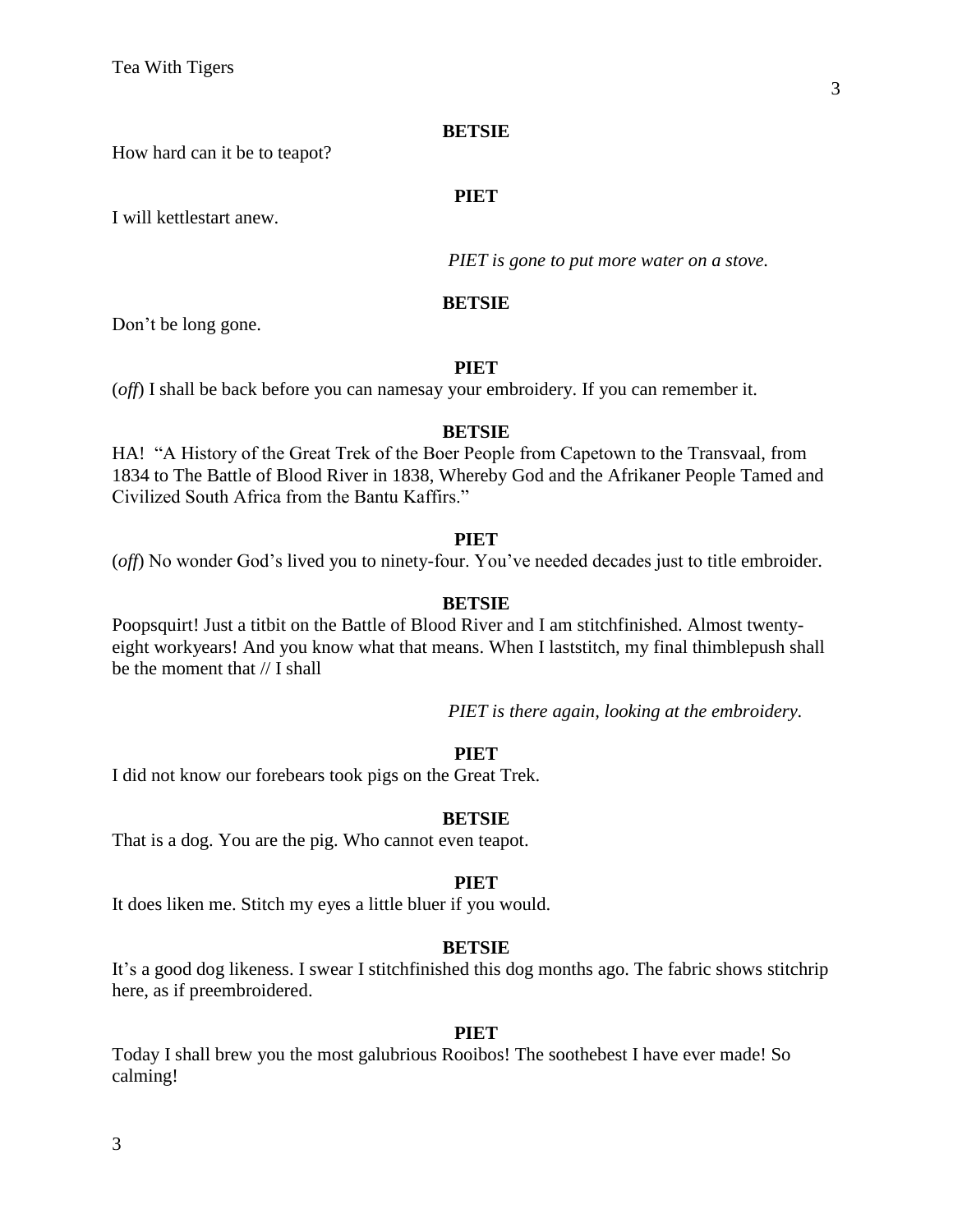So unexpected! So rare! So invisible!

#### **PIET**

You old Tonguegrappler! I have made you countless teapots!

#### **BETSIE**

**PIET**

**BETSIE**

What's that smell?

Not again.

WHAT'S THAT SMELL??!!

#### **PIET**

I smell only the galubrious Rooibos leaves.

#### **BETSIE**

Momma's Throatfinger! It poopsmells! Did you poop in here again, Poopsquirt?

#### **PIET**

I have not done that even once.

# **BETSIE**

You baffed then! Every day for the last week! Daily Momma's Throatfinger!

#### **PIET**

Blame your angry nose, Mohini, not me!

#### **BETSIE**

That is not my name!

#### **PIET**

That is who you are! Here. Whiff the Rooibos. Cleanse your olfactory bulbs!! Smell the lekker homeland leaves!!

Better?

#### **BETSIE**

**PIET**

A bit. The smell grandens and grossens.

The rooibos?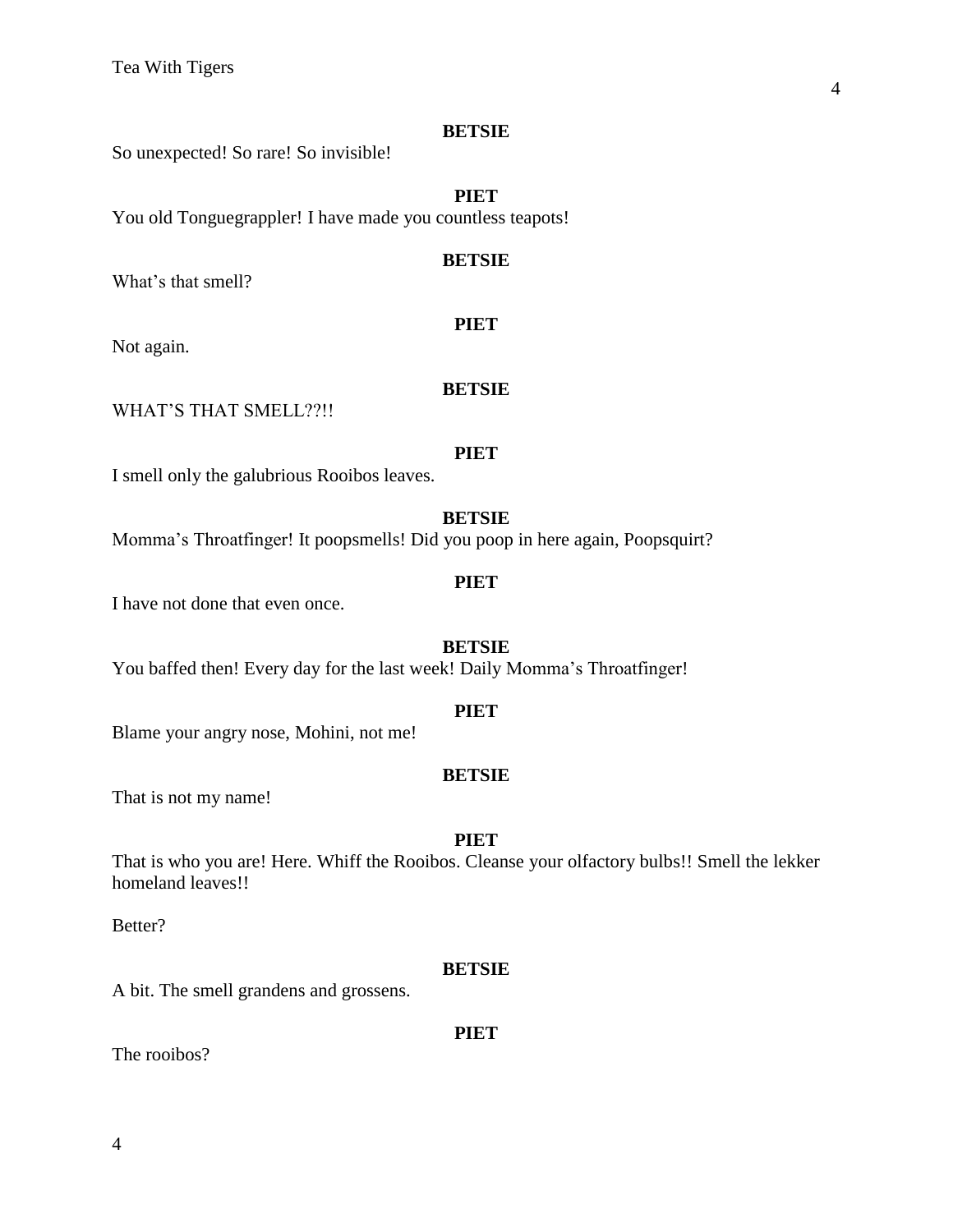No, the poop. Every day a stenchcreep closer to my brainstem. You know what it is, Mimis? It's the deathstink. Closer with every thimblepush. Mimis, what if death comes before the last stitch? Embroidery contributes to the refinement and the beautification of the domestic atmosphere. Such an atmosphere distinguishes the culturally aware nation from the uncivilized. And if I do not finish my embroidery, then what??!!

#### **PIET**

Shh. Shh. It's all right, sweetprickle. You will stitchfinish. That I know. So anxious. You remind me of someone I used to know.

> *PIET comforts her by singing "Oranje, blanje, blou". Maybe she feels better and starts to sing along. At the end BETSIE kisses PIET passionately.*

#### **BETSIE**

Oh, Hendrik!

#### **PIET**

Oh God.

#### **BETSIE**

Hendrik, my parents are expecting me at home in less than forty minutes!

#### **PIET**

I am not Hendrik, either, you crazy old dung beetle!

#### **BETSIE**

Oh, Hendrik! Even though you will laten me, I do think my parents will bestthink you. "Good for you, Betsie!" they will say. "He's Dutch by birth, but Boer by conviction! The very besthope ever!" You are the very besthope ever, Hendrik.

#### **PIET**

Hendrik is dead.

#### **BETSIE**

Not dead! It is only now speechtime, Hendrik. Ten past two.

#### **PIET**

You doffie!! I'm not your husband!

#### **BETSIE**

What a speech it will be! Once and for all the Bantus will be // relegated to the place that God has chosen for them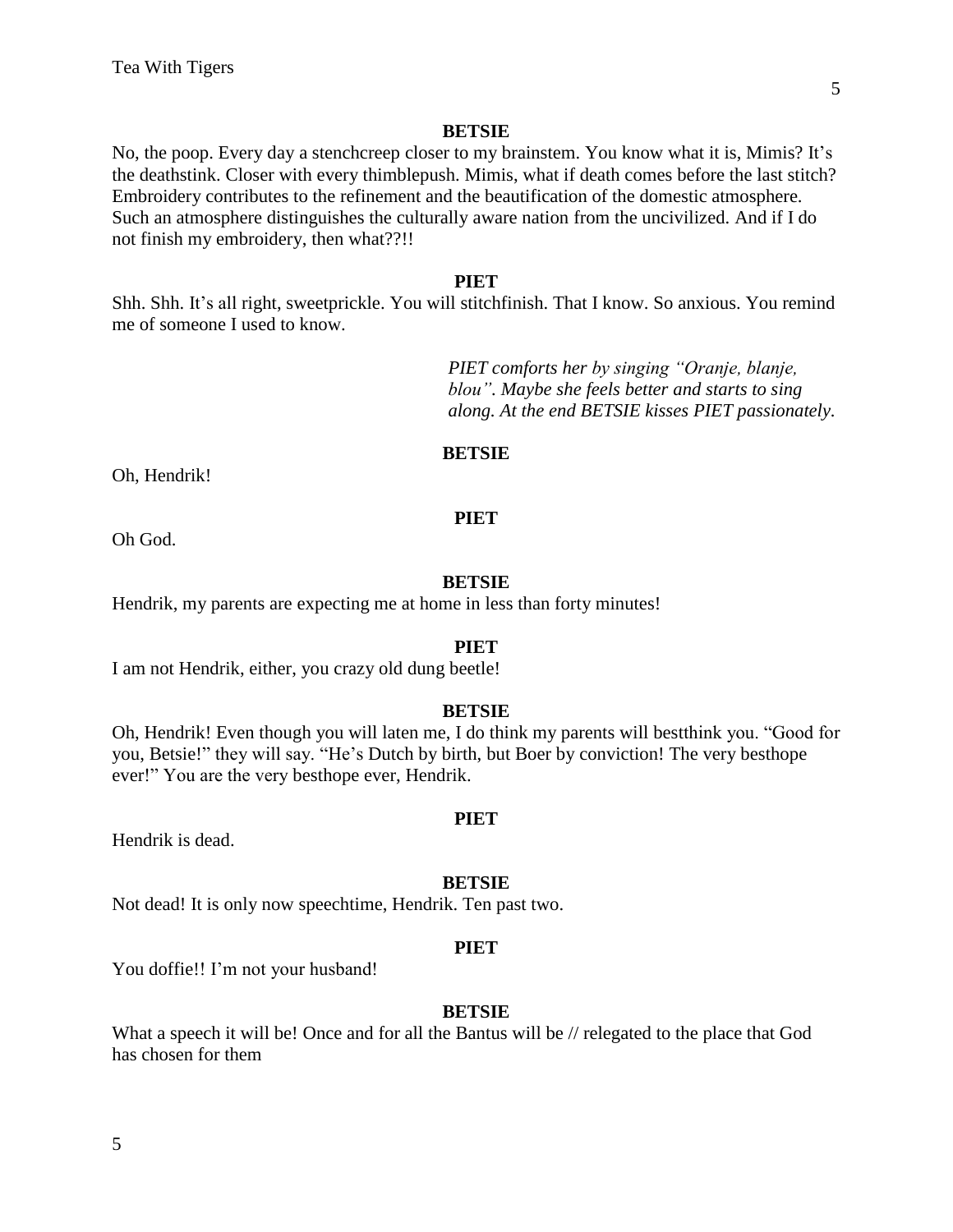Mohini! Mrs. Betsie Verwoerd! I am not your dead husband! Nor am I your husbandkiller. I am Piet.

# **BETSIE**

# **PIET**

Piet, your caretaker.

Piet.

# **BETSIE**

**PIET**

HA! A good try, Mimis. Reminding me of Hendrik so you could graunch me. If I told the children…

| РІЕТ                                                                                     |
|------------------------------------------------------------------------------------------|
| Their laughter would be heard in Johannesburg. Now I am going to teapot you. And then we |
| need to prepare.                                                                         |

| For what?                                      | <b>BETSIE</b> |
|------------------------------------------------|---------------|
| A visit.                                       | <b>PIET</b>   |
| What visit?                                    | <b>BETSIE</b> |
| A helpvisit from someone.                      | <b>PIET</b>   |
| I'll see no doctors.                           | <b>BETSIE</b> |
| This is no doctor. But it is one who can heal. | <b>PIET</b>   |
| I am not in healing need.                      | <b>BETSIE</b> |
| Look at me. Who am I?                          | <b>PIET</b>   |
|                                                | <b>BETSIE</b> |
| Mimis the fat Greek poopsquirt.                |               |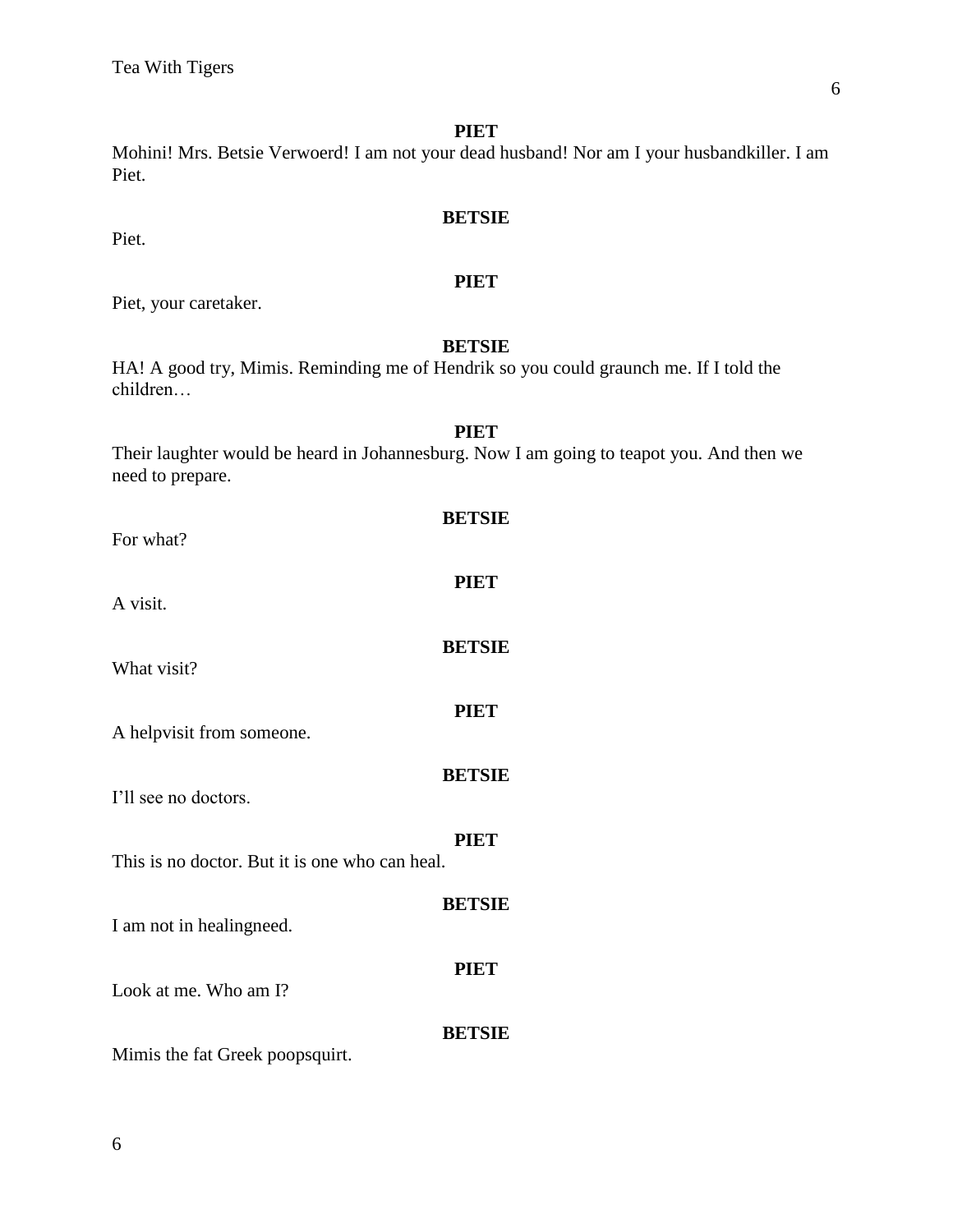Wrong. Do you recall this nice note?

*PIET reaches up for one of the letters that is suspended above and reads.*

"My Dear Mrs. Verwoerd, I do hope you will be able to join me for a luncheon in Capetown on 2 August 1995 to honor the widows of the great leaders of South Africa during the past fifty years of our nation's history."

#### **BETSIE**

I recall it. So what?

# **PIET**

Do you recall what you wrote back?

#### **BETSIE**

I nixed.

*PIET reaches for another letter from above.*

#### **PIET**

"Dear Mr. President. I do so appreciate your kind invitation to luncheon on 2 August 1995. I do regret that, because of my advanced age, I shall be unable to attend. If you are ever in the area of Orania, I do hope you will stop and pay a call."

**BETSIE**

**PIET**

**BETSIE**

**PIET**

Well…

No.

Yes.

No!

Yes!

*PIET reaches for another letter.*

#### **PIET**

"My Dear Mrs. Verwoerd. I shall be traveling in the area of Orania on the afternoon of 15 August and should be delighted to accept your kind invitation to visit if it is still convenient."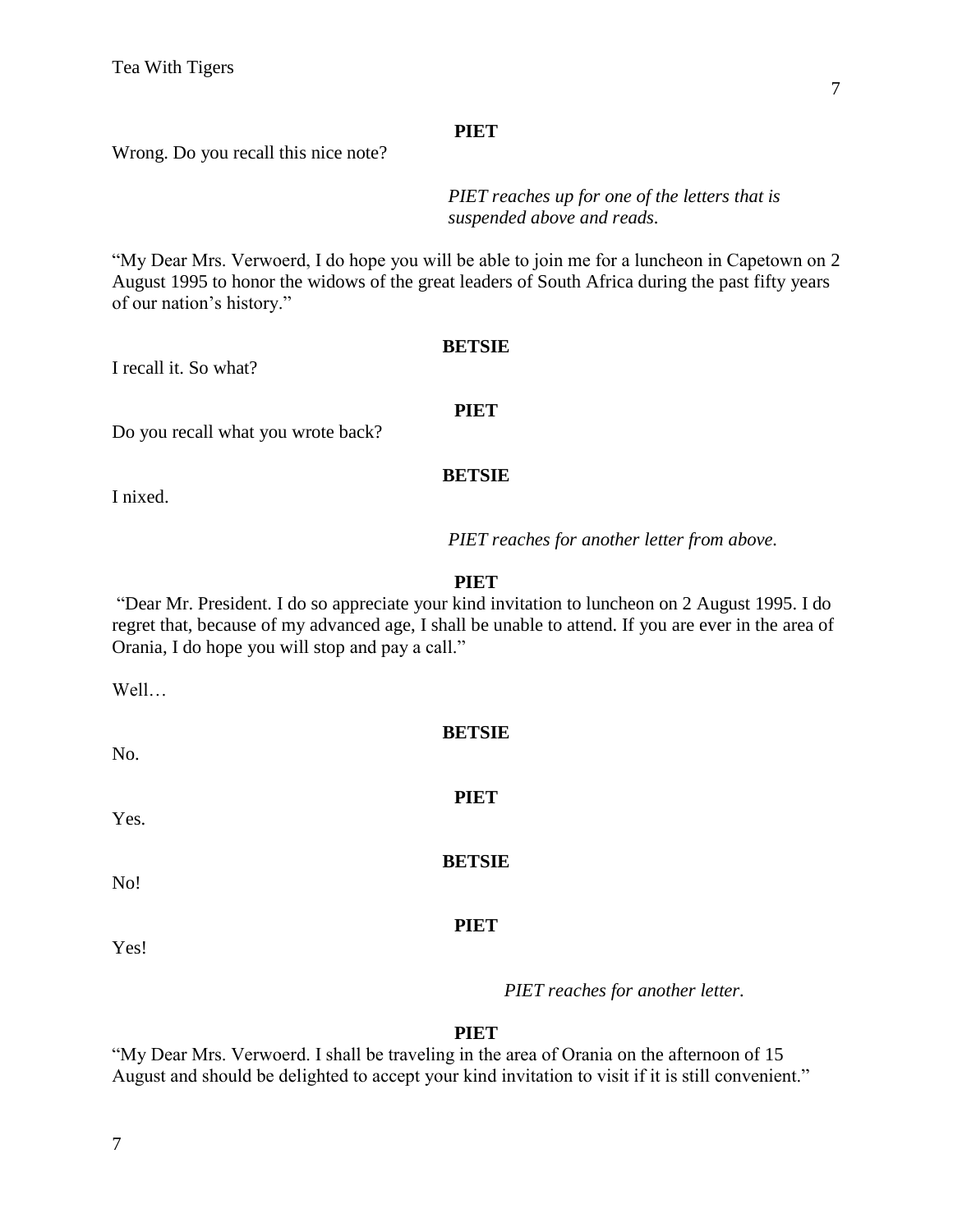| When did this come?                                                              | <b>BETSIE</b> |
|----------------------------------------------------------------------------------|---------------|
| A week ago.                                                                      | <b>PIET</b>   |
| That's the kak stench I've smelt! Rid me it now!                                 | <b>BETSIE</b> |
| How can you even think that?                                                     | <b>PIET</b>   |
| If it's from him, no wonder it stinks!                                           | <b>BETSIE</b> |
| He is visiting and you will see him.                                             | <b>PIET</b>   |
| He is unwelcome here.                                                            | <b>BETSIE</b> |
| "If you are ever in the area of Orania, I do hope you will stop and pay a call." | <b>PIET</b>   |
| I didn't mean it!                                                                | <b>BETSIE</b> |
| You will welcome him.                                                            | <b>PIET</b>   |
| He's a Kaffir!                                                                   | <b>BETSIE</b> |
| That term is no longer acceptable.                                               | <b>PIET</b>   |
|                                                                                  | <b>BETSIE</b> |
| All right then. He's a Jim Fish.                                                 | <b>PIET</b>   |
| Neither is that one!!                                                            | <b>BETSIE</b> |

Kaffirs are not welcome in Orania.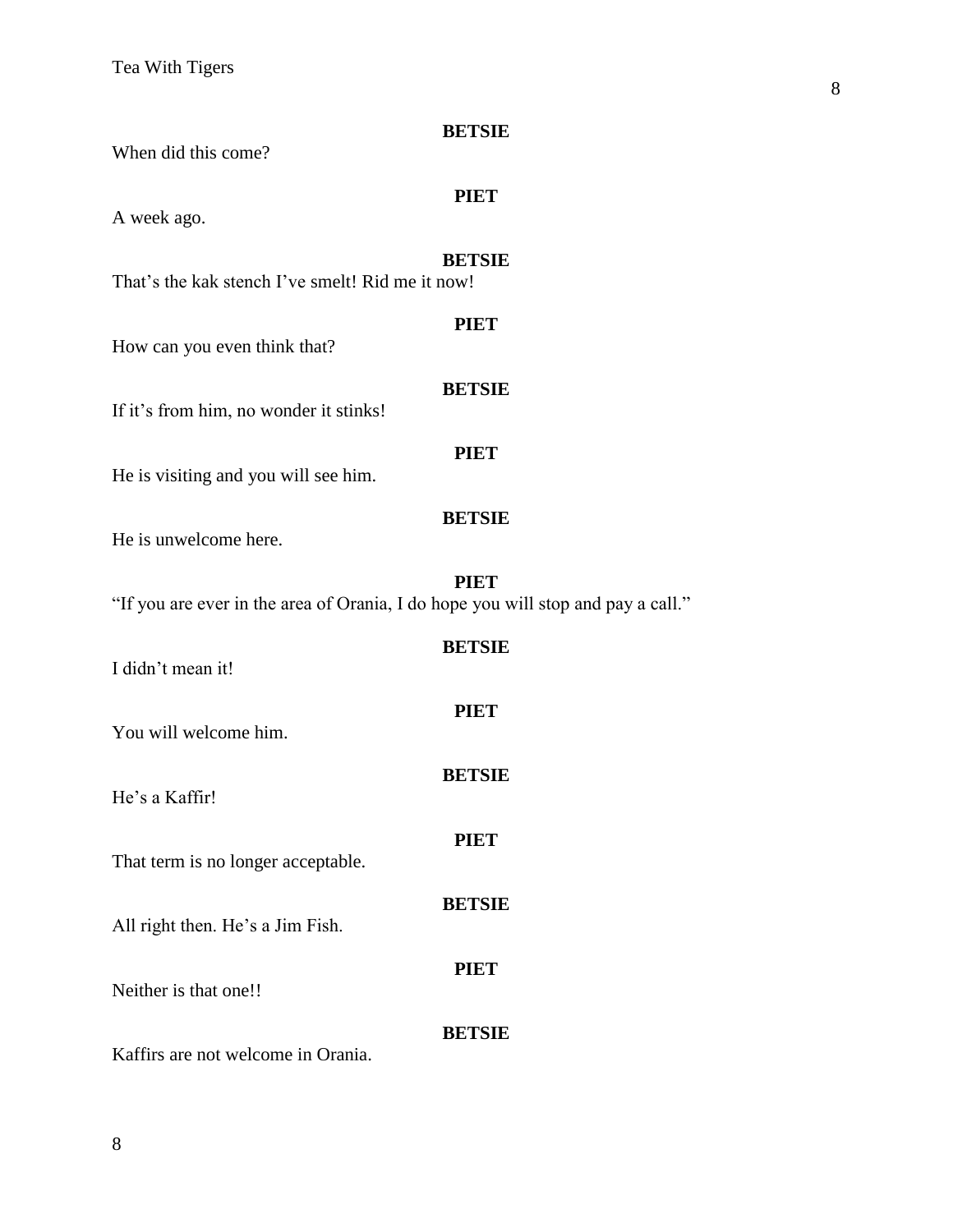He is the President!

#### **BETSIE**

**PIET**

No Kaffirs allowed! Whites only. Our town. Our rules.

He wants a race reconciliation!

HA!

# **PIET**

**BETSIE**

Why "Ha!"?

#### **BETSIE**

He reigns supreme. For now. A kaffir living in Groote Schuur. Dining where Hendrik and I dined. Tub bathing, bed sleeping where Hendrik and I…

#### **PIET**

He doesn't live in Groote Schuur.

#### **BETSIE**

He might as well. Because of him I now filth live in Orania.

#### **PIET**

Orania is not so bad.

#### **BETSIE**

If you lust dust and dragonflies.

# **PIET**

You're embarrassed to self show here.

# **BETSIE**

I will not self show because he will not come. I will write him. Dear Mr. President. It is with great regret that I must inform you that I am unavailable to welcome you to my home in Orania on…what was the day he said?

#### **PIET**

The fifteenth of August.

#### **BETSIE**

What is the daydate?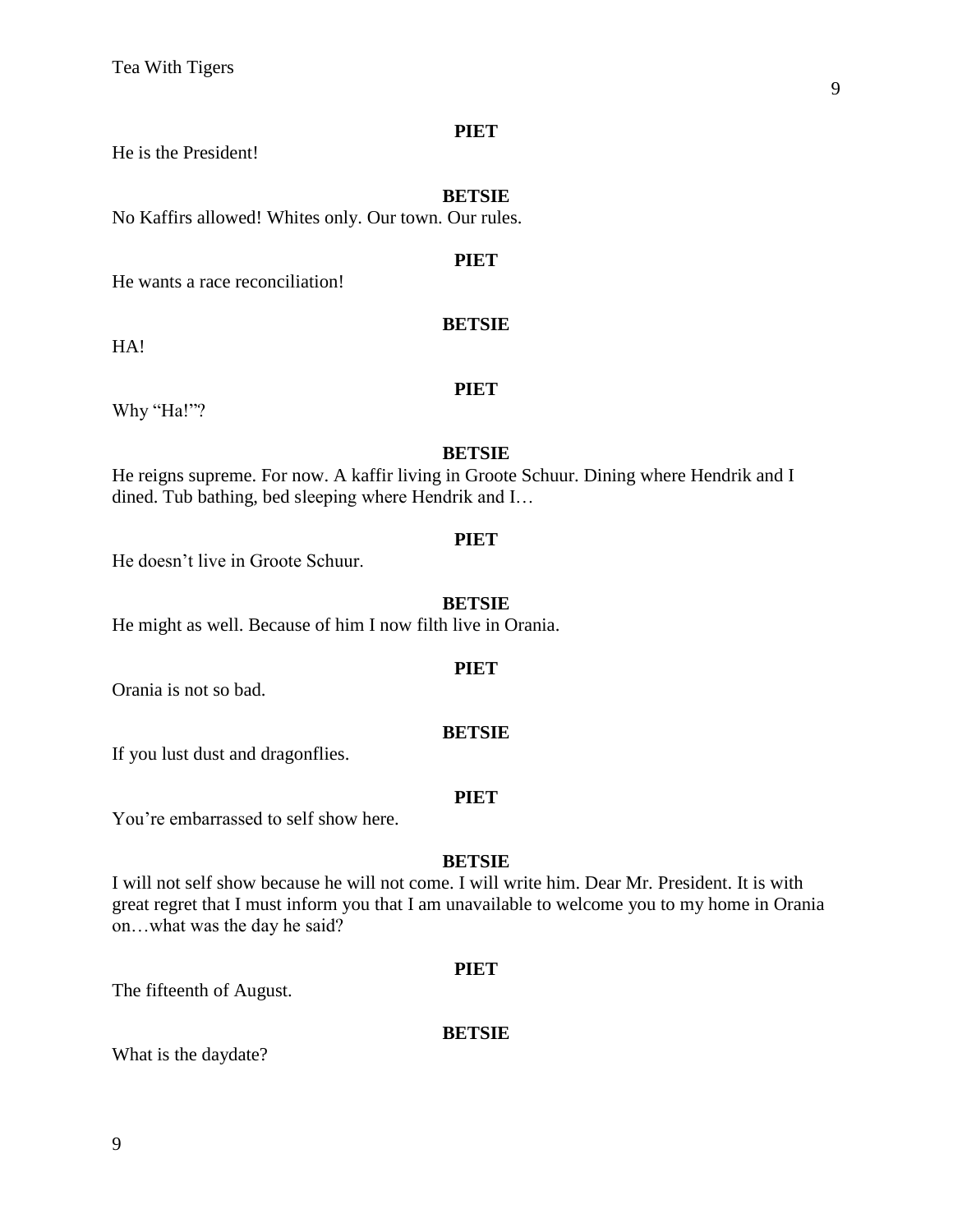The fifteenth of August.

#### **BETSIE**

Then you must fastphone him!

**PIET**

I have no idea how to –

#### **BETSIE**

Then figure it out!

#### **PIET**

He's on his way. He'll be here in a few moments.

#### **BETSIE**

WHAT?? Why didn't you tell me when his letter came? That Momma's Throatfinger letter that's been home-stinking // for a whole week

# **PIET**

Because you would have written him back and told him not to come. Which is not what you wrote back.

# **BETSIE**

What do you mean "which is not what you wrote back"?

*PIET takes another letter.*

# **PIET**

"Dear Mr. President. It shall be my pleasure to take tea with you at my home in Orania –

# **BETSIE**

Forgery! I should have you fired! I'll tell the children!

#### **PIET**

If you had carechildren they wouldn't have hired me.

# **BETSIE**

Poopsquirt. Worse than poopsquirt! Sengi! Aardvark! Dunglicker! Assassin!

*The tea kettle starts to whistle again.*

Oh, now I clearsee!!! Torture me through co-conspirator invitation to teapot!!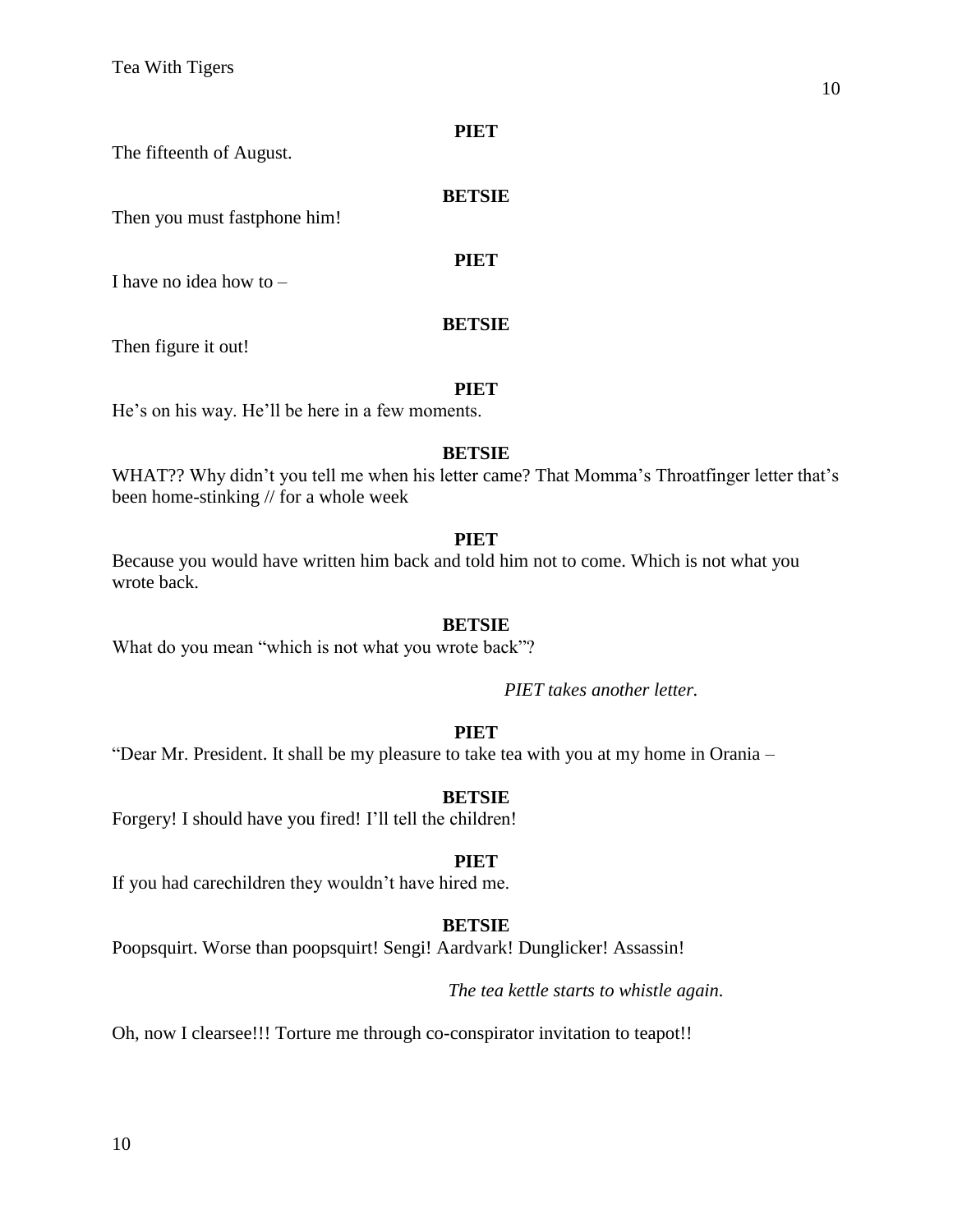Speaking of tea…I shall return with your rooibos. It will all be very brief. Tea, koeksisters, a quick photograph or two –

# **BETSIE**

# **PIET**

My little instamatic.

Photograph? HA!

#### **BETSIE**

Will disappear up your ass! What other forgeries are there? What else?

*BETSIE pulls down a letter.*

# **PIET**

That is mineprivate!

# **YOUNG WOMAN's VOICE**

Dear Piet,

Thursday at Boulder's Beach. We can hide behind the rocks from the dwankie Inspectors trying to get under my cozzie. Burn this note when you get it.

**PIET**

**BETSIE**

Love,

That is not your business!

Who's Piet?

I have to teapot!

**BETSIE**

**PIET**

Assassins, both!

*PIET is gone to turn off the tea kettle, which ceases whistling.*

# **BETSIE**

At ten past two shall Hendrik give his speech. The nation sits enthralled and so will I While watching from the gallery high above. My savior, our Protector, lays the law.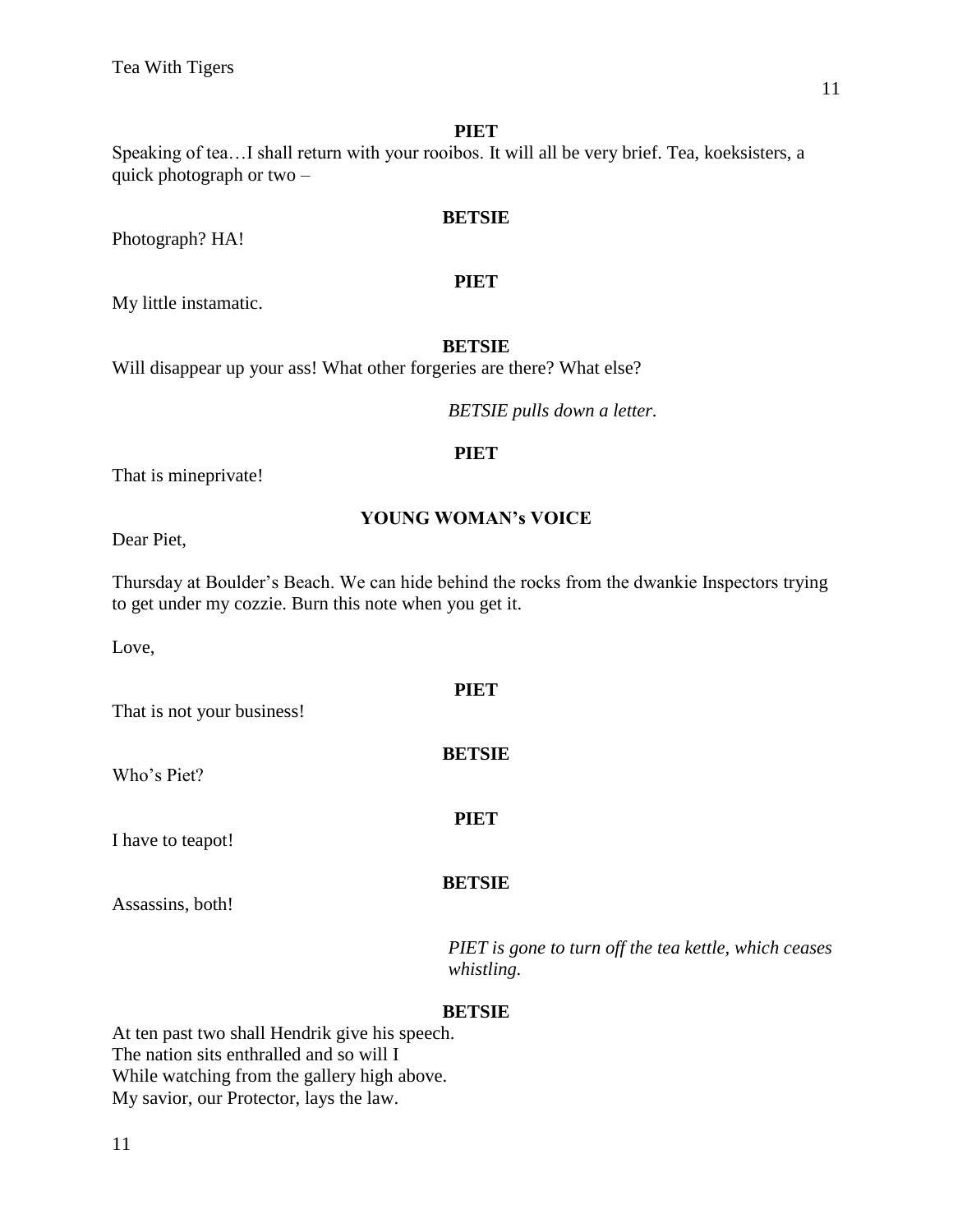Then we'll ride home in comfort to Groote Schuur. Get ready, Hendrik! Give the folks the words They need to hang our people's hopes upon. There's Hendrik. Striding proudly to the floor A Parliament's parliamentarian If ever such a statesman did exist. I love to watch him stride up to the bench. No greater force for good than…who's that man? Is that the hairy messenger from Greece? I don't know why you let him work for you. There ought to be a law against fat Greeks. What's that he's taking from his jacket. No! A knife! No, stop him! Stop him! NOOOO!!!!!!!! Oh, no.

*PIET is there, with the tea.*

Why did you husbandkill me, Mimis?

#### **PIET**

Your tea is almost ready.

#### **BETSIE**

How did Hendrik ever hurt you, you fat Greek?

#### **PIET**

I am not fat or Greek or Mimis.

# **BETSIE**

Four chest knife thrusts. God does not make mistakes, so why? WHY? Four thrusts. Was it a White one and a Black one and a Coloured one and an Indian one?

> *BETSIE keeps pounding on PIET's chest until the tea is spilled.*

A White one and a Black one and a Coloured one and an Indian one! A White one and a Black one and a Coloured one and an Indian one!

# **PIET**

Stop it you crazy dung beetle! Stop it! I am not your dead husband or the man who deadhusbanded your dead husband. I am Piet. Piet the Poopsquirt who loves you and is bound and determined to soulsave you by teapotting to you and He Who Can Heal Us! He is coming today! And you will teapot with him!!

# **BETSIE**

You love me?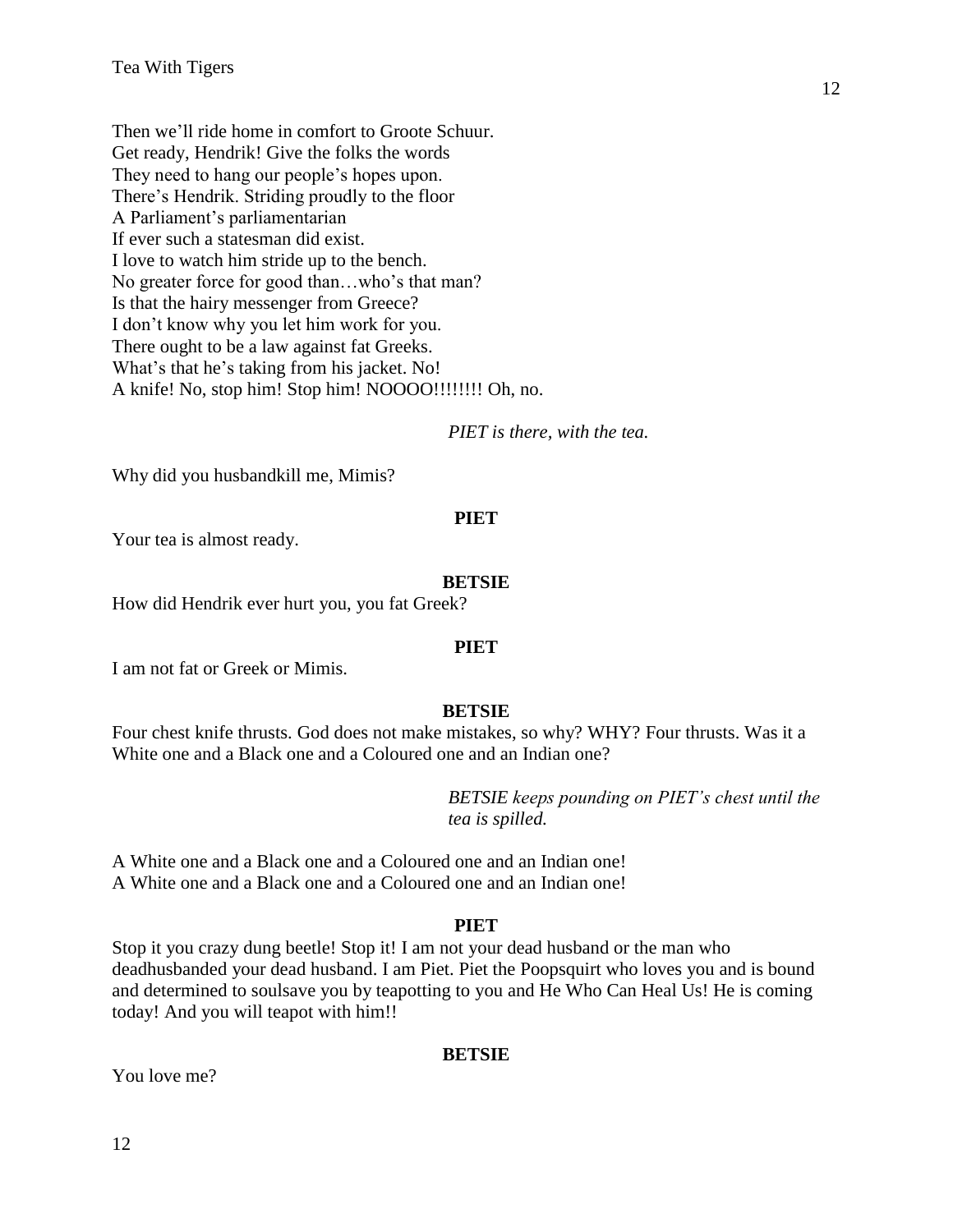And I am going to photograph you with my instamatic, which you will not ass stick me! So do a hairfix for Jesus' sake. You may be ninety-four but at least you can do a hairfix! Your hair...you remind me of someone // I used to know…

#### **BETSIE**

**PIET**

I can do a hairfix. Yes. My hair.

Now I shall teapot. Again!

*The power goes off.*

# **PIET**

As soon as the electricity comes back on.

#### **BETSIE**

Sabotage! The spear terrorist again! Now we'll jailtight him! Another twenty-seven years!

#### **PIET**

It is not sabotage!

# **BETSIE**

Once a terrorist, always a terrorist!

#### **PIET**

Probably two lilac-breasted rollers linelanded at once! God, get me out of Orania!! Or get me a gas stove!!

*PIET is gone.* 

# **BETSIE**

Hendrik! Hendrik!!

*Video of Hendrik F. Verwoerd appears. Maybe BETSIE gathers the embroidery and hangs it so that it forms a screen?*

Video:<https://www.youtube.com/watch?v=vPCln9czoys>

"Our policy is one which is called by an Afrikaans word "apartheid". And I'm afraid that has been misunderstood so often. It could just as easily, and perhaps much better, be described as a policy of good-neighborliness. Accepting that there are differences between people, and that while these differences exist, and you have to acknowledge them, at the same time you can live together, aid one another, and that can best be done as you act as good neighbors always do."

*PIET is there, pretending to be HENDRIK.*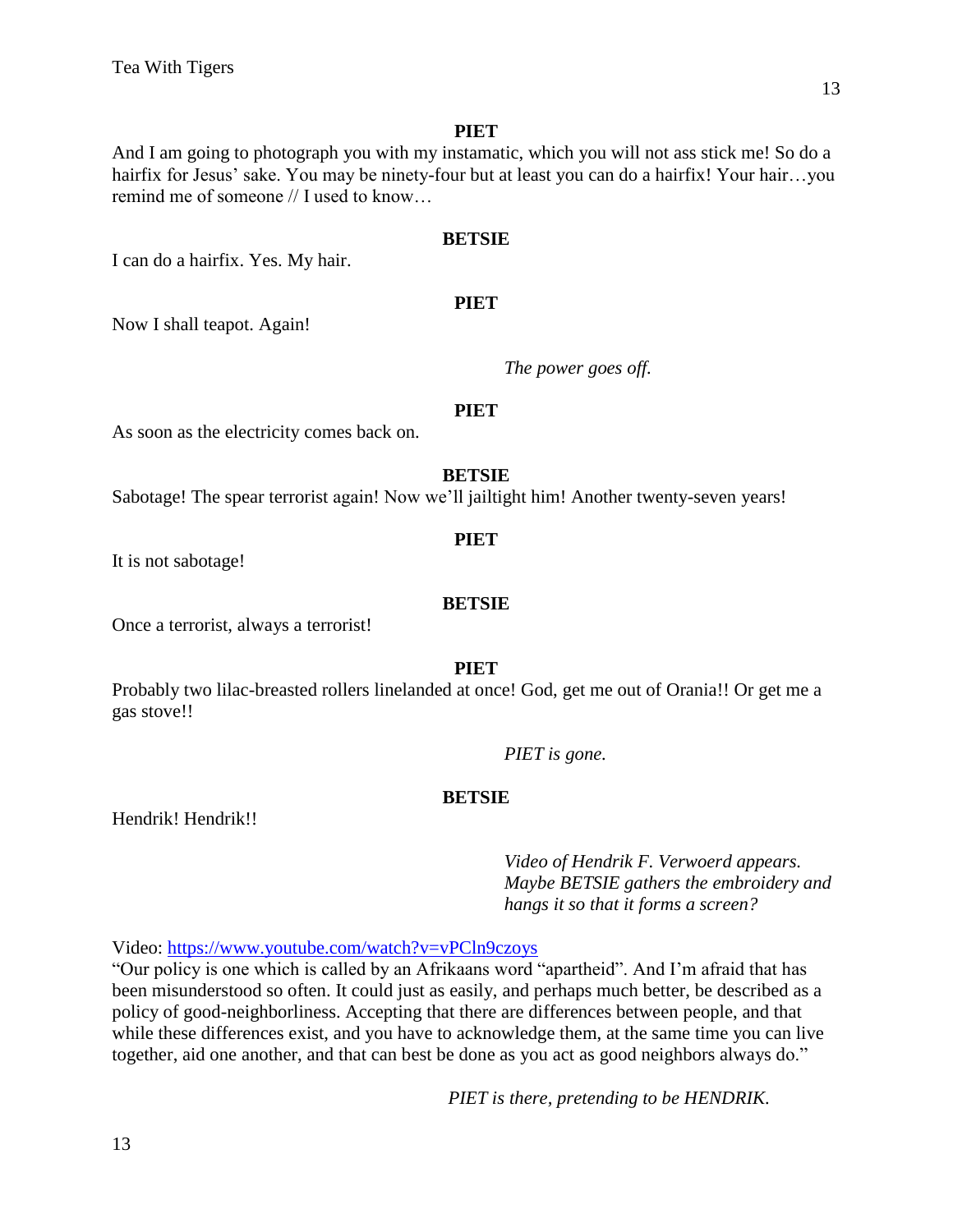Good-neighborliness, sweetprickle. Teapot with the man.

#### **BETSIE**

He stabkilled you!

# **PIET**

He was jailtight then. Mimis stabkilled me.

#### **BETSIE**

Mimis was assassin by proxy! That man may not have stabkilled you, but the knife Mimis wielded was sharpened on his tongue!

Welcome the man.

#### **BETSIE**

**PIET**

The man who tramps daily across a carpet still bloodstained with you? The bushborn man who rises to Capetown while I born in Capetown prepare to bushdie?

#### **PIET**

Teapot with the man, and then…

**BETSIE**

Poison it!

#### **PIET**

Ask for the referendum we seek. Afrikaner self-determination. A people's state. The Volkstaat. Where Afrikaners can freedomlive. Here in Orania.

*PIET begins again singing Oranje, blanje, blou.*

#### **BETSIE**

This messplace. Lights out again.

*The lights come on again.*

#### **PIET**

God has brought him to Orania. Ask him to consider the Volkstaat with sympathy, to wisdom dispose the Afrikaner peoplefate. And pose for a nice photograph.

#### **BETSIE**

No photographs!!

*PIET finishes the song. Then he is gone.*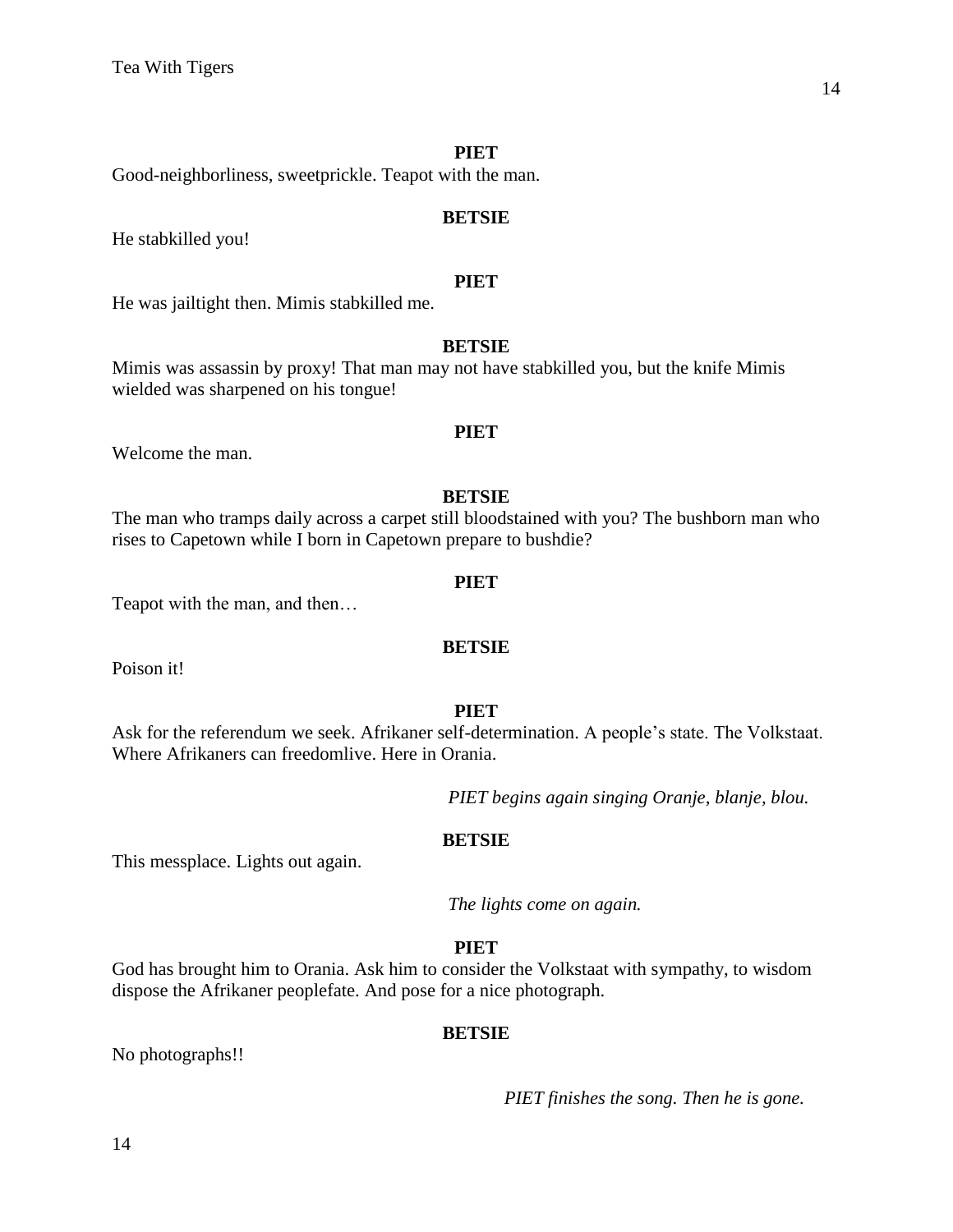(*noticing the embroidery*) I know I stitchfinished that lilac-breasted roller! It was just to the left of Andries Praetorius's backsides!

# *PIET is there.*

# **PIET**

All fixed! Tea boils again. His helicopter lands in minutes…and you still haven't done a hairfix! You remind me // of someone

#### **BETSIE**

Do you know his Volkstaat thoughts?

#### **PIET**

No, but you can ask him yourself.

#### **BETSIE**

**PIET**

**BETSIE**

**PIET**

**BETSIE**

**PIET**

Yes, I will. He comes in. "What are your Volkstaat thoughts?"

But not right away.

Why not?

It would be rude.

He's busy. I'm busy.

You're not busy.

#### *BETSIE indicates the embroidery.*

# **PIET**

Bosh! You can't politics right away. Here, let's chatpractice. I'll be He Who Can Heal Us. And you be…you. (*as Nelson*) Good afternoon, Mrs. Verwoerd.

#### **BETSIE**

**PIET**

Good afternoon, John.

You can't call him John!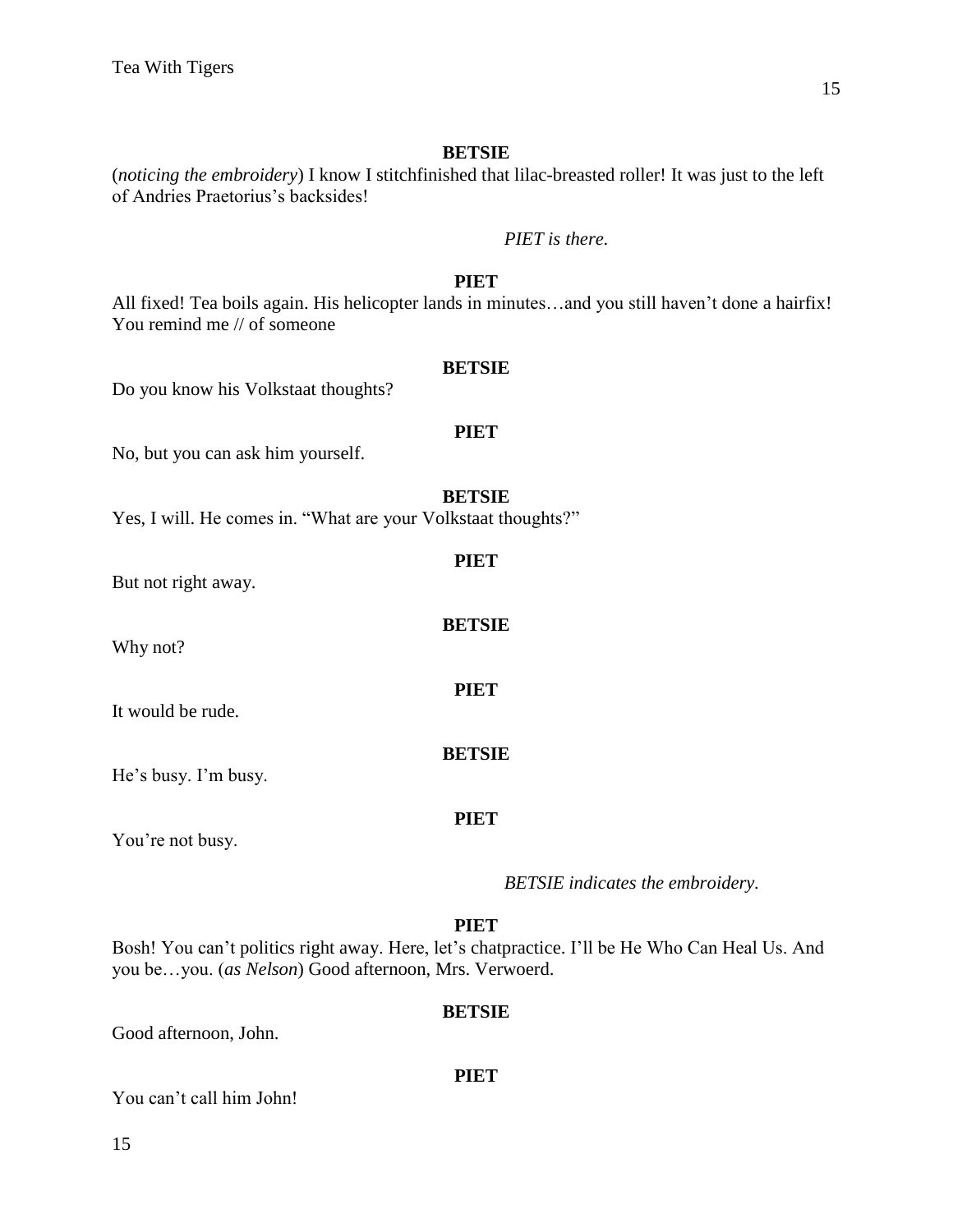| We've always called kaffirs "John".                     | <b>BETSIE</b> |
|---------------------------------------------------------|---------------|
| Call him Mr. President.                                 | <b>PIET</b>   |
| Oh, I couldn't do that to his face.                     | <b>BETSIE</b> |
| It's his title.                                         | <b>PIET</b>   |
| He husbandkilled me.                                    | <b>BETSIE</b> |
| He did NOT -                                            | <b>PIET</b>   |
| Through you, poopsquirt. His fat Greek vehicle!         | <b>BETSIE</b> |
| Oh, for dog's sake. Then just say, "Good afternoon."    | <b>PIET</b>   |
| Good afternoon.                                         | <b>BETSIE</b> |
| (as Nelson) It is a great pleasure to finally meet you. | PIET          |
| You're a fucking liar.                                  | <b>BETSIE</b> |
| Mohini!                                                 | PIET          |
| He hates me.                                            | <b>BETSIE</b> |
| He hates no one.                                        | <b>PIET</b>   |
| You don't know him.                                     | <b>BETSIE</b> |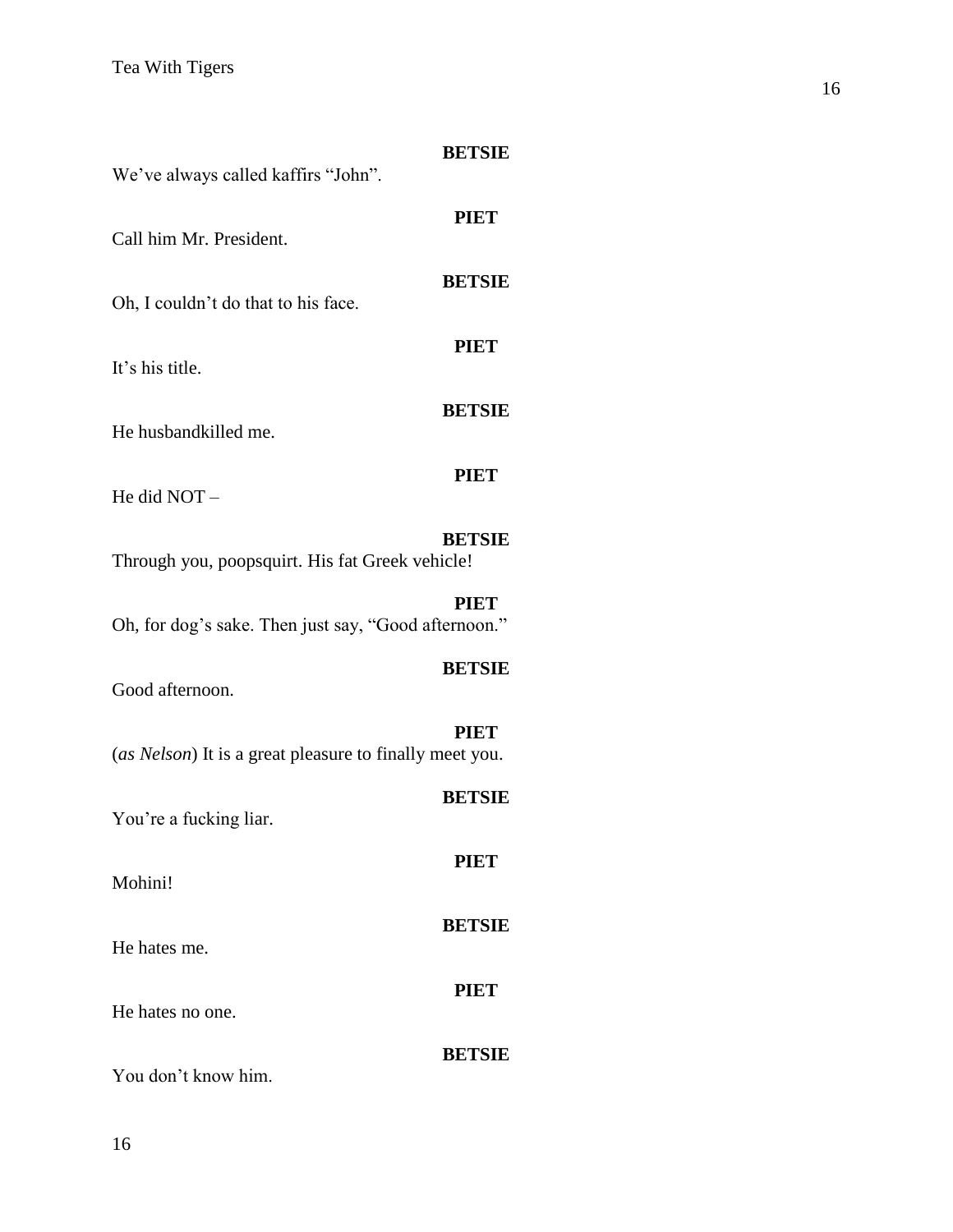I have heard him.

#### **BETSIE**

**PIET**

So you have heard politicianspeak?!

Says a politicianwidow?

# **BETSIE**

Hendrik understood struggle.

# **PIET**

(*as Nelson*) It is a great pleasure to finally meet you. (*as Piet*) And if you call him a fucking liar, will he give you the Volkstaat?

# **BETSIE**

And you, likewise.

# **PIET**

(*as Nelson*) You have a lovely home.

# **BETSIE**

My little kraal? It pales in comparison to Groote Schuur, where Hendrik and I used to –

# **PIET**

He does not live in Groote Schuur! (*as Nelson*) You have a lovely home.

# **BETSIE**

Again, fucking liar.

# **PIET**

He will be here in less than ten minutes! Now watch and memorycommit this!

Good afternoon, Mrs. Verwoerd. Good afternoon, Mr. President. It is a great pleasure to finally meet you. It is a great pleasure to meet you as well. You have a lovely home. That's very kind of you. May I teapot you? I would love some tea. My assistant, Piet, brews a delicious rooibos. He handblends. I am very fond of rooibos tea. And blended by hand. Your assistant sounds like a remarkable man. Oh, he is, he is. I would be lost without him.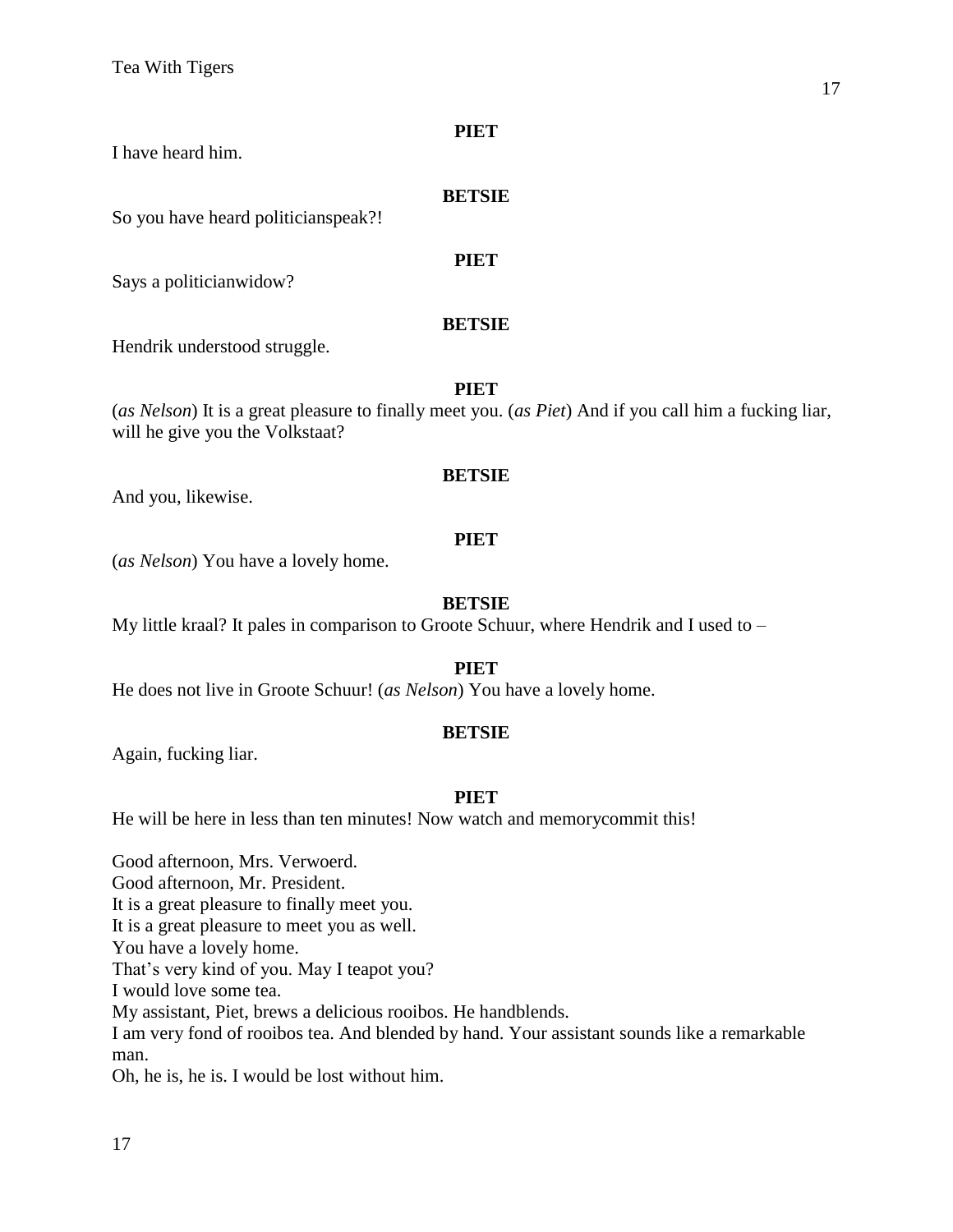| HA!                                   | <b>BETSIE</b> |
|---------------------------------------|---------------|
| Then I go get the tea.                | <b>PIET</b>   |
| Then what?                            | <b>BETSIE</b> |
| Then you just keep talking. Politely. | <b>PIET</b>   |
| You can't leave the room.             | <b>BETSIE</b> |
| The tea needs potting.                | <b>PIET</b>   |
| Pot it before he arrives.             | <b>BETSIE</b> |
| It will colden.                       | PIET          |
|                                       | BETSIE        |

Americans colddrink it.

#### **PIET**

We are not Americans and it is midwinter. Talk about gardening. He loves gardening. Tell him the terrible turniptrouble we've had and see if he has any advice. I will photograph the two of you turniptalking.

#### **BETSIE**

You will photograph your descending colon!!

#### **PIET**

It will still be prettier than your hair!! Turnips! Turnips!!

# **BETSIE**

If we turniptalk how do I turn it to the Volkstaat? Well, Poopsquirt?

# **PIET**

Turniptalk and then…an embroidery showing.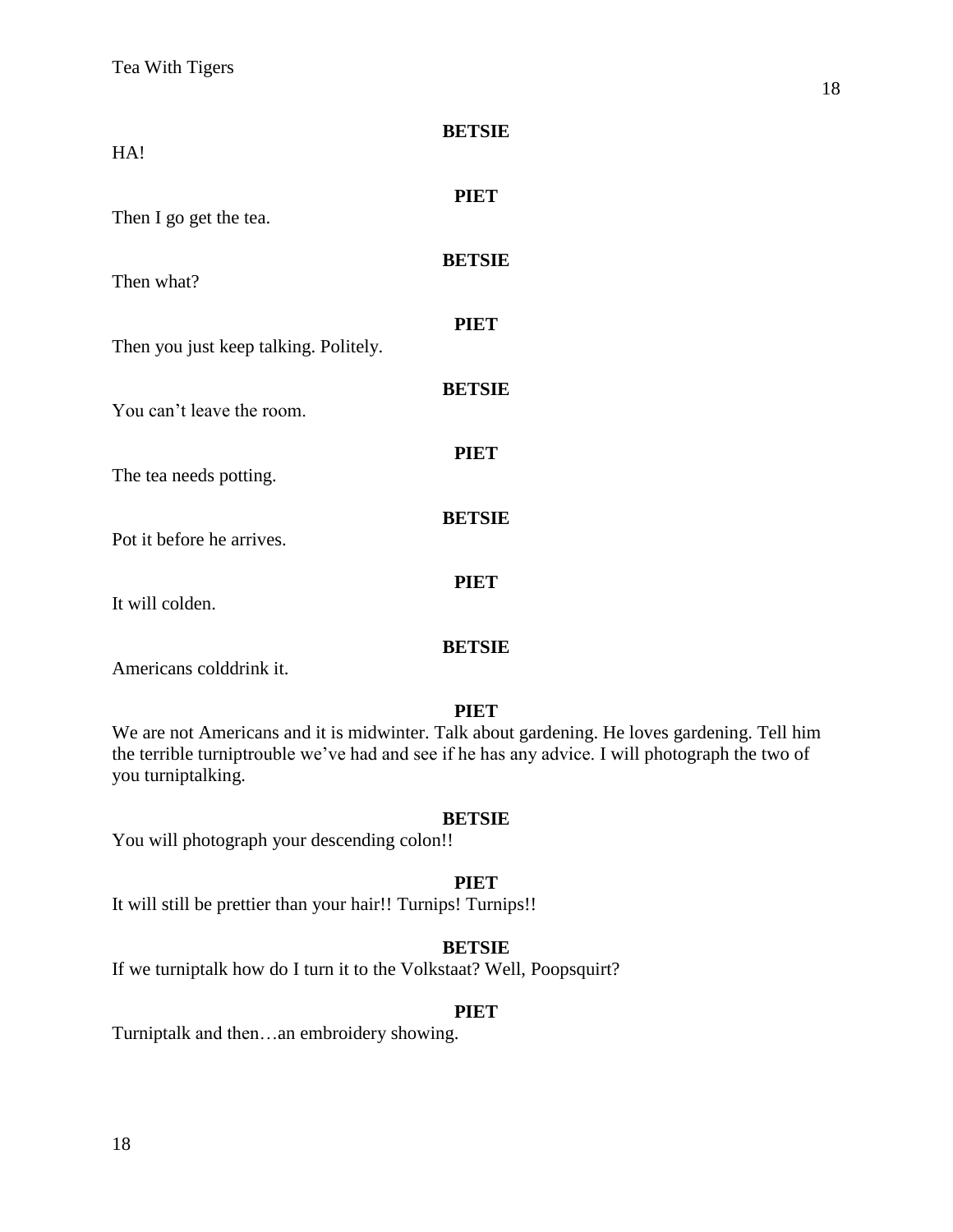It is called "A History of the Great Trek of the Boer People from Capetown to the Transvaal, from 1834 to The Battle of Blood River in 1838, Whereby God and the Afrikaner People Tamed and Civilized South Africa from the Bantu Kaffirs."

#### **PIET**

But not the title.

# **BETSIE**

I am almost stitchfinished. See my wagons mountaincross, led by Andries Praetorius, my greatgrandfather. See them approach the Buffalo River, a wagoncircle forming a laager.

Sunday, December 16, 1838. Like being newly born. Sky clear, weather fine and bright. Distantly, the Zulus approach.

*We hear a Zulu war chant.* 

*PIET is now a Boer soldier.*

#### **PIET**

Commandant! Kaffirs on the horizon!

#### **BETSIE**

All patrols back to the laager! The kaffirs are coming!

*A ZULU WARRIOR is there, with a shield and spear, chanting.* 

#### **PIET**

Cmmandant! Regiment after regiment surrounding us! Thirty thousand strong!

# **BETSIE**

Fire the cannons!

*Sound of cannons. Smoke, as well? The ZULU WARRIOR falls and gets up repeatedly.*

*The tea kettle starts to whistle again.*

#### **BETSIE**

Keep firing! Zulus fall. Zulus retreat.

**PIET**

Zulus return!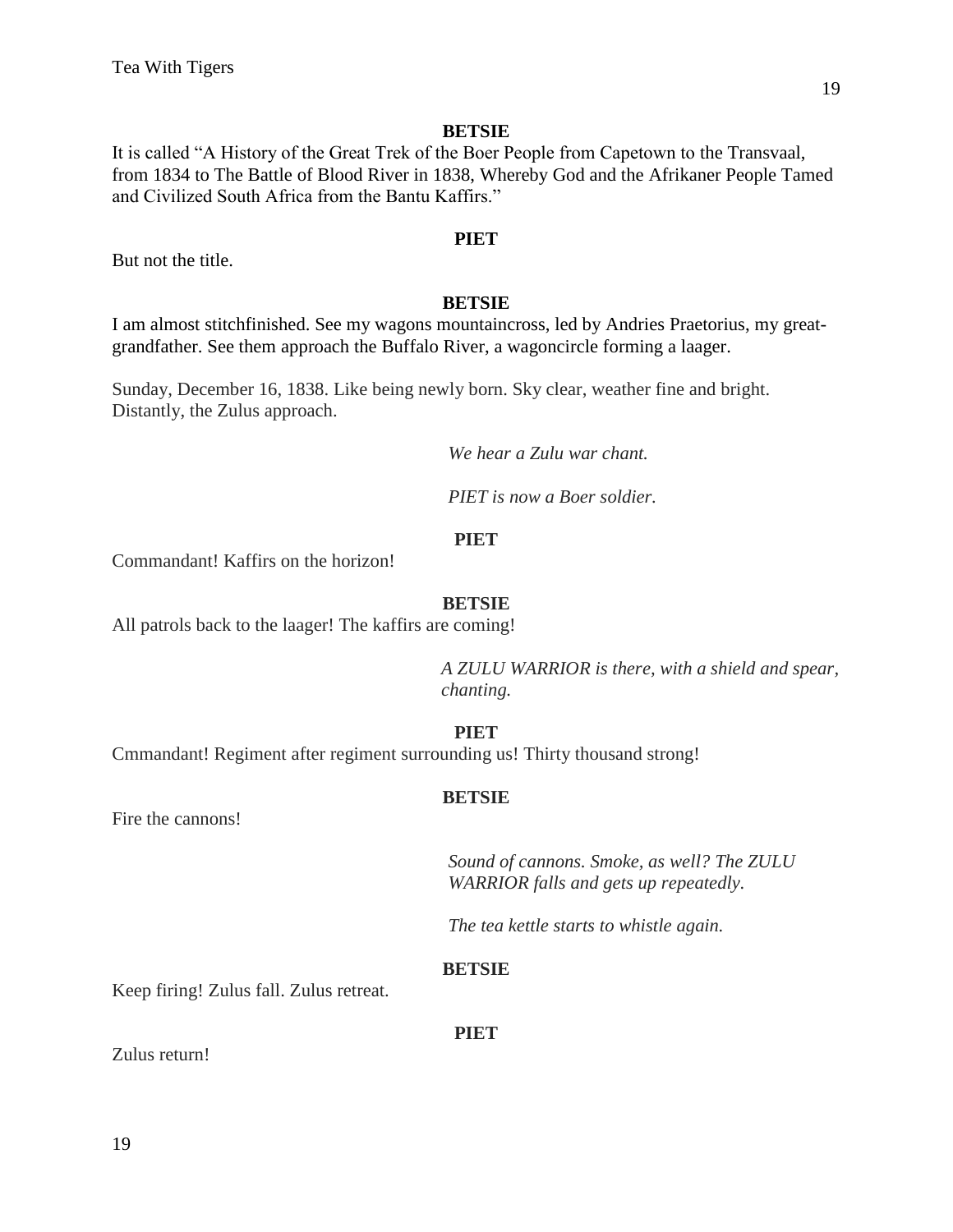Keep firing! Zulus fall. Zulus retreat.

Zulus return!

# **PIET**

# **BETSIE**

Open the gates! Attack! Attack!

# **PIET**

The ammunition will run out!

# **BETSIE**

Mounted men with muskets and godspeed will stomp spears and savages!

*PIET "rides off to fight" and is gone. The tea whistle gets louder and louder, and becomes more prominent over the noises of rifles and the Zulu chants.*

Zulus attack. Zulus repulsed. Ammunition stocks lower. Zulus attack. Zulus repulsed. Ammunition stocks lower. Zulus attack. Zulus repulsed. Ammunition stocks…gone.

Zulus…

Zulus…

*The ZULU WARRIOR falls one last time.*

*The tea whistle is turned off.*

Zulus beaten back, crossing the river, now red with the blood of three thousand.

*The ZULU WARRIOR is gone.*

The Battle of Blood River. Not one Boer killed!! God does not make mistakes.

*PIET is there, with the teapot.*

# **PIET**

I suggest showing him your birds instead. Or the pig that likens me. I'd avoid the bloody Zulus.

# **BETSIE**

He's a Xhosa. He's not a Zulu.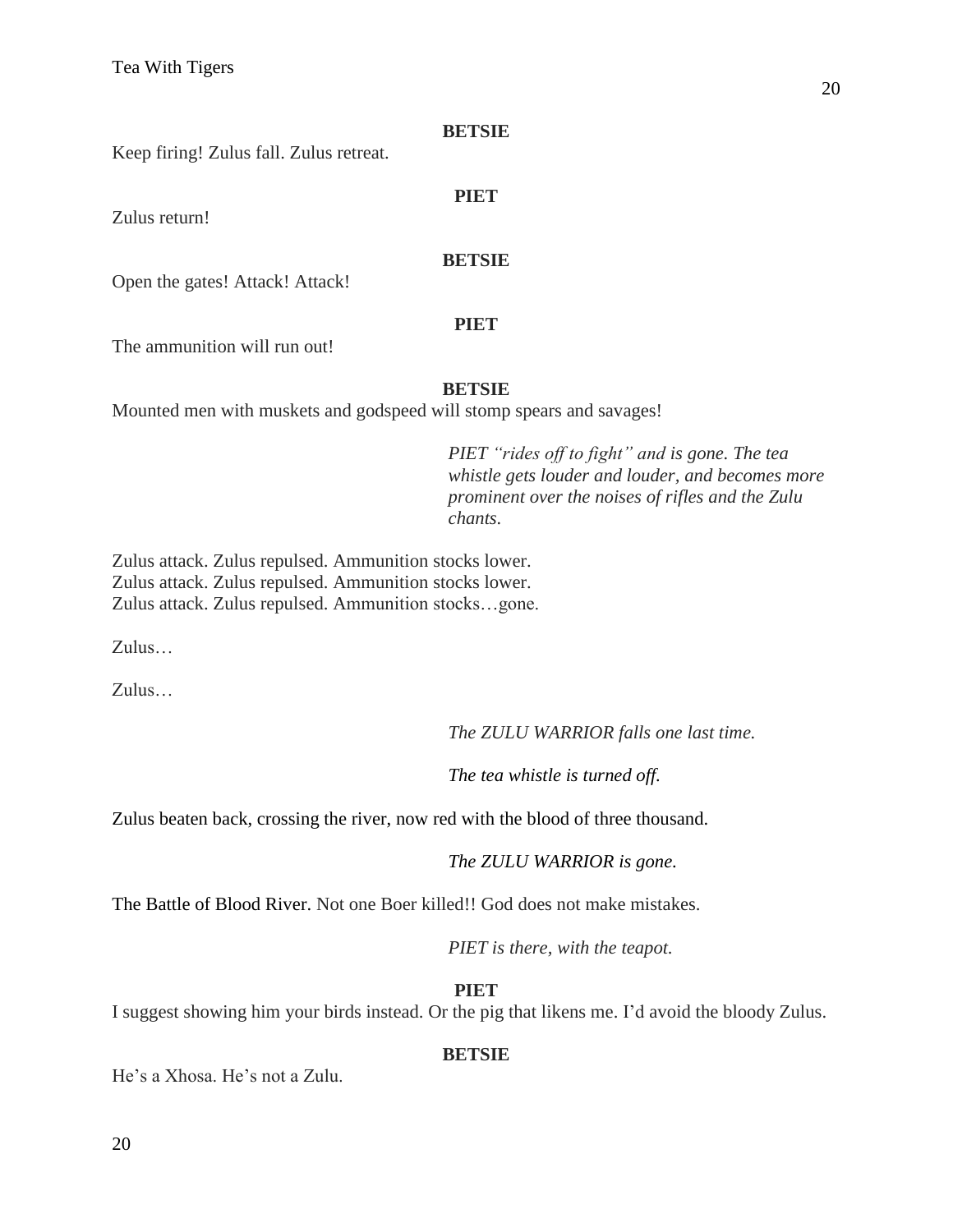I know that. But still. And don't tell him you're almost stitchfinished.

#### **BETSIE**

I am almost stitchfinished. And, at my last thimblepush, // I shall

# **PIET**

What's with that sparse area over there? By the Vaal River?

#### **BETSIE**

It was…I had baobabs and bushwillows all throughout this area. And lilac-breasted rollers flying above them. There was jackalberry here, and weeping Boer bean there.

*Sound of a helicopter.*

#### **PIET**

You're not close to being finished at all! But the tea is! And listen! He Who Can Heal Us has arrived!

#### **BETSIE**

Look at this! You can see that there were stitches there, all through this area.

#### **PIET**

Isn't this exciting? Look, there he is! There he is!!

#### **BETSIE**

Stitchrips! Embroidery sabotage! Hendrik! Hendrik!!

#### **PIET**

Don't Hendrikholler! He Who Can Heal Us is here!

#### **BETSIE**

It's you, Mimis! You stitchripped me!

#### **PIET**

I'm not Mimis! Now pullgather yourself! The President is homecoming you in twenty seconds!

# **BETSIE**

Someone did it. Someone stitchripped me. A saboteur. Someone who can't stand Zulu bloodwitness in the river. Someone who wants to fabricdestroy South Africa.

> *NELSON is there. He wears a colorful, patterned silk shirt and dark green trousers. He carries a large box. He looks a lot like the ZULU WARRIOR.*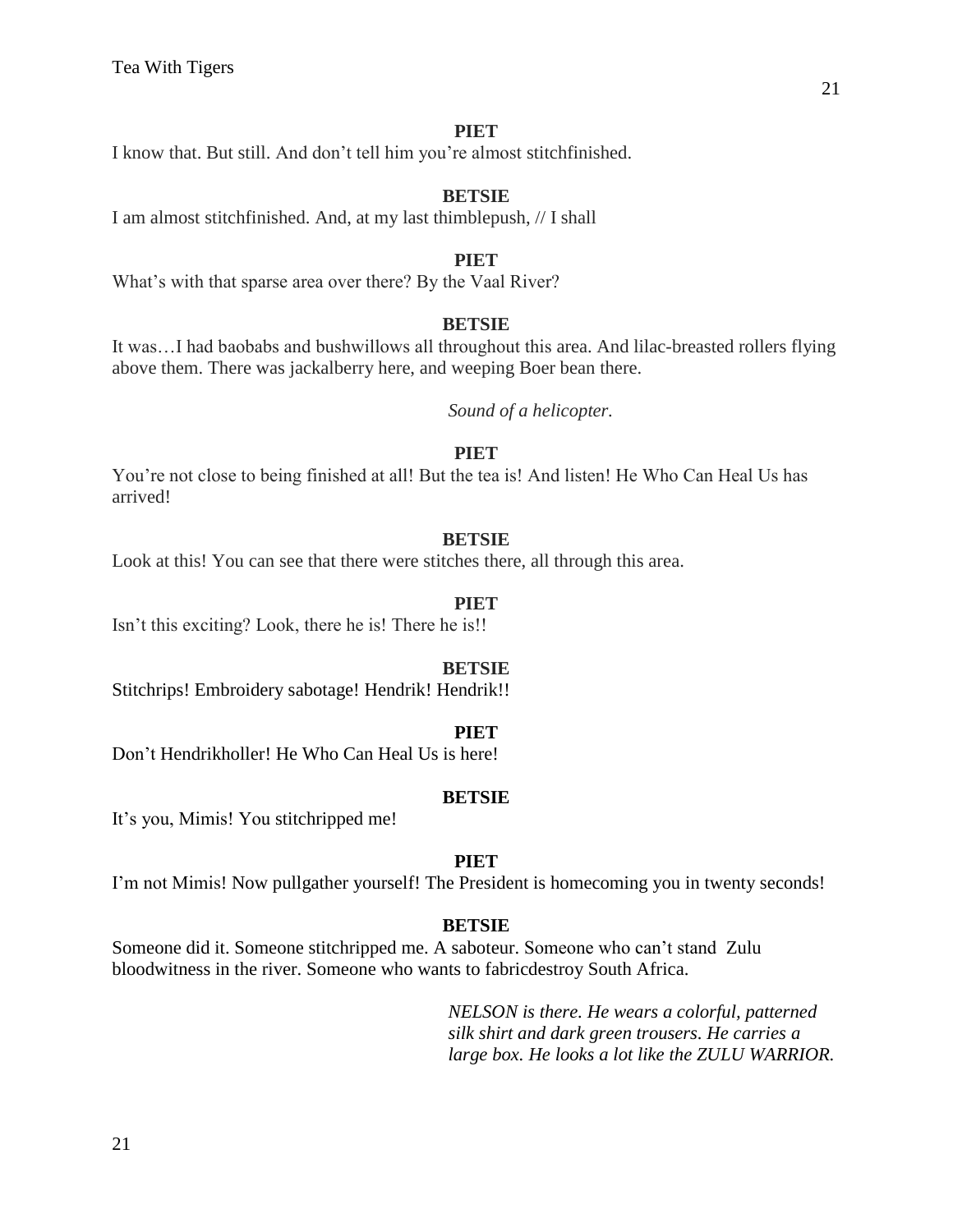(*to NELSON*) You StitchSabotaged me!

*BETSIE, in her rage, runs into PIET, and PIET drops the teapot.*

And YOU fucked up the tea again!

*BETSIE is gone.* 

# **PIET**

This is not how we planned it.

#### **NELSON**

I'm afraid I may have come at a bad time.

#### **PIET**

She's ninety-four. There really are no good times. It's me she maddens at, not you. Please don't go!

# **NELSON**

I am happy to stay, but if she is upset –

#### **PIET**

She's always upset. Once a day she bedroomsulks to pace. Back and forth. Back and forth! Figure eights, really. An infinity sign, that's her tracepattern. She's carpetworn an infinity sign. I warn her, "I have half a mind to ink your shoebottoms so you see your tracks, your ridiculous figure eight, day in day out, cagestuck. If I soleinked your shoes you'd pacequit quick enough, you old dung beetle!" I call her an old dung beetle but I'm very ladyfond. It's my dual nature. I hate her but I'd be lost without her, or I'd be jailtight without her, but in reality SHE's the jailtight one and you would know all about that -

Sorry. I am hypertalking.

#### **NELSON**

It's all quite instructive.

# **PIET**

I should get her to politegreet you. Where are my manners? Shall I teapot you? I brew galubrious tea.

#### **NELSON**

Since you ask, I would prefer coffee.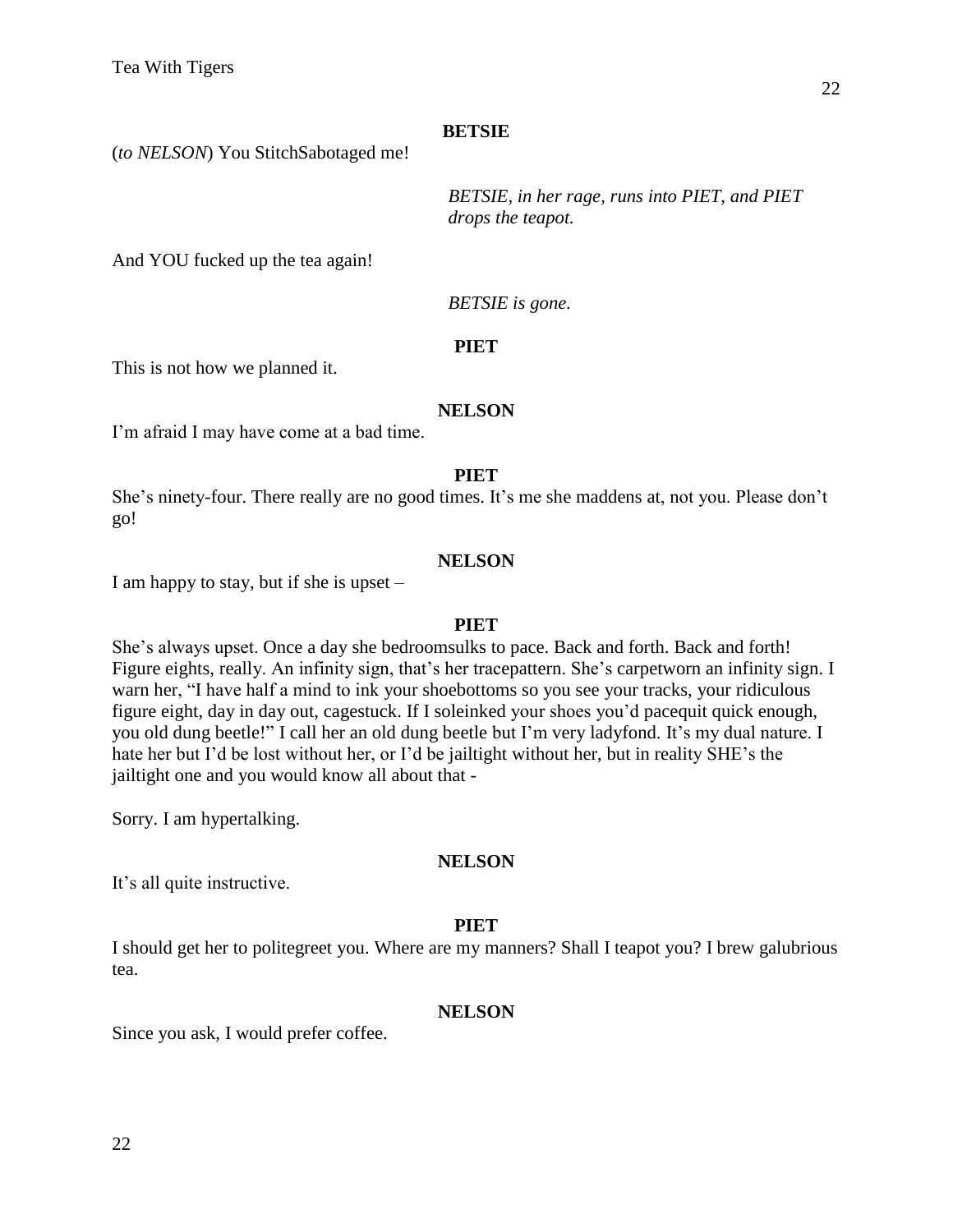Coffee! Of course, coffee. Do homemake yourself. I shall teapot you…coffeepot you. I promise you, I will do everything in my power so that you leave with what you came for.

#### **NELSON**

You know what I have come for?

I know.

#### **NELSON**

**PIET**

How do you know?

#### **PIET**

I don't liken like I know but I have a dual nature and I visitprayed you. If all goes well, the three of us shall leave this tea…coffee…changed forever. Three battered tattered shattered lives in tact once more. And it shall go well.

# **BETSIE** (*off stage*)

That Kaffir is a Stitchripper!!

#### **PIET**

No, really, it shall. It starts with tea…coffee. And cageextracting Mohini.

*PIET is gone.*

*NELSON notices the letters that are hanging from the ceiling. He thinks about looking at some of them. No, they are private. He looks at the embroidery. Is that private, too? No, so he looks at it. We hear the Zulu war chant and the sound of cannons and gunfire once more. Suddenly, PIET is there with BETSIE. PIET carries a tray of koeksisters (cookies).*

# **BETSIE**

**PIET**

I told you he was a Stitchripper!

Mohini! No!!

*BETSIE is gone.* 

#### **PIET**

Oh, here, have a koeksister!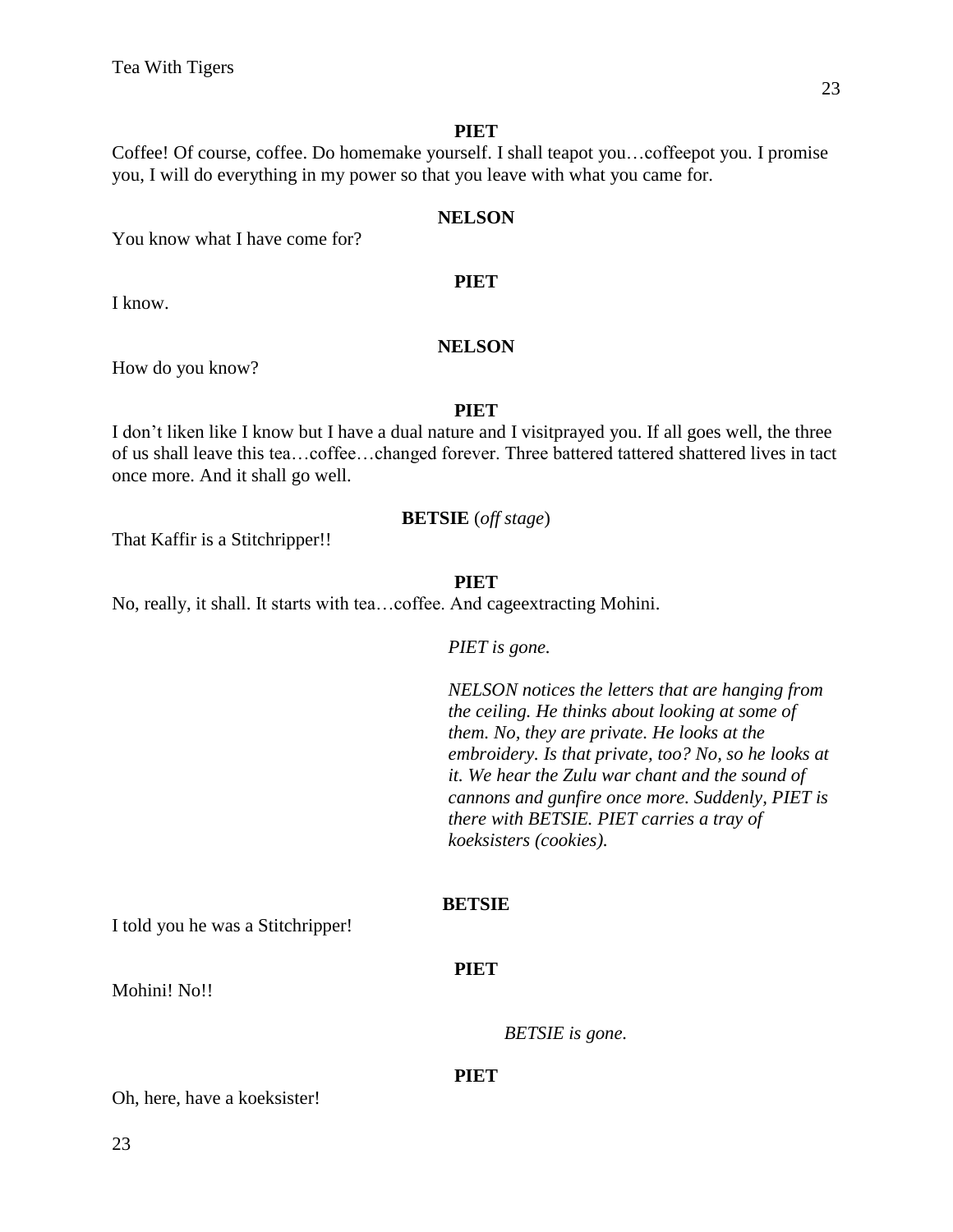*PIET follows after her.*

*NELSON does not eat a koeksister. Instead, he gets closer to looking at one of the letters. As he gets closer to one, he hears the song "Amajoni", a song he and fellow prisoners would sing. He is greatly tempted to take down and read the letter, but then PIET and BETSIE are there. PIET now has a camera – his instamatic!*

#### **PIET**

Here we are!

**NELSON**

**BETSIE**

Mrs. Verwoerd, it is lovely to meet you.

You're a fucking –

WHAT DID I SAY??

#### **BETSIE**

**PIET**

The pleasure is mine.

#### **NELSON**

I have brought you a small remembrance as thanks for your kind hospitality.

#### **PIET**

How kind of you. Isn't that kind of him, Mrs. Verwoerd?

#### **NELSON**

It is something I think you do not have much of here in Orania.

#### **BETSIE**

We have self-sufficiency in Orania. We need no else.

*BETSIE opens the box. It contains a bird cage with two lilac-breasted rollers inside.* 

#### **PIET**

Isn't that nice! You're right, we certainly don't see these beautiful birds much anymore! What a timeful then-back-then reminder. Sing, little wingthings! Sing! Oh, well. At least let me photograph you two…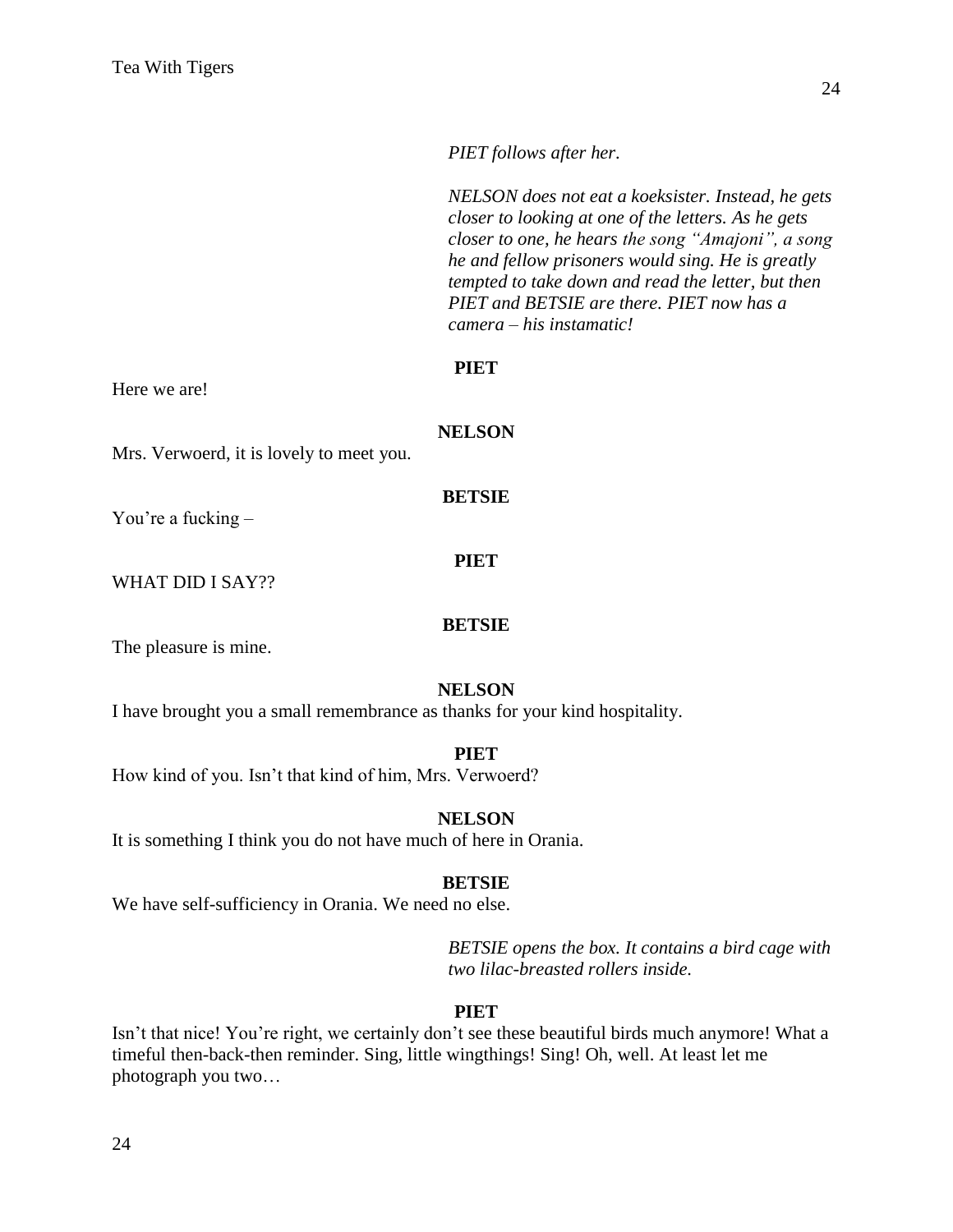Momma's Throatfinger!

*BETSIE, overcome with stench, screams in horror and anger at the cage, throwing it with more force than might be expected from a ninety-four year old. She is gone. PIET retrieves the cage.*

# **PIET**

Oh dear. I will shoeink you, Mohini! (*to NELSON*) Tea's almost potted.

# **NELSON**

Coffee.

# **PIET**

Coffee! Yes, coffee.

*PIET is gone, along with the cage. NELSON is desperately curious about the letters. He feels he should not peek. He peeks at the lowest hanging one anyway. It seems to be playing one of the Afrikaner tunes from earlier.* 

# **YOUNG WOMAN's VOICE**

Dear Piet,

No inspectors at Scarborough Beach on Fridays. I've told my ouballie I'm off with my chommies for the day. Burn this note when you get it.

Love,

Helena.

*NELSON looks at another letter. A British woman's voice is heard.*

# **OLDER WOMAN's VOICE**

To the Honorable Hendrik F. Verwoerd From Barbara Castle, MP Mister Prime Minister

It is with great regret and consternation that I learned today of the conviction of the seven Rivonia co-defendants on charges of high treason against your government. Stop. As a longstanding member of the British Parliament I urge you to do all in your power to see that clemency is extended towards those only wishing to express their political opinions in your nation. Stop.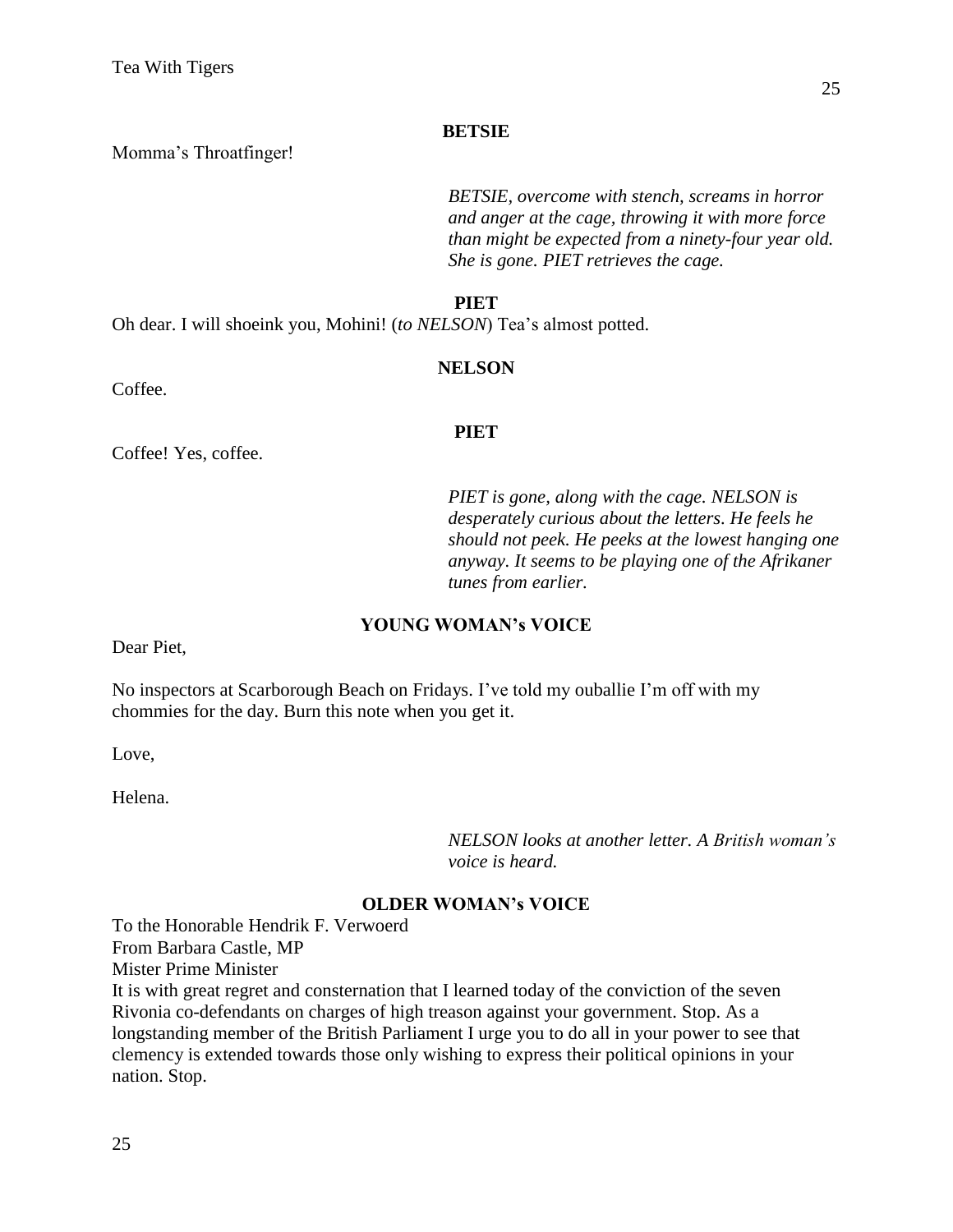*PIET is there, as a prison warden, with a gun.*

# **PIET**

Stop!

You are hereby charged with crimes against the state. You have looked at Prime Minister Verwoerd's personal correspondence. The sentence? Twenty-seven years in prison.

Strip.

|                         | NELSON takes off his shirt, trousers, socks and<br>shoes. PIET throws him a thin jersey, khaki shorts<br>and canvas jacket, which he puts on. |
|-------------------------|-----------------------------------------------------------------------------------------------------------------------------------------------|
| Move!                   |                                                                                                                                               |
|                         | PIET orders NELSON around the stage, using his<br>gun to indicate where NELSON should march.                                                  |
| Halt!                   |                                                                                                                                               |
|                         | PIET throws NELSON a thin blanket. PIET is gone.                                                                                              |
|                         | NELSON paces the dimensions of his cell: six feet<br>by six feet. The cell has a one square foot window<br>with bars. He lies down.           |
|                         | PIET is there with a fourteen pound hammer.                                                                                                   |
| Wake up!!               |                                                                                                                                               |
|                         | PIET hands NELSON the hammer. NELSON breaks<br>stones.                                                                                        |
|                         | A voice cries out, "Amandla!" (Power!)                                                                                                        |
| Ngawethu! $(To \; us!)$ | <b>NELSON</b>                                                                                                                                 |
|                         | <b>VOICES</b>                                                                                                                                 |

Amandla! Ngawethu! Amandla! Ngawethu!

*THE VOICES turn into Amajoni, the song we heard before. NELSON continues to break the rocks and sing.*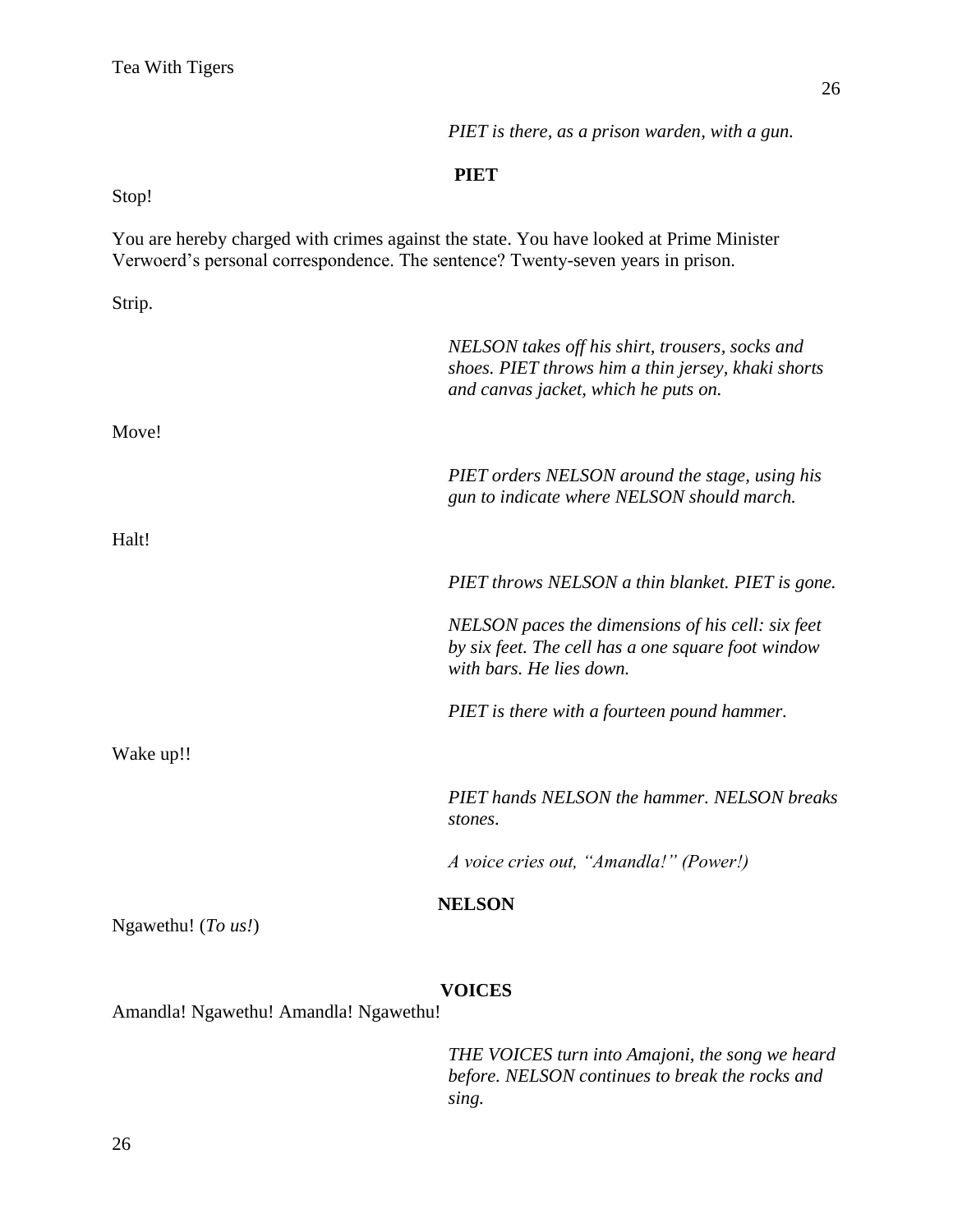*PIET is there.*

#### **PIET**

Silence!! We have received a letter for you. But we cannot give it to you.

*PIET is gone.*

*NELSON reaches up for a letter in an envelope. It is an enormous struggle. He opens it. Whole sections have been razored out of it.*

#### **NELSON**

(*reading*) Dear Nelson, I hope you are well. I am….Zini is growing…Zindzi is now in school in…I am applying for a permit to visit you on…I have bought a new dress for my next visit…

*PIET is there.*

# **PIET**

Time up!!

*The letter disappears.*

*The tea kettle starts to whistle.*

#### **NELSON**

I demand that I be allowed to wear long trousers.

#### **PIET**

Die kaffir op sy plek! (*The N\*\*\* in his place!)*

#### **NELSON**

I am a grown man! Grown men wear long trousers.

*PIET reluctantly tosses him a pair of long trousers. NELSON puts them on.*

*The tea kettle is louder.*

#### **NELSON**

Do the others also have long trousers?

**PIET**

Kaffir, you will shit today!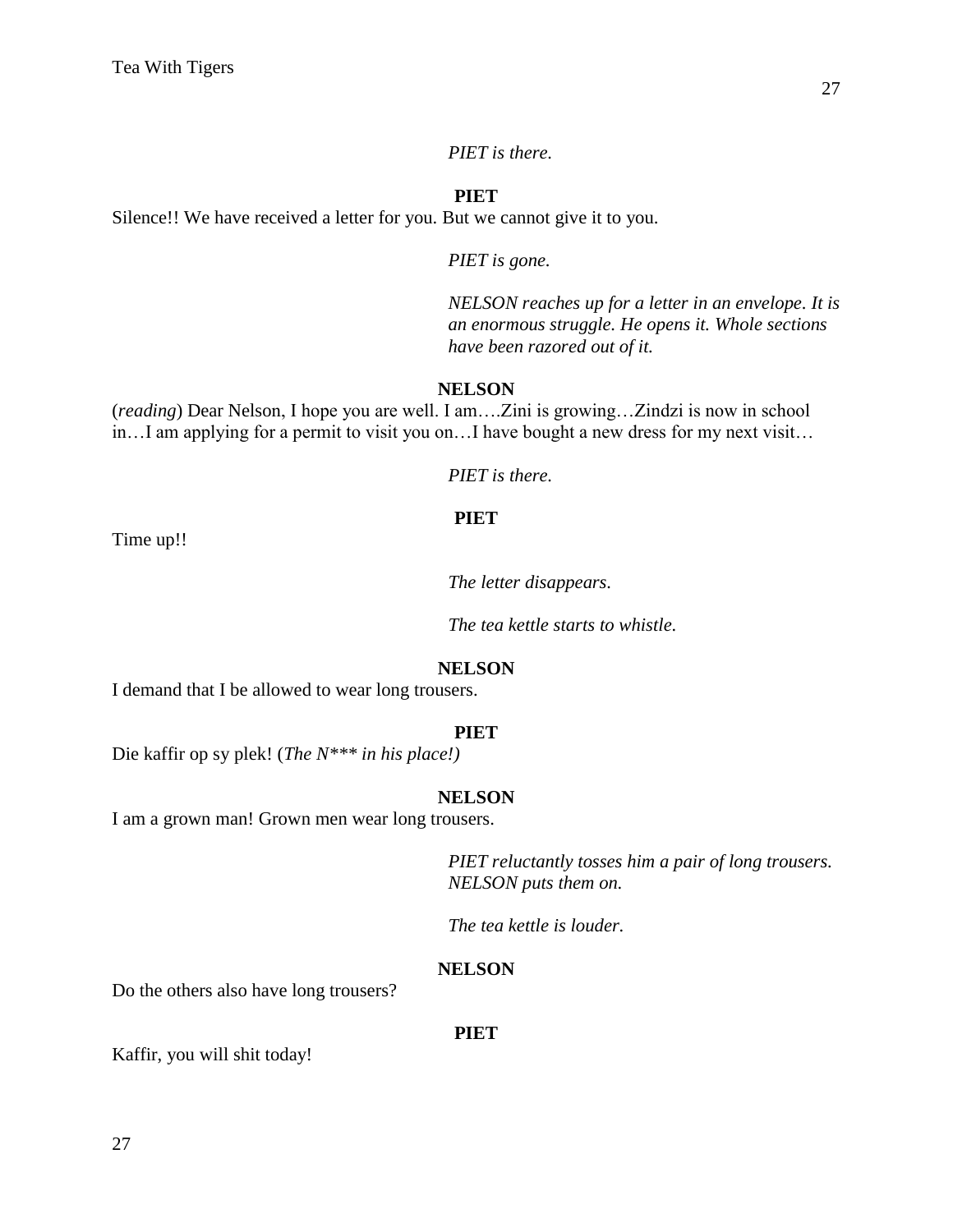If all African prisoners do not have long trousers, then take these back!

*NELSON takes off the trousers.*

#### **PIET**

You say you want long pants and then you don't want them when we give them to you.

#### **NELSON**

Take them back.

*PIET balks at touching trousers worn by a black man.*

*The tea kettle is really, really loud.*

**NELSON**

If you are willing to give me long trousers, why not give them to everyone else?

#### **PIET**

Very well.

.

*The tea kettle stops.*

*PIET is gone. NELSON puts on the trousers. PIET is there with a coffee mug.*

Just to show there are no hard feelings, here is your coffee.

*PIET places the coffee mug on the ground. He drops his pants and appears to urinate near the coffee mug. He finishes, picks up the coffee mug, and he's now the "real-time" PIET, not the prison guard.*

I forgot. Do you coffeetake anything?

#### **NELSON**

Black.

#### **PIET**

I hope you don't mind instant. Will this mug do?

#### **NELSON**

You remind me of someone I used to know.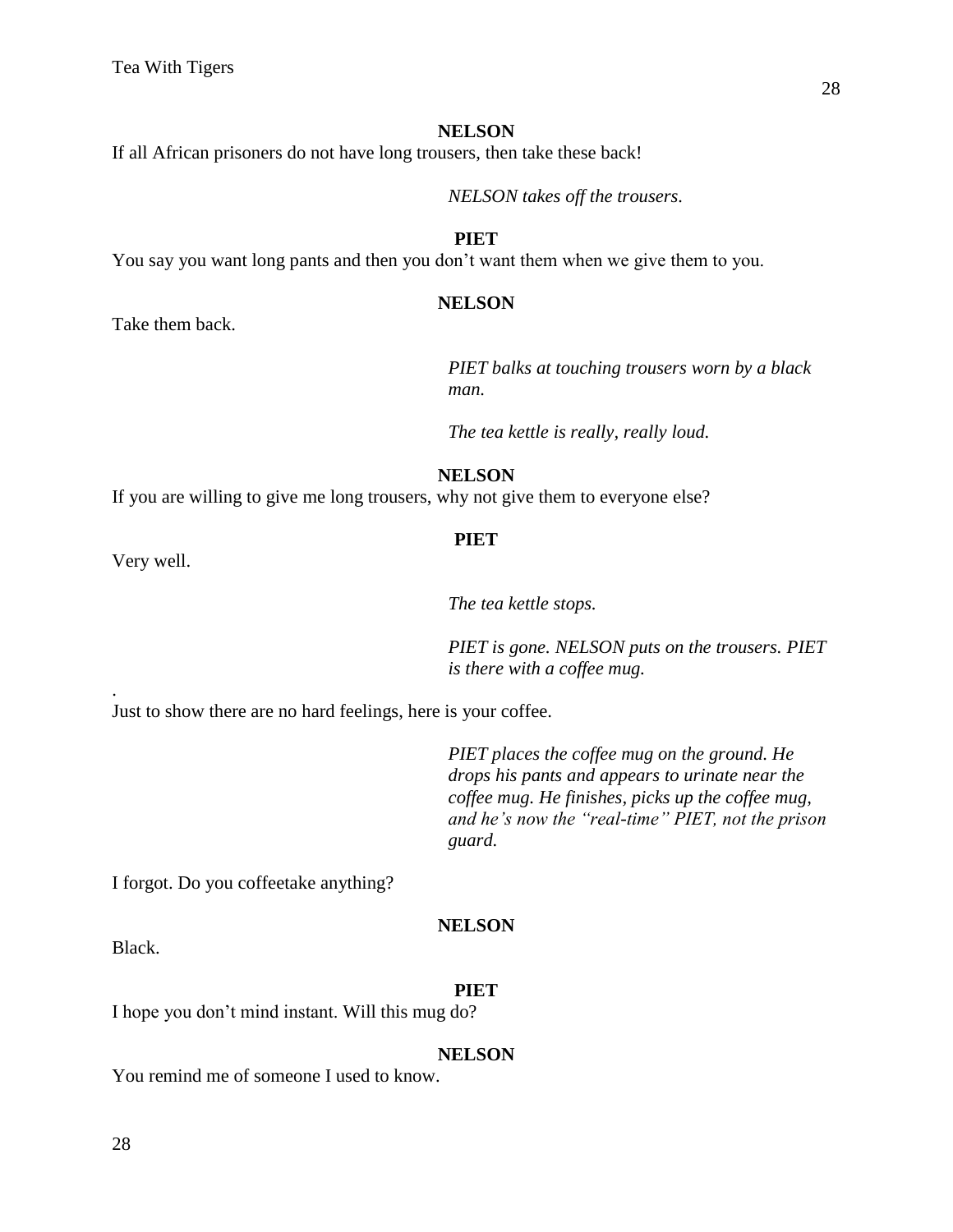You remind me of someone I used to know. Your coffee will soon be potted.

*PIET is gone. NELSON dresses as he was before. NELSON looks closely at more of the hanging letters. He wants to open another, but he thinks better of it. What might the next one bring?*

*We hear a crash and a loud scream from PIET. Then PIET is there.*

# **PIET**

Minicrash!

**NELSON**

If coffee is too much trouble…

#### **PIET**

No, no. It will just take a moment. I do have to tell you I teapot better than I coffeepot.

# **NELSON**

**PIET**

Your dual nature?

Precisely. When I freshstart in Jo'burg I will open my very own Tea Emporium. Perhaps you will honor me in being my customer?

**NELSON**

**PIET**

**NELSON**

How is Mrs. Verwoerd?

Ah, Mrs. Verwoerd…

Why did the birds upset her?

With Mohini you never know.

# **NELSON**

**PIET**

Why do you call her "Mohini"?

#### **PIET**

I will later tell you. Mrs. Verwoerd's situation is highly complicated. I must coffeepot you.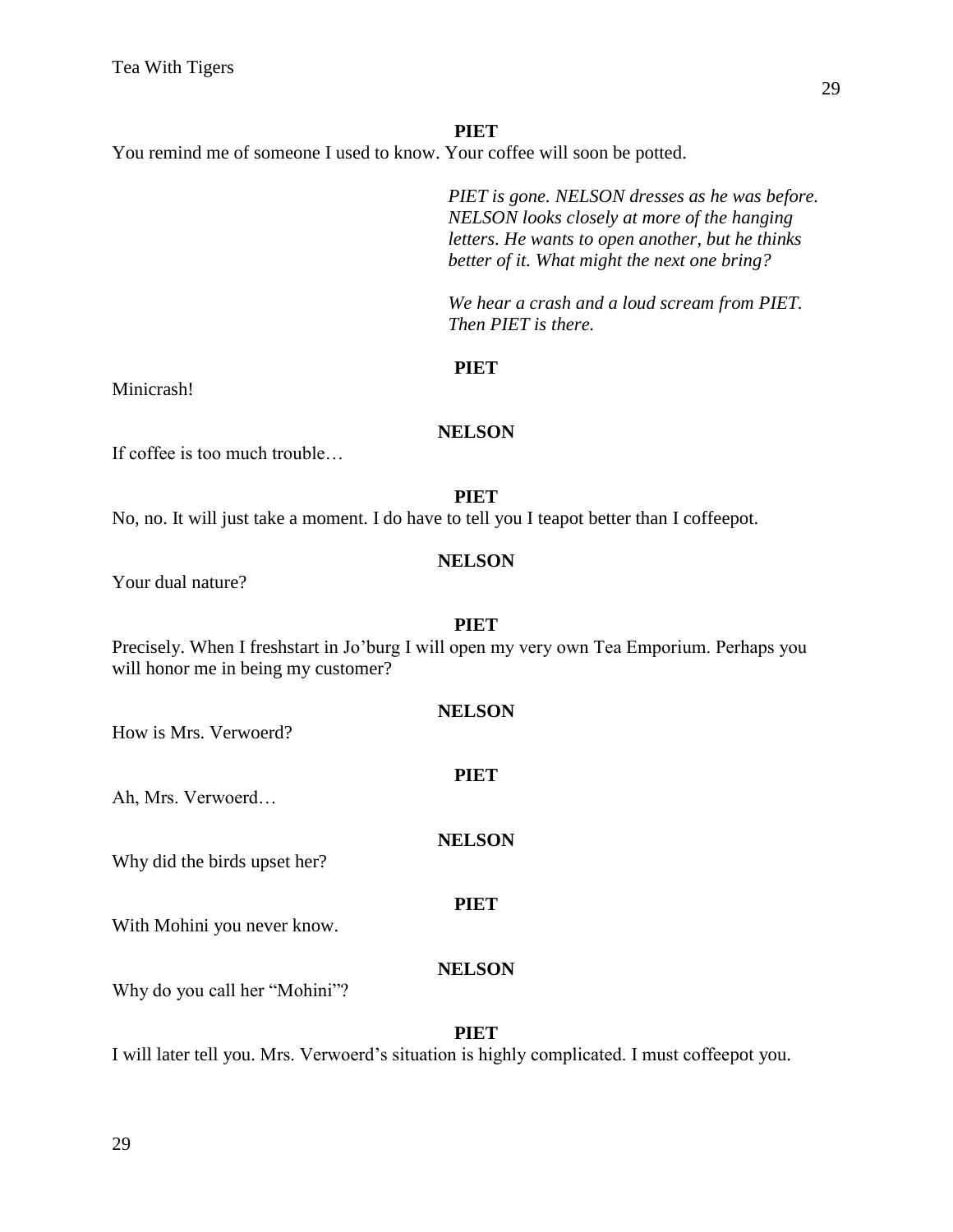I would rather hear about Mrs. Verwoerd's highly complicated situation.

#### **PIET**

Coffeepotting would be so much easier.

#### **NELSON**

Given the apparent complexity of the coffee situation, that suggests that Mrs. Verwoerd's situation is highly complicated indeed.

#### **PIET**

It is. And you need Mrs. Verwoerd more than you need coffee.

#### **NELSON**

I do. As do you it seems. Why do you stay here in Orania, in the middle of nowhere, when you could easily leave tomorrow for Johannesburg?

#### **PIET**

I can't just job-land in Johannesburg tomorrow.

#### **NELSON**

With a letter of recommendation from Mrs. Betsie Verwoerd, how could you not?

#### **PIET**

Do you think she would write me a recommendation letter?

#### **NELSON**

You could forge it. Like the letter you wrote from her to me.

#### **PIET**

How did you know?

#### **NELSON**

"If you are ever in the area of Orania, I do hope you will stop and pay a call."

#### **PIET**

She really did write that!

#### **NELSON**

I know. And I called her bluff when I wrote back. "My Dear Mrs. Verwoerd. I shall be traveling in the area of Orania on the afternoon of 15 August and should be delighted to accept your kind invitation to visit if it is still convenient." But I knew she would not say yes.

#### **PIET**

Then why bluffcall her?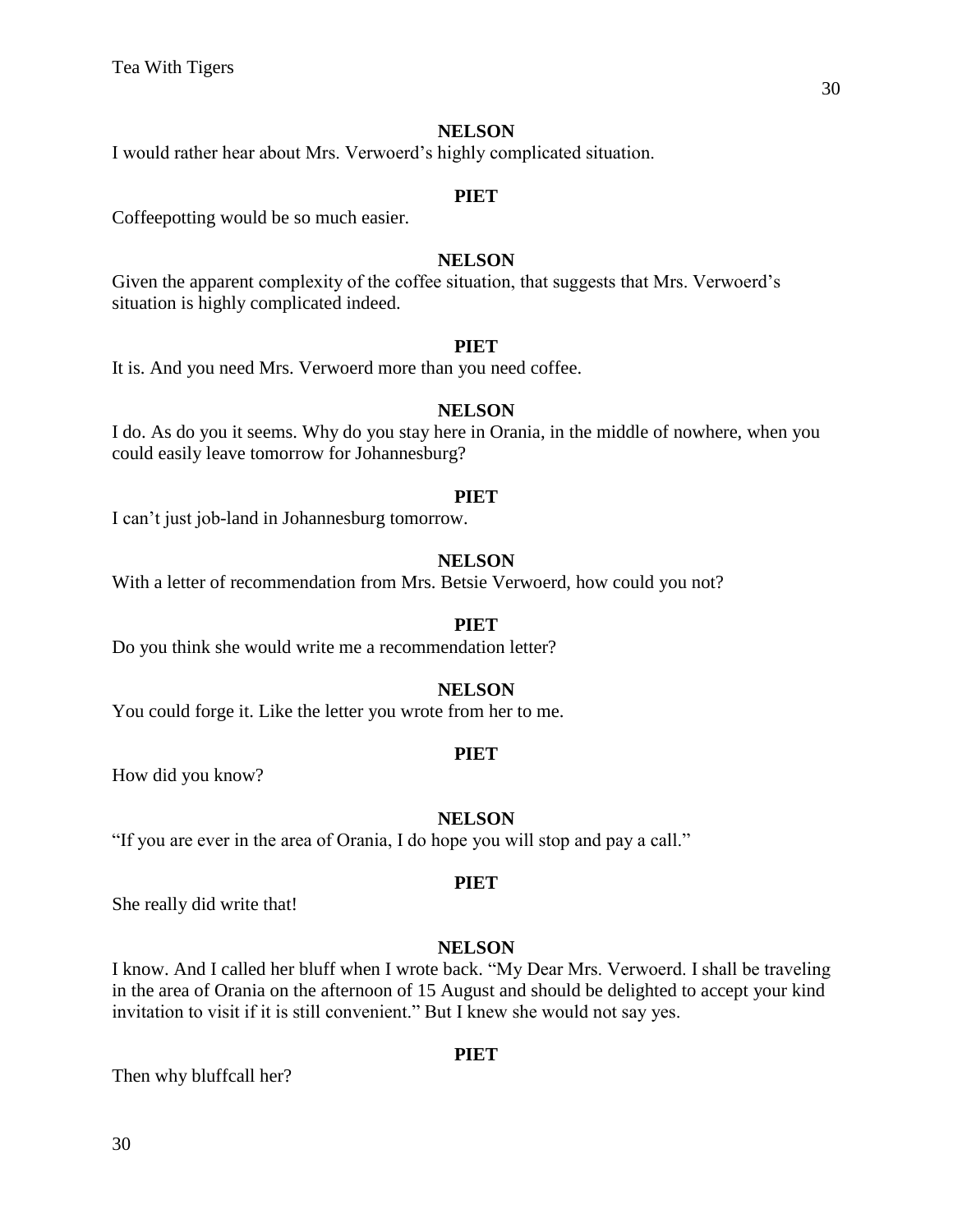| There is always hope for a miracle.                | <b>NELSON</b> |
|----------------------------------------------------|---------------|
| Happy to provide one.                              | <b>PIET</b>   |
| You say you know why I need to be here.            | <b>NELSON</b> |
| Your life is at stake.                             | <b>PIET</b>   |
| You are observant. Are you sure we have never met? | <b>NELSON</b> |
| Perhaps in another life.                           | <b>PIET</b>   |
| Your dual nature again.                            | <b>NELSON</b> |
| You remind me of someone I used to know.           | PIET          |

How is my life at stake?

#### **PIET**

Reconcile with her and you forgive yourself for missing your mother's funeral.

*We hear "Amajoni". PIET is the prison guard again. He takes another letter from above.*

A letter for you, prisoner! No need for you to read it. I'll tell you. Your mother is dead. And you cannot leave to bury her.

#### **NELSON**

Not just my mother.

*PIET takes other letters as he torments NELSON.*

# **PIET**

Your daughter is to marry. You cannot go.

Your grandchild is born. You cannot see him.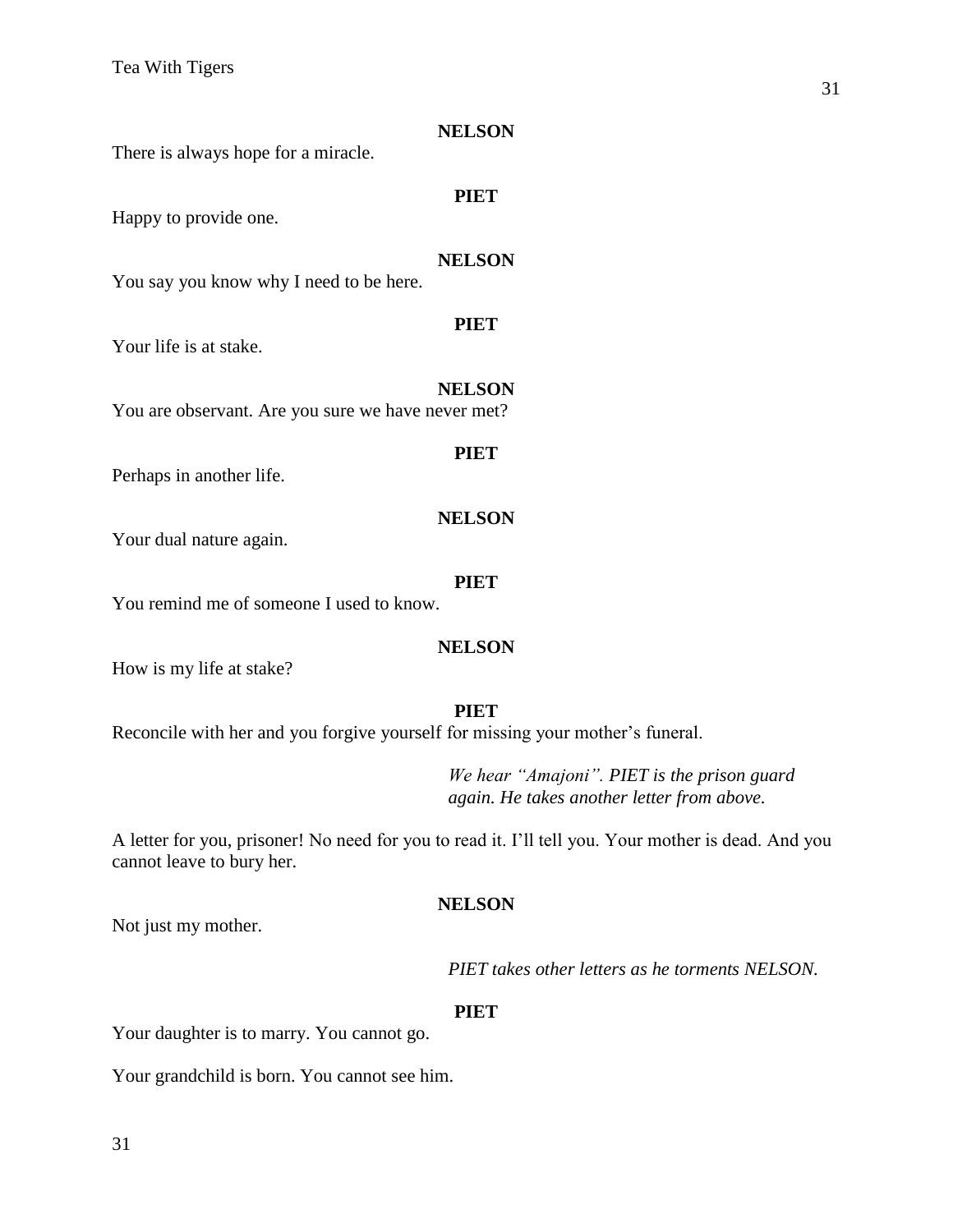Your son is dead. You cannot go to his funeral.

It's not that we don't trust you. Others might help you escape.

# **NELSON**

A Xhosa man attends to his family.

# **PIET**

Surely a Xhosa man can be forgiven if he sacrifices his family for something so much greater. What is it you Kaffirs call it? Ubuntu? Your "community spirit"?

# **NELSON**

Have I made the right choice in putting the people's welfare even before that of my own family?

*PIET returns the letters and is no longer the prison guard; he returns to being PIET. We no longer hear "Amajoni".*

# **PIET**

You have, if the people truly benefit. You have, if you can end this racemadness. Your mother, your children, your grandchildren…they forgive you if you can nationheal. If you can nationheal, you forgive yourself.

And the healing begins with this.

*PIET indicates his camera.*

President He Who Can Heal Us, handholding a smiling Betsie Verwoerd. Teapotting, at her home in the all-white enclave of Orania.

(*as Nelson*) It was a delicious rooibos.

(*as Betsie*) My assistant handblends the most wonderful rooibos.

Two fierce warriors now at peace.

A smile that will start to soothe three and a half madness centuries. Hands to heal us all.

Did I get that right?

# **NELSON**

I am having coffee, not tea.

# **PIET**

Other than that?

Yes, I letterforged to bring you here, Madiba. May I call you that?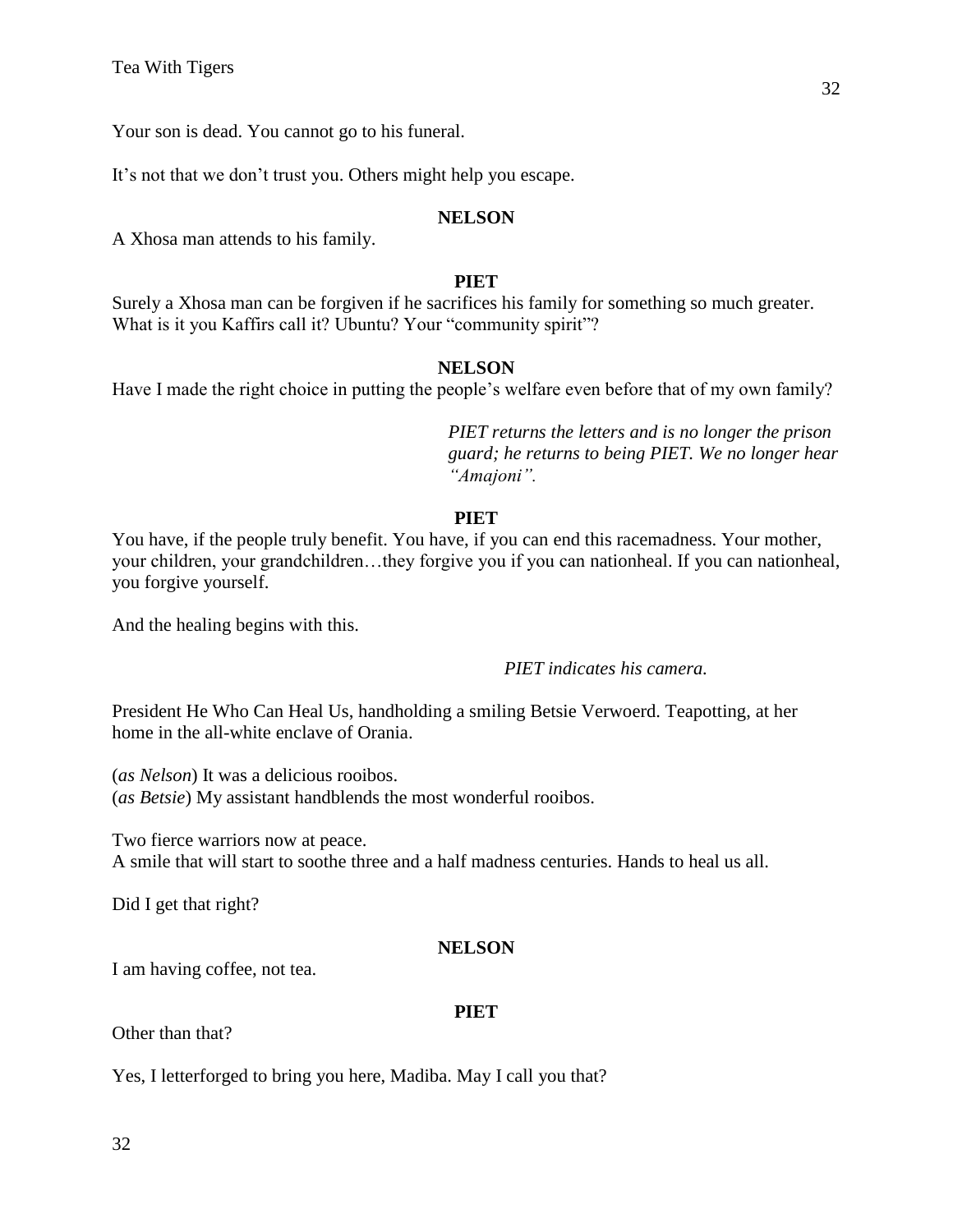You may. You remind me // of someone

#### **PIET**

I letterforged so I could take the photograph that starts to soothe three and a half madness centuries.

# **NELSON**

That is very noble of you. I cannot thank you enough. I shall be a frequent customer in Johannesburg.

#### **PIET**

I have a dual nature. It is not purely noble.

#### **NELSON**

**PIET**

Ah. Your life is at stake then, too.

Indeed.

# **NELSON**

Tell me why your life is at stake in this moment.

#### **PIET**

You notice she does not love me one hundred percent.

# **NELSON**

I picked up on that, yes.

# **PIET**

I did not come to Orania happily. I had trouble finding work. Legitimate work. I have…

#### **NELSON**

A dual nature?

# **PIET**

A criminal record. I headstruck an Officer at the Internal Affairs Department. Do you care why?

# **NELSON**

No.

#### **PIET**

I will later tell you. In any case, when Mrs. Verwoerd's son-in-law founds Orania a few years ago, I realize they'll need workers. White workers. And they can't afford to be choosy. Who wants to move to the Karoo, right? I come here, willing to landclear, bricklay, vegetable-grow.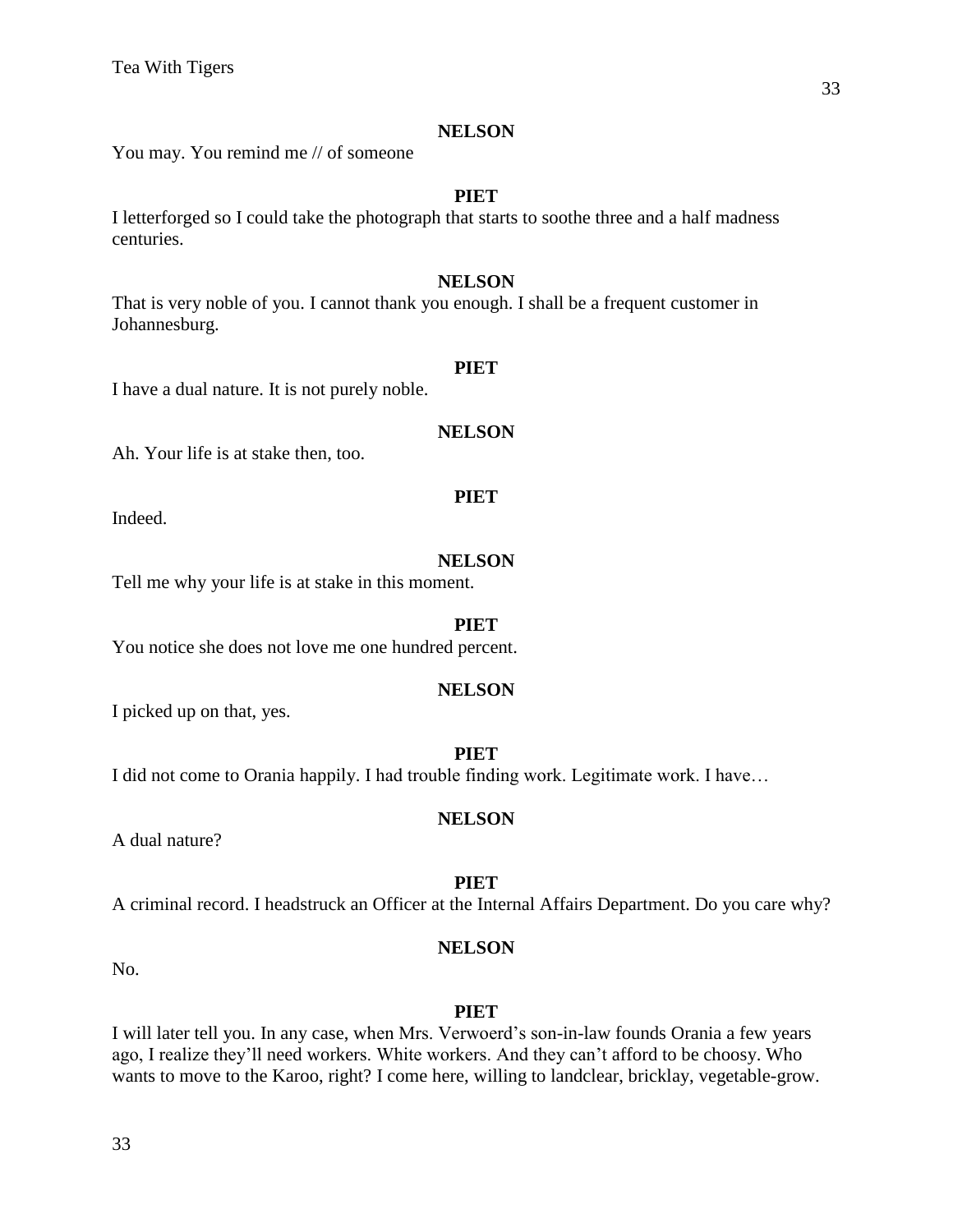But I'm terrible with turnips and I wallbuild at unimaginable angles, positively Pisa-like. They're about to boot me, but her children need someone to tend to her. And so…

#### **NELSON**

I hope it pays you well.

#### **PIET**

Enough. She's not immortal.

#### **NELSON**

She throws a bird cage with great force for ninety-four.

#### **PIET**

She's smelled Death approaching for weeks. "Momma's Throatfinger!"

#### **NELSON**

Perhaps the finger was for me. Don't look shocked. Mrs. Verwoerd's advice to Afrikaner mothers: "If white children of working mothers are cared for by blacks, it is natural that the white child will develop an attachment for his black 'mother'. Even the characteristic smell which is normally repulsive to a white person will become associated in the child's mind with the person with which he spends most of his time. Can this later repel him when he is grownup?"

#### **PIET**

And yet you come to teapot with her.

#### **NELSON**

Coffeepot.

#### **PIET**

Coffeepot.

# **NELSON**

My hatred is for the system, not people. She is as imprisoned as was I.

#### **PIET**

Exactly. Haunted by the memory of the memory of her husbandkilling. For which she blames you, by the way. And me.

**PIET**

**NELSON**

She thinks I am Mimis.

You?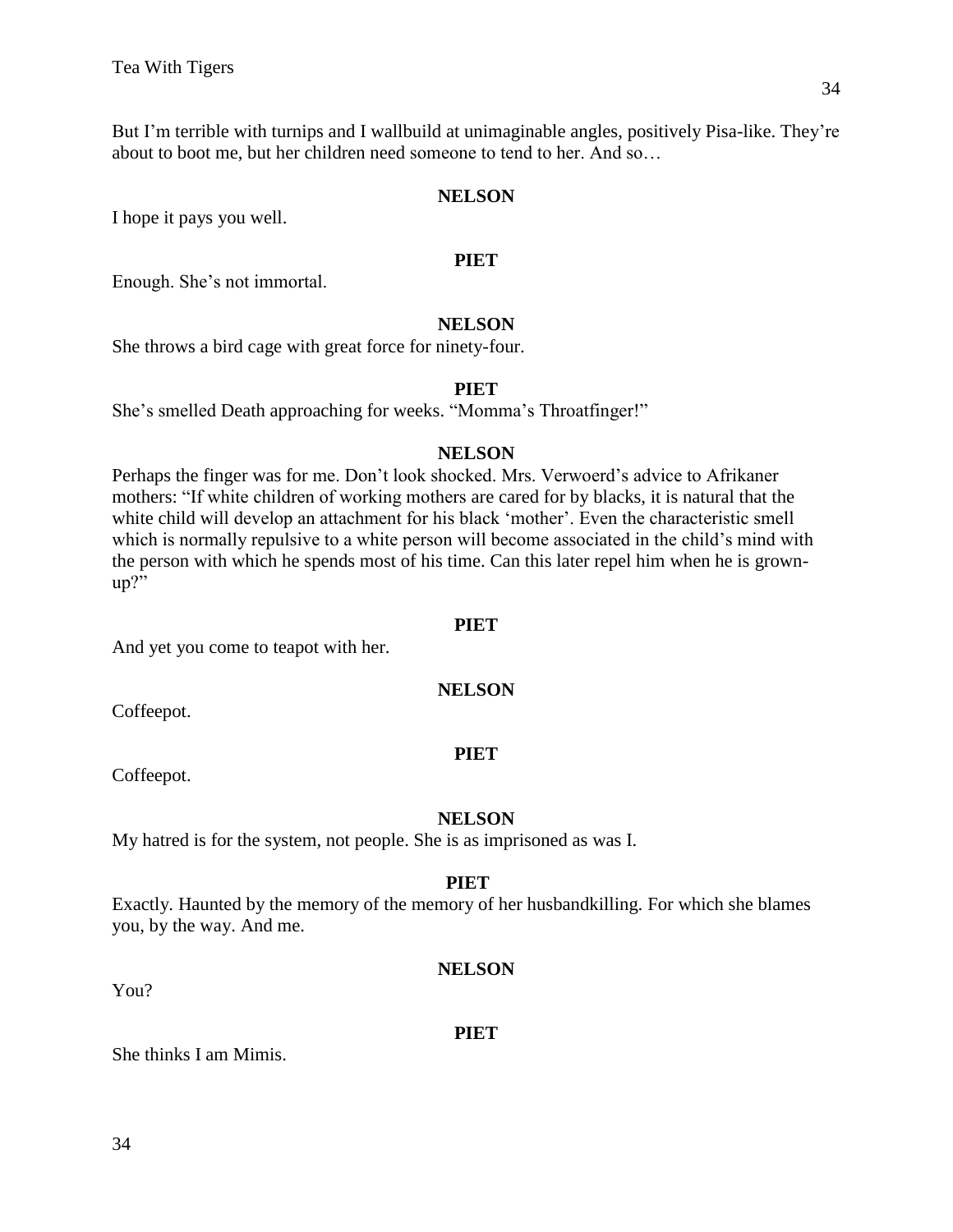Mimis?

Demetrios Tsafendas.

# **NELSON**

**PIET**

Ah. Her husband's assassin.

#### **PIET**

His nickname was Mimis.

# **NELSON**

At least she feels familiar enough to use a nickname.

# **PIET**

Sometimes she thinks I'm Hendrik. But mostly just Mimis. Each day she replays Mimis' knife, Hendrik's blood, her pain. Twenty – eight years.

# **NELSON**

Poor sparrow. I was only in prison for twenty-seven years.

*BETSIE is there, embroidering and singing Oranje, Blanje Blou.* 

# **PIET**

Mohini is jailtight from her own devising.

# **NELSON**

Why do you call her Mohini?

# **PIET**

I will later tell you.

# **NELSON**

You had better tell me now why your life is at stake.

# **BETSIE**

All patrols back to the laager! The kaffirs are coming!

# **PIET**

Stitch after stitch after thimblepush after thimblepush. Thirty thousand strong.

# **BETSIE**

More thread, Poopsquirt! Before the stench stanches me! Did you baff in here again?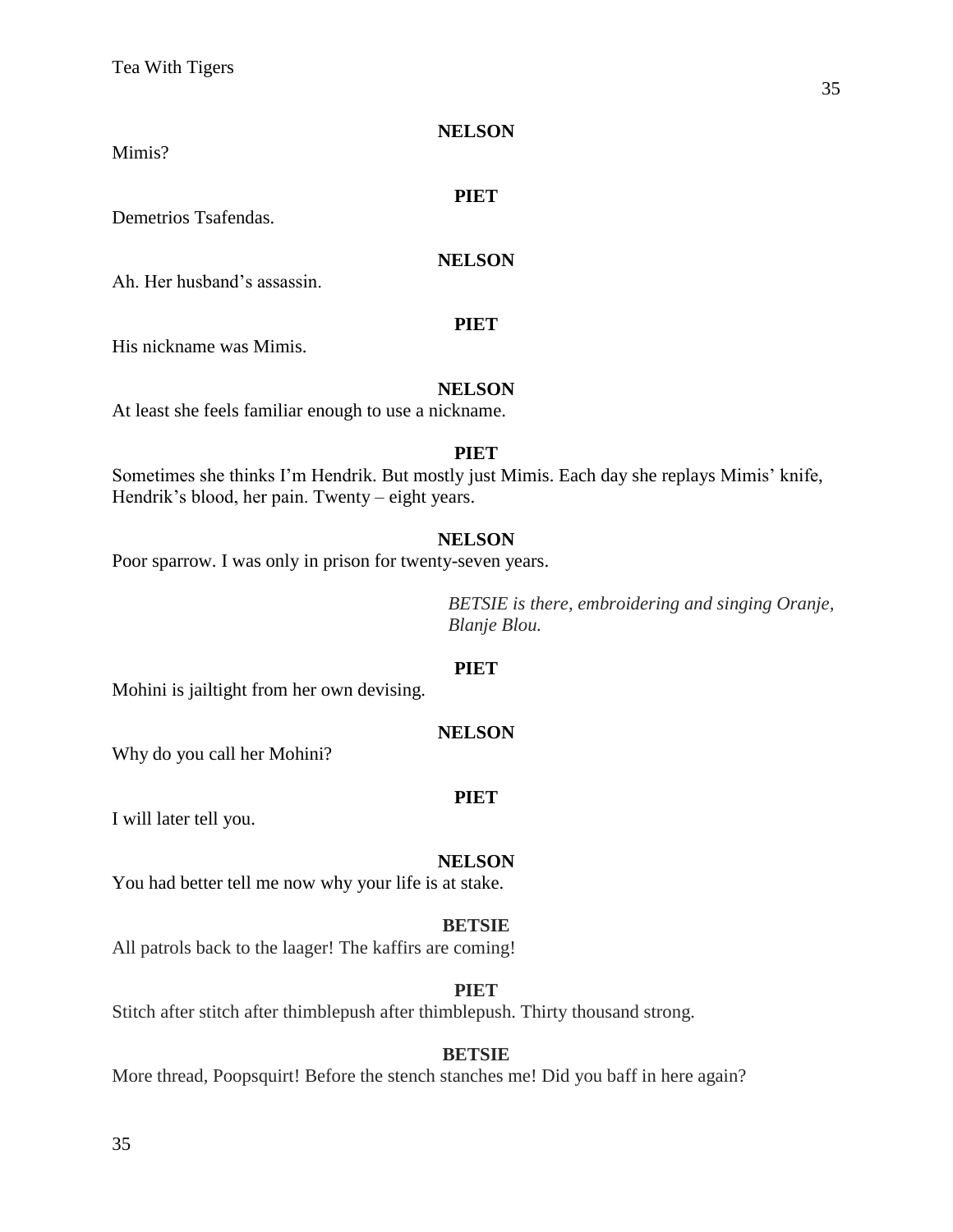Three years we battle. She stitches by day…

#### **BETSIE**

I am coming, Hendrik! As soon as I am finished!

# **PIET**

…And I rip out her stitches by night.

#### **BETSIE**

I know I finished that springbok!

#### **PIET**

But when she nightlocks the embroidery I cannot stitchrip, and she comes closer to stitchfinishing.

*PIET and BETSIE may fight over the cloth.*

Mrs. Verwoerd embroiders an hour. I disembroider a moment. Closer to Hendrik. Mrs. Verwoerd embroiders a caravan. I disembroider a wagon wheel. Closer to Death. Mrs. Verwoerd embroiders a battle. I disembroider a Zulu. Closer to Stench.

Stench…

Stench…

Zulus embroidered, slaughtered on linen, her fingers now red with the blood of three decades.

*BETSIE is gone.*

Her own Battle of Blood River.

#### **NELSON**

I should think you'd be happy to let her go, Stitchripper.

# **PIET**

I cannot stand to see her die in torment, in agony from the twenty-eight year ravage of the Mimisdemon. I need to see her die in peace. I love her. I hate her! But I love her.

# **NELSON**

Why do you love her? She abuses you mercilessly. Stop! Move! Halt! Wake up! Teapot! Poopsquirt!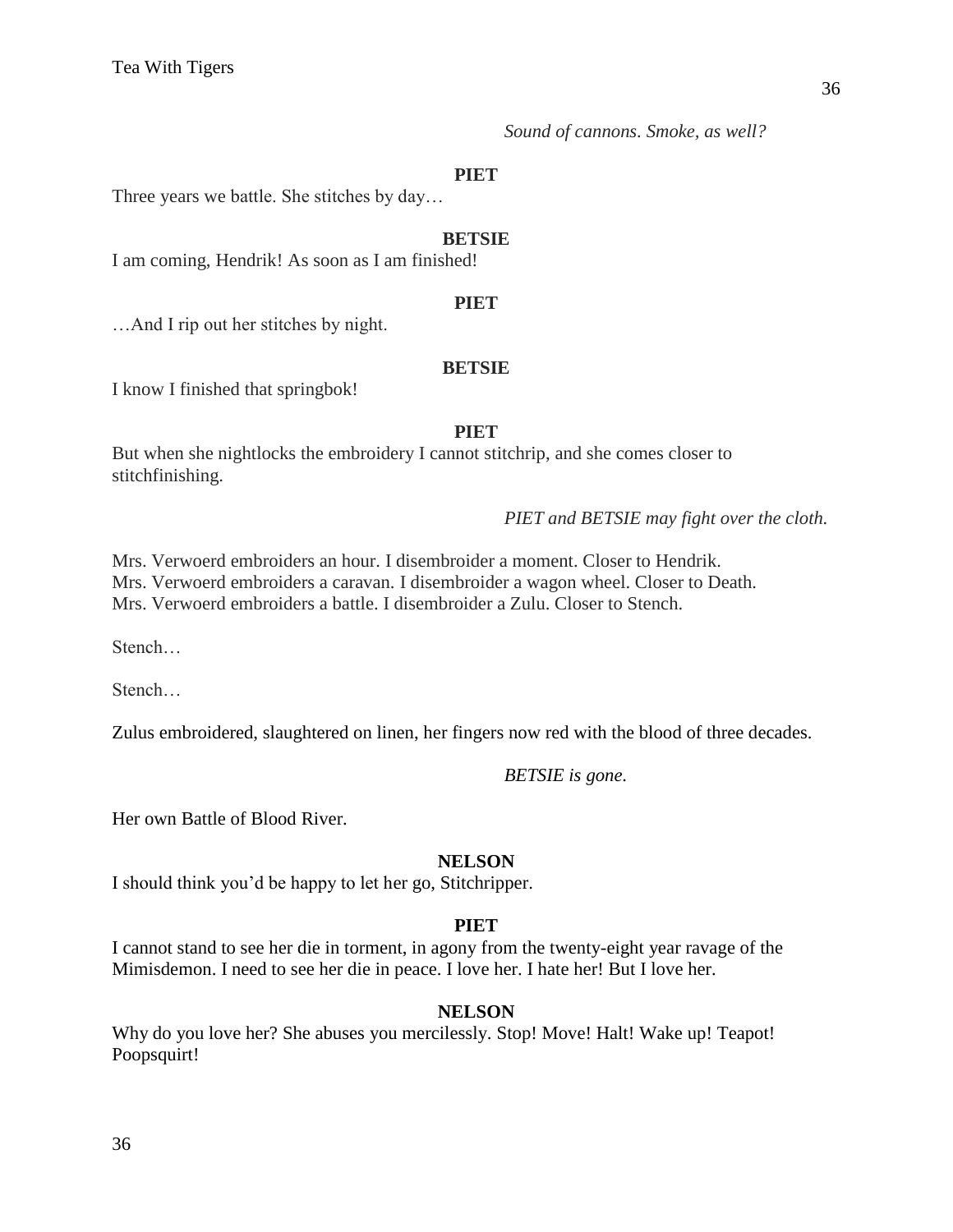My hatred is for the system, not people. Her prison has no bars. But if I can somehow get her to look at me and see Piet, not Mimis, but Piet, then I will know she is free. And then I will cease my stitchripping and let her embroideryfinish. I miraclepray. And your letter arrives. And I forge a reply. So you could come and heal her!! And only you can heal her.

*The tea kettle starts to whistle.*

# **NELSON**

I just came for a photograph.

You will have it!

# **NELSON**

**PIET**

It does not seem likely at this point.

#### **PIET**

I have no doubt we can do it.

# **NELSON**

And then I show you my gratitude by healing the mental illness of a ninety-four year-old woman who has been living with hallucinatory delusions for the past twenty-eight years?

#### **PIET**

In the next thirty minutes. She naps at half-past two.

#### **NELSON**

I'll need that coffee.

**PIET**

Coffee! Coming up! Are you sure you wouldn't like tea?

*NELSON's face indicates his answer.*

Coffee it is!

*PIET is gone. The tea kettle ceases. NELSON looks up at the letters once more. He notices that another one of them seems to be playing one of the Afrikaner tunes from earlier. NELSON's curiosity gets the better of him and he looks at the letter with the Afrikaner anthem playing.*

# **YOUNG WOMAN's VOICE**

Dear Piet,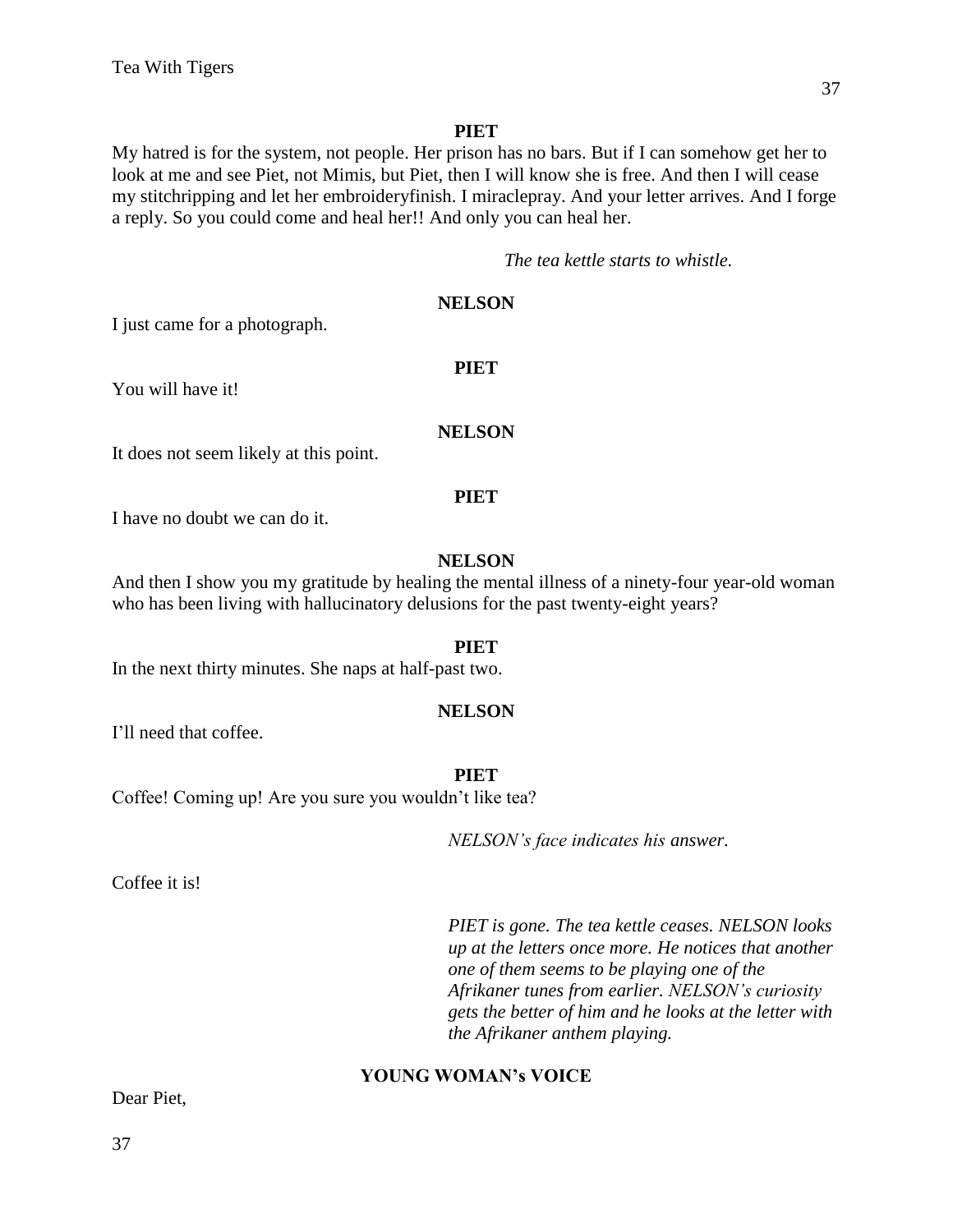There's an old ginkgo tree near the top end of Zoo Lake Park. We can meet there at sunset. The tree is wide enough for you to put your arms around me and no one can see us graunch. Not even my ouballie and his three kilometer stare. Burn this note when you get it.

Love,

Helena.

|                                                                              | PIET is there with BETSIE. |
|------------------------------------------------------------------------------|----------------------------|
| Here we are! All rested better.                                              | <b>PIET</b>                |
| I do apologize for the $-$                                                   | <b>NELSON</b>              |
| Don't mention it. Mrs. Verwoerd will be happy if you don't mention it again. | <b>PIET</b>                |
| You are looking well, Mrs. Verwoerd.                                         | <b>NELSON</b>              |
| You're // a -                                                                | <b>BETSIE</b>              |
| Now, tea! And coffee! ReKettleing! Again.                                    | <b>PIET</b>                |
| Bring me some Simba chips.                                                   | <b>BETSIE</b>              |
| What flavor?                                                                 | <b>PIET</b>                |
| The chutney ones.                                                            | <b>BETSIE</b>              |
| We may be out.                                                               | <b>PIET</b>                |
| Anything but the smoked beef!                                                | <b>BETSIE</b>              |
|                                                                              | <b>PIET</b>                |

Would you care for potato chips, Mr. President?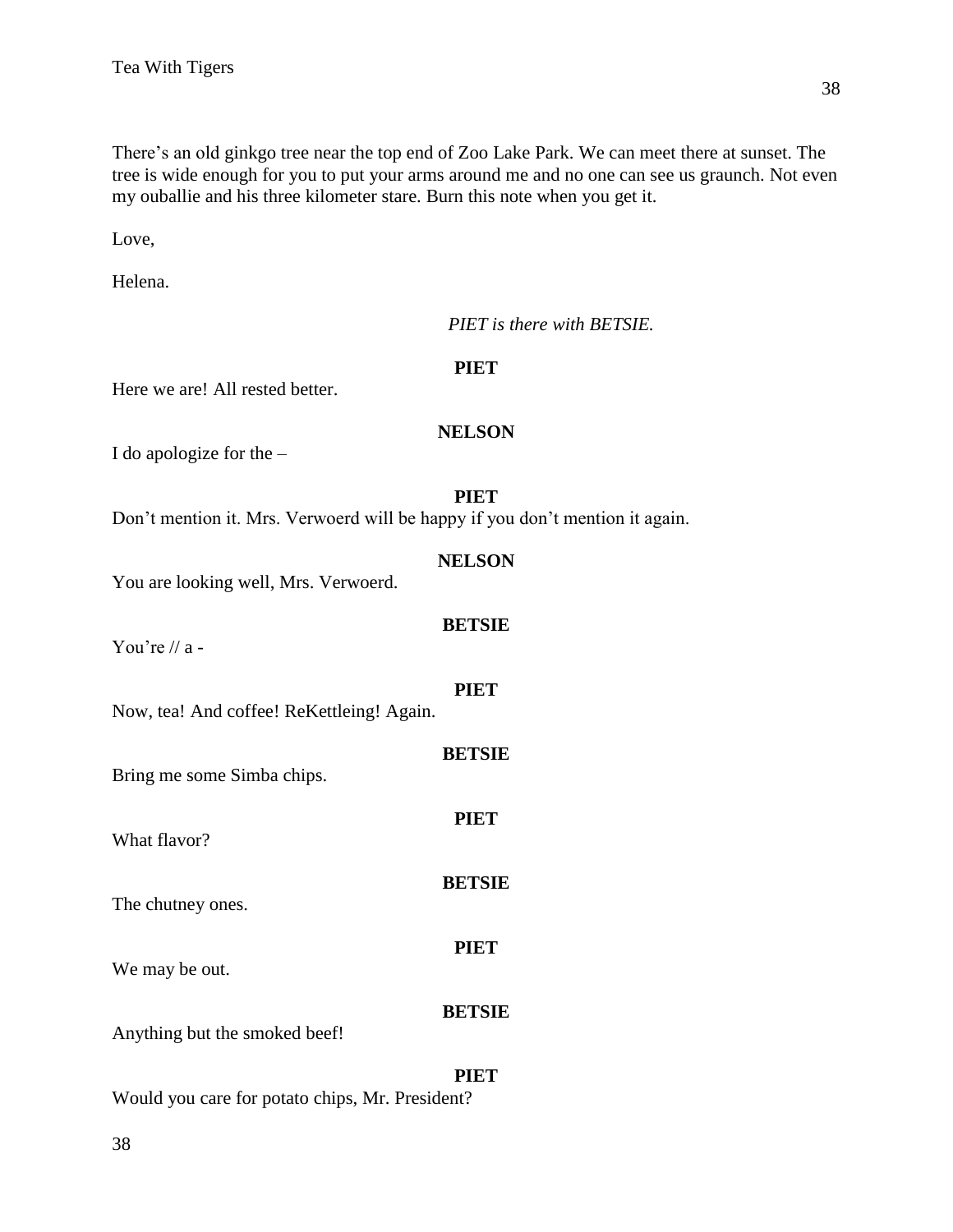Not with…yes. That would be lovely. The chutney are my favorite as well.

### **PIET**

Tea, coffee, chutney chips. Tea, coffee, chutney chips.

# **BETSIE**

Don't leave, poopsquirt!

#### **PIET**

The Volkstaat, Mohini. The Volkstaat!

*PIET is gone.*

*There is a very long pause. BETSIE takes up her embroidery again. She sings another Afrikaner tune.* 

# **BETSIE**

(*singing*) Die Transvalers is plesierig Dit kan jy my glo Hulle hou graag partytjies En dan mak hulle so:

Eers draai nou die vroutjie End an draai haar ou man Hy vat haar om die lyfie En draai hul mooi saam

(The Transvalers are happy, You can believe that. They like to have parties, And then they act like this.

First turns the girl Then her partner turns Then he puts his arm around her middle And then they turn together.)

#### **NELSON**

(*singing*) Die Transvalers is plesierig Dit kan jy my glo Hulle hou graag partytjies En dan mak hulle so: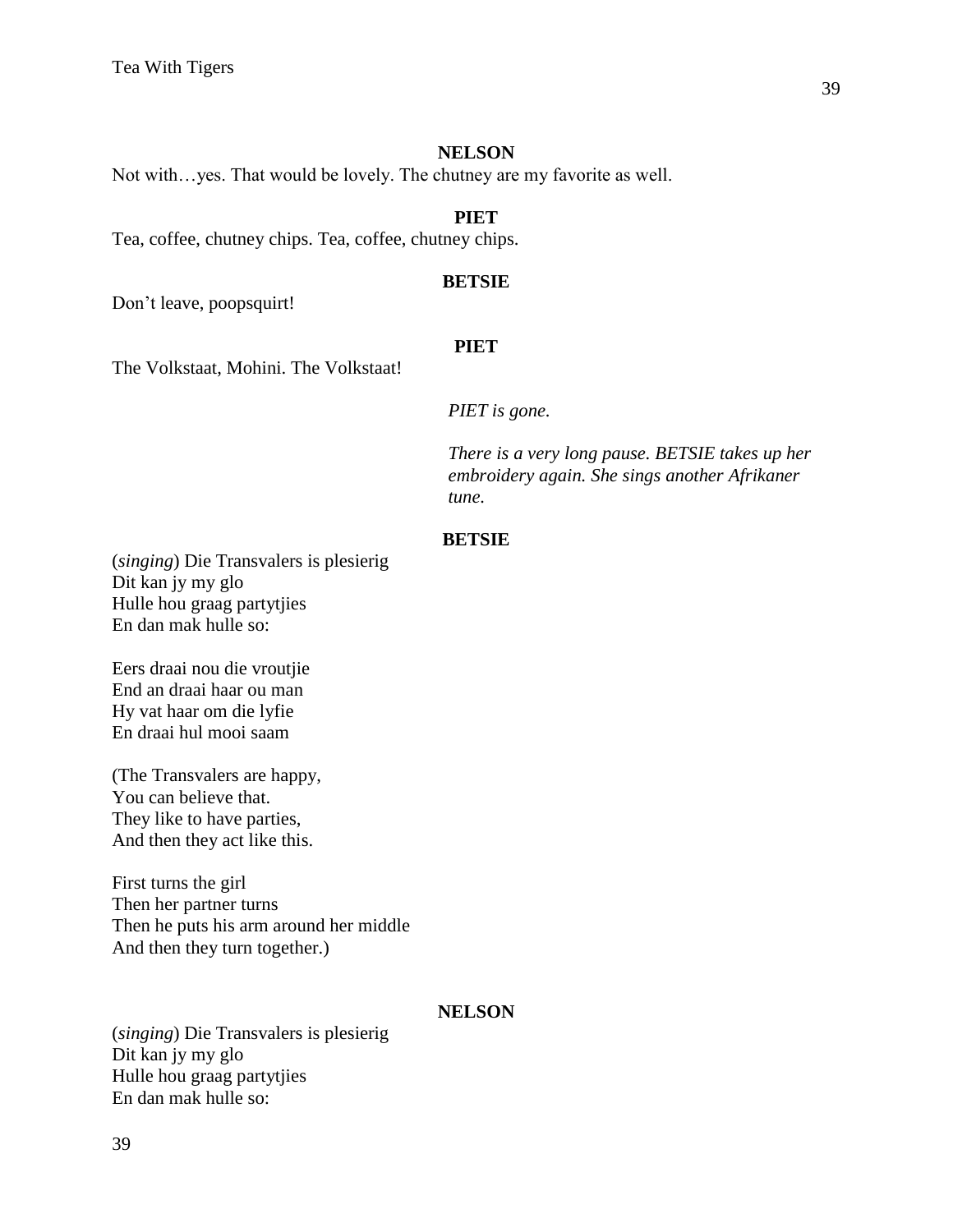*NELSON takes BETSIE and tries to dance with her. She goes along with it until the third line, when he puts his arm around her waist, and she then breaks away.*

Eers draai nou die vroutjie End an draai haar ou man Hy vat haar om die lyfie -

> *BETSIE returns to her embroidery. NELSON looks at it for a time.*

#### **NELSON**

Those are lovely springboks.

They are springboks, are they not?

#### **BETSIE**

Of course they are springboks.

# **NELSON**

Do you see many springboks in Orania?

*BETSIE's expression says, "Of course, you idiot." There is a long, awkward pause.*

**NELSON**

Do you believe the tiger is native to Africa, Mrs. Verwoerd?

# **BETSIE**

I see he has taught you to mock me.

*BETSIE is ready to leave with her embroidery.*

#### **NELSON**

Mrs. Verwoerd, I do beg your pardon.

# **BETSIE**

It's not enough that you birdtorment me.

#### **NELSON**

For that I do apologize.

# **BETSIE**

Now you nerveslap me just like the poopsquirt does.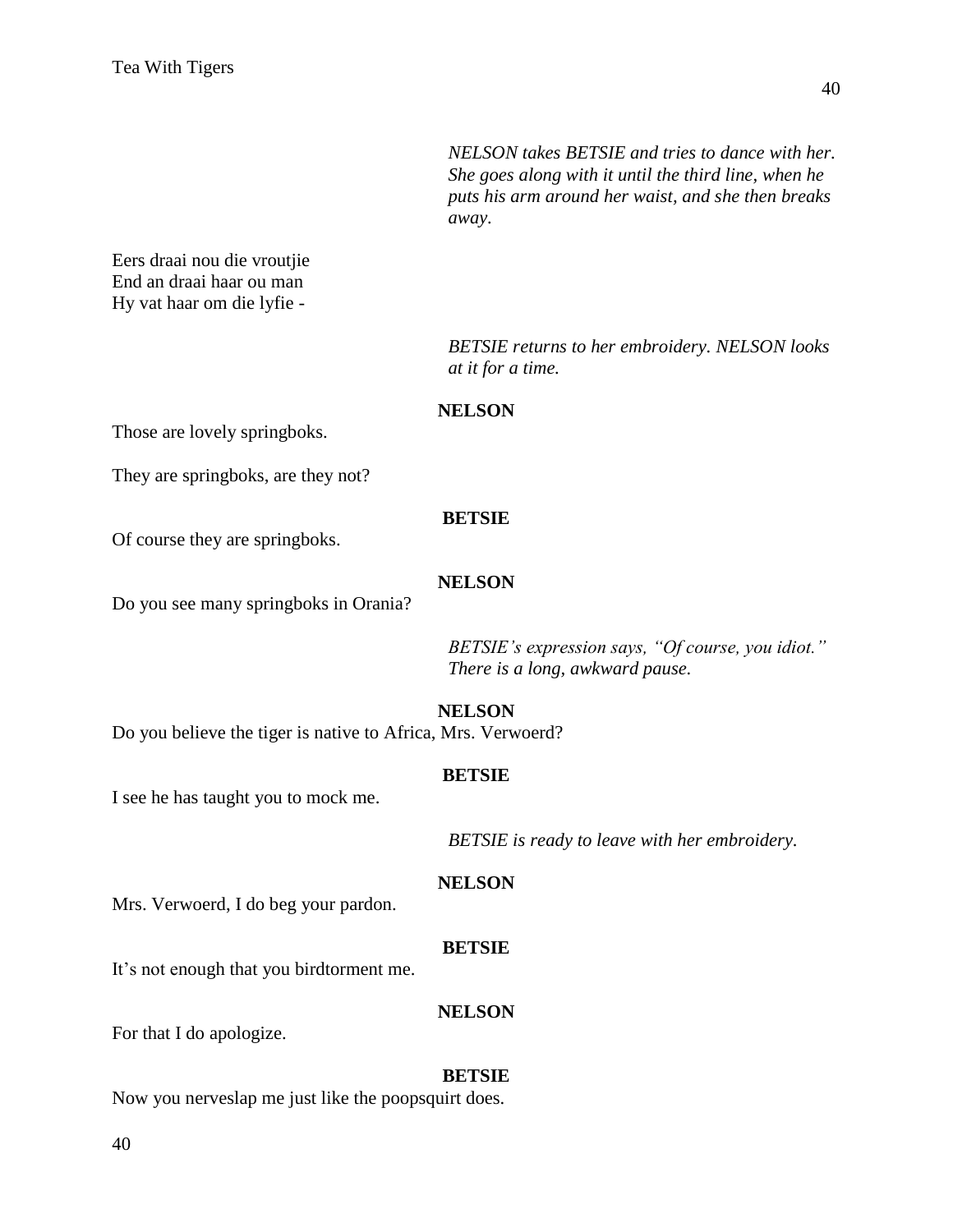I assure you –

# **BETSIE**

Is that why you have come? To make fun of an old woman by talking of tigers?

# **NELSON**

I was simply hoping to continue our conversation.

# **BETSIE**

Then why debate tiger origins? What a stupid // topic of

# **NELSON**

It was a subject that occupied our time while in prison.

# **BETSIE**

It is not something I wish to consider while serving in mine.

# **NELSON**

Your prison?

# **BETSIE**

Perhaps our one commonthing. You do know what he's done, don't you?

# **NELSON**

The poopsquirt?

# **BETSIE**

HA! You are indeed as charming as they say.

# **NELSON**

Perhaps if you could refresh my memory.

# **BETSIE**

He husbandkilled me!

# **NELSON**

For that I am sorry.

# **BETSIE**

Claimed he had a talking tapeworm who told him to, the poopsquirt.

There's Hendrik. Striding proudly to the floor A Parliament's parliamentarian If ever such a statesman did exist.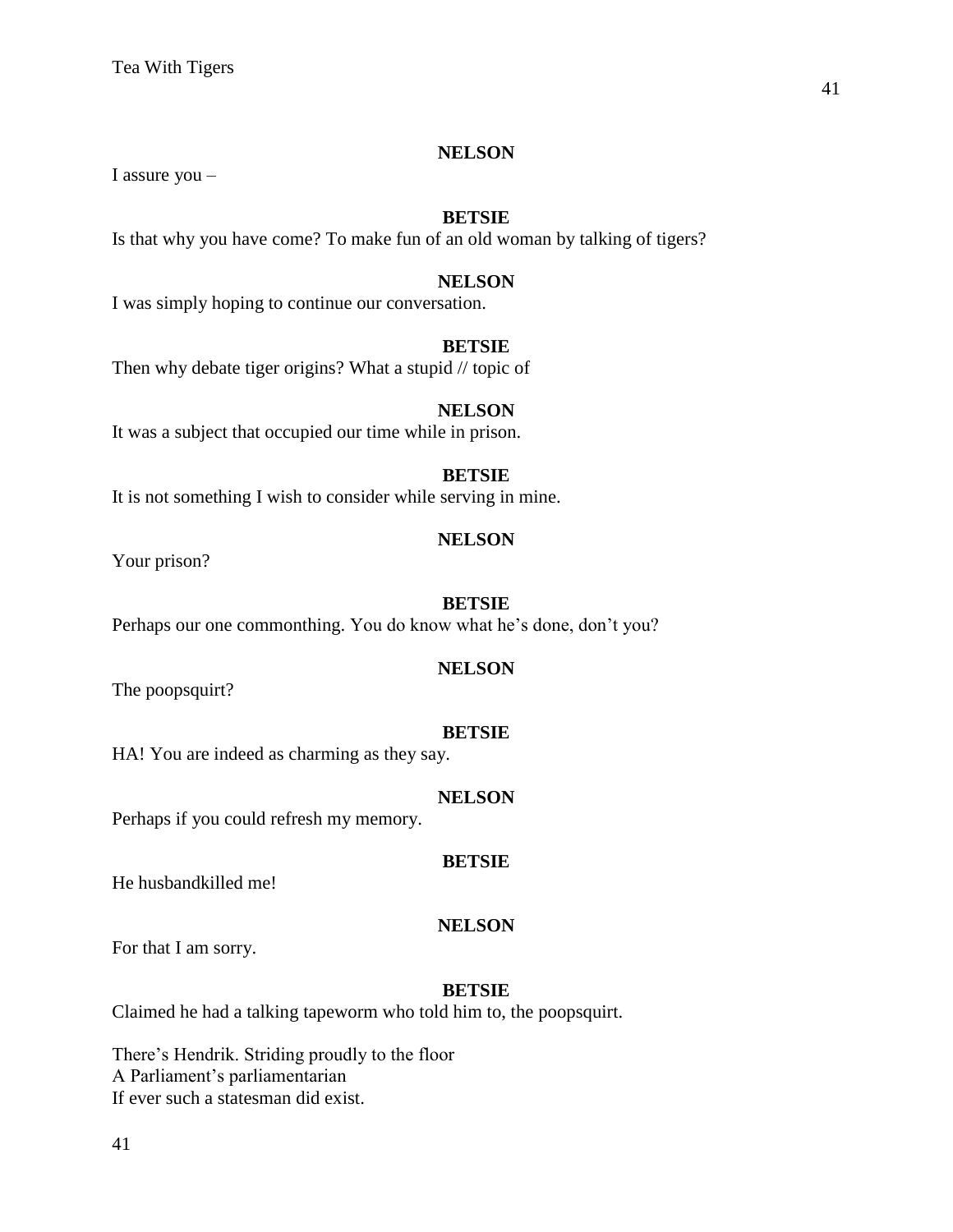I love to watch him stride up to the bench. No greater force for good than…who's that man? Is that the hairy messenger from Greece? I don't know why you let him work for you. There ought to be a law against fat Greeks What's that he's taking from his jacket. No! A knife! No, stop him! Stop him! NOOOO!!!!!!!! Oh, no.

How did you feel? You must have rejoiced.

A White one and a Black one and a Coloured one and an Indian one! A White one and a Black one and a Coloured one and an Indian one!

> *BETSIE continues her chant under the next section. We hear "Amajoni". NELSON resumes breaking stones. PIET is there, as the prison guard.*

#### **PIET**

Kaffirs, you rejoice to day but you will weep tonight! And what does your talk of tiger origins get you? A charge of malingering. And the privilege of isolation!

> *The music stops. NELSON is handcuffed, in isolation. Letters from above dangle towards him. Handcuffed, he cannot reach any of them.*

# **NELSON**

Assassination is a primitive way of contending with an opponent.

*BETSIE stops her chant and there is complete silence. NELSON and BETSIE are both frozen, in grief, in isolation. We see the video of Hendrik once again saying:*

*"Our policy is one which is called by an Afrikaans word "apartheid". And I'm afraid that has been misunderstood so often. It could just as easily, and perhaps much better, be described as a policy of good-neighborliness.*

*Good-neighborliness.*

*Good-neighborliness.*

*(overlapping) Good-neighborliness. Good-neighborliness. Good-neighborliness. Good-neighborliness.*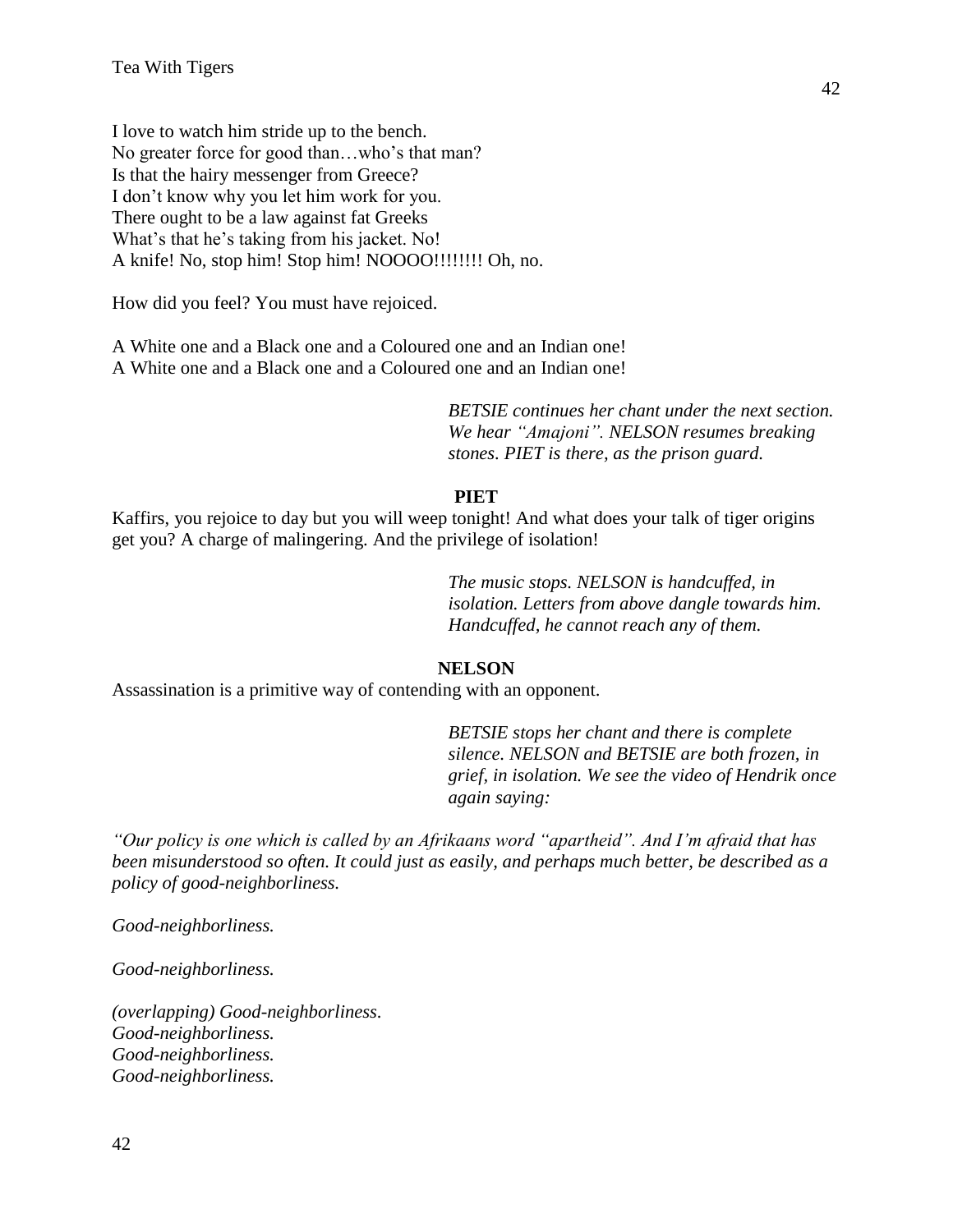*PIET is there as PIET, with two packages of chips.*

#### **PIET**

Could we be so lucky! Exactly two packages left of Simba Chips with Mrs. H.S. Ball's Chutney flavor! Don't worry, Mohini! I shall tell Henny to trucksend an extra carton.

#### **BETSIE**

Where is the damn tea?

#### **PIET**

Soon! Soon! Tea! Coffee!! (*whispering to BETSIE*) Volkstaat!

# *PIET is gone.*

#### **NELSON**

When I was a boy in school, I thought that tigers were native to Africa. Why else would there be a Xhosa word for tiger? And to impress my friends I said that I had indeed seen a tiger in the bush not far from our village.

*PIET is there, as a childhood friend.*

#### **PIET**

There are no tigers in Africa.

#### **NELSON**

I tell you there are, David, and I can show you!

#### **PIET**

Very well then. Show me.

#### **NELSON**

And I led David Nkwontho on a long hike through the bush.

#### **PIET**

We've been walking for hours, Nelson! Where's your tiger?

#### **NELSON**

Soon, David. Very soon.

#### **PIET**

You're a fool.

#### **NELSON**

Then if I am such a fool, why do you follow me?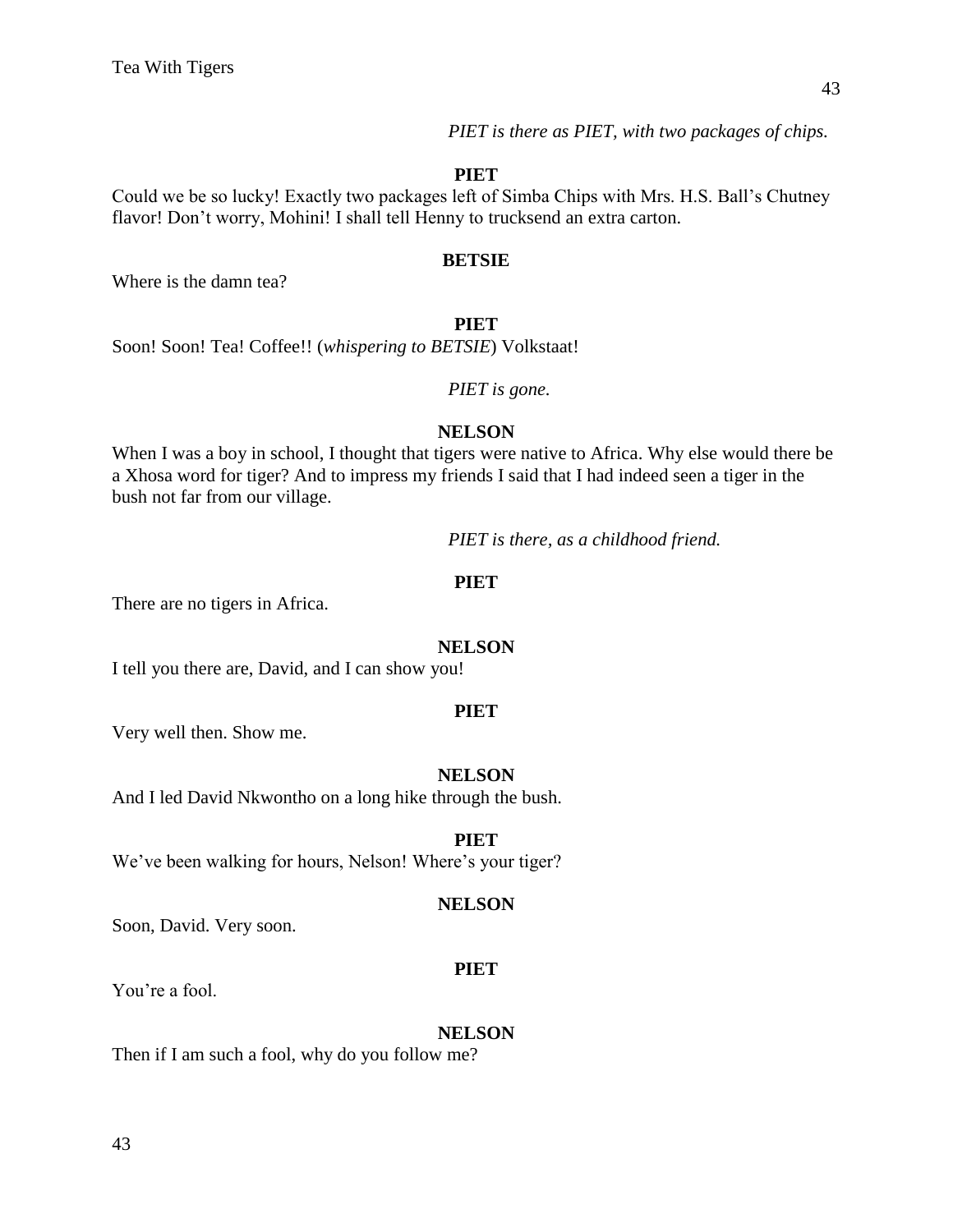I follow you because I very much wish for it to be true.

*PIET is gone.*

#### **BETSIE**

So there are no African tigers.

# **NELSON**

They remain to be discovered.

# **BETSIE**

Like Mimis' tea.

I have a request. Before I do…what do I call you?

# **NELSON**

You may certainly call me Nelson.

# **BETSIE**

No, I couldn't do that.

# **NELSON**

An English teacher at my school when I was young assigned me that name.

# **BETSIE**

Pappa insisted I proper name things. What were you birthnamed?

# **NELSON**

My father named me Rohilala. It means "troublemaker".

# **BETSIE**

I can't possibly pronounce that.

# **NELSON**

My nickname as a child was Tatomkhulu. Grandpa. Because I was very serious. And now I am a tatomkhulu.

# **BETSIE**

I couldn't possibly pronounce that either.

# **NELSON**

At my manhood ceremony I was given the name Dalibunga, a more traditional Xhosa name.

*PIET is there with a tray with tea and coffee.*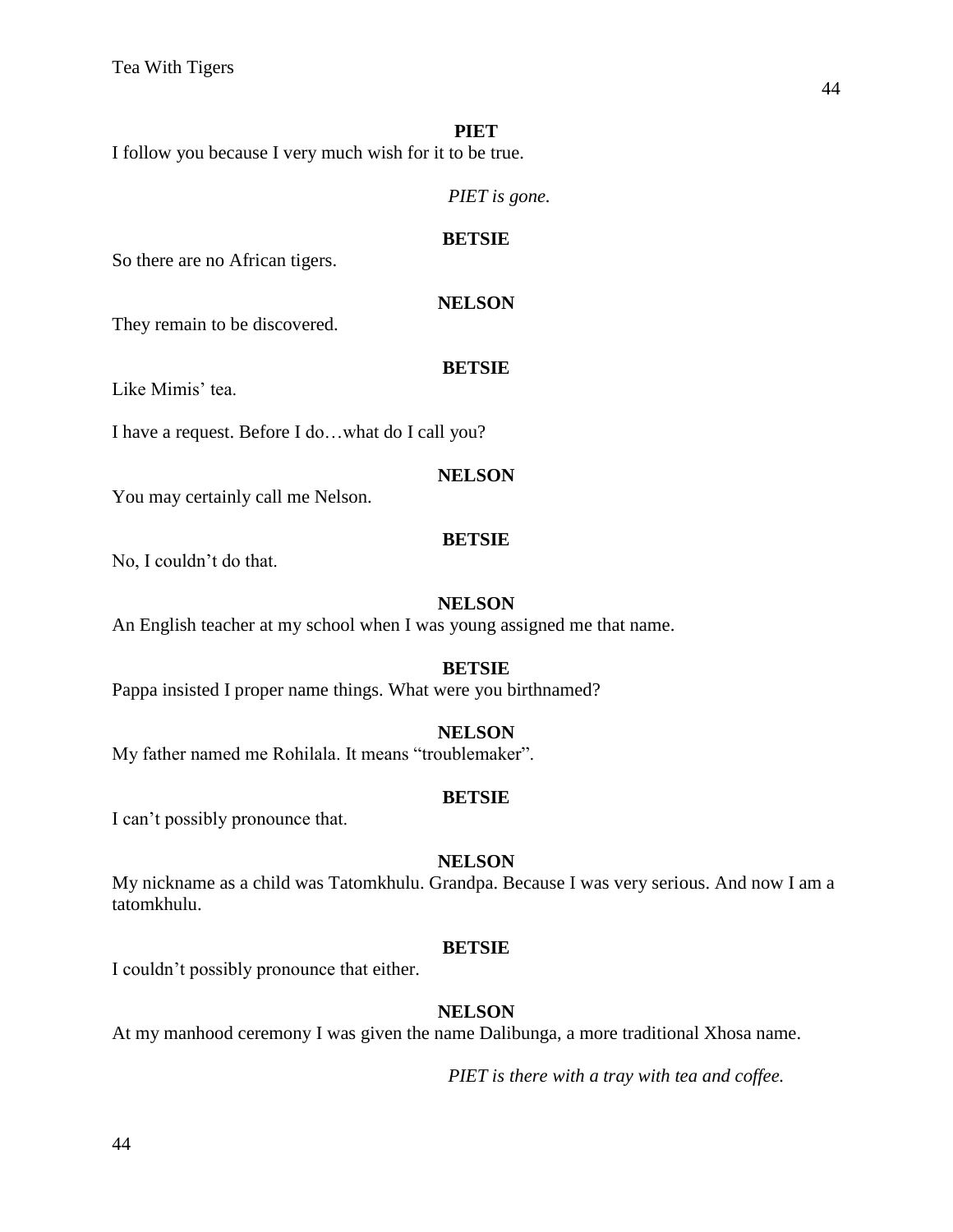These names! It was so much easier when we just called all you kaffirs "John".

*PIET drops the tray. He picks up the mess and is gone.*

#### **NELSON**

Names are indeed strange things. I am told that when "Free Mandela" posters went up in London, most young people thought my Christian name was Free. And now they call me "Mdala". Old man.

#### **BETSIE**

Those are not proper names.

#### **NELSON**

Then there is one other. It is proper to call me Madiba, the name of my clan.

# **BETSIE**

Madiba.

# **NELSON**

Do you have other names?

# **BETSIE**

No. I am Elizabeth Schoombie Verwoerd. But you may namecall me Mrs. Verwoerd.

# **NELSON**

You grandchildren…do they call you Ouma?

#### **BETSIE**

You may namecall me Mrs. Verwoerd.

# **NELSON**

May I ask you a favor, Mrs. Verwoerd?

#### **BETSIE**

Of course.

# **NELSON**

I would be so honored if I could sit with you for a photograph.

#### **BETSIE**

I don't photograph sit.

# **NELSON**

I think the people would like to see it.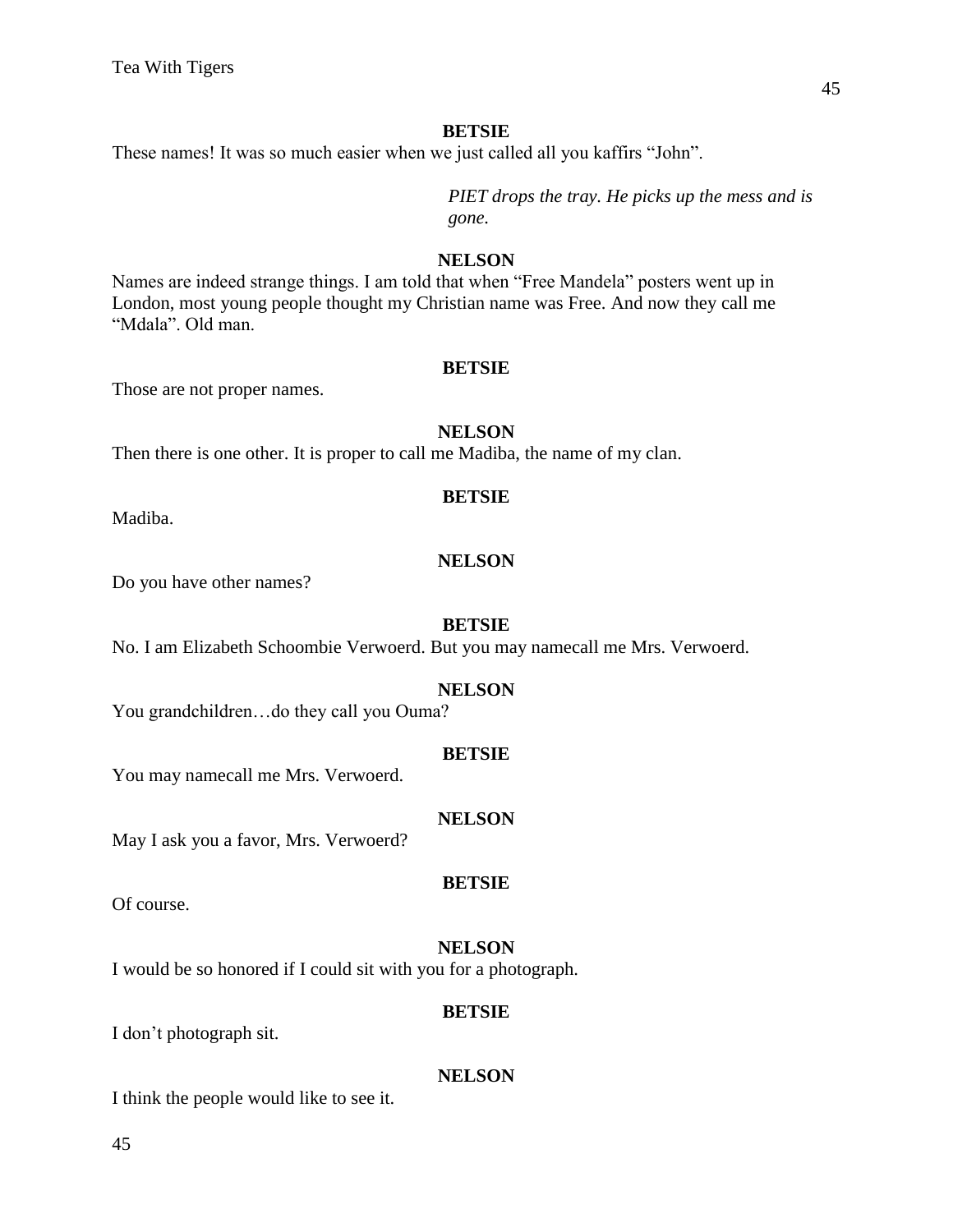I need to do a hairfix.

#### **NELSON**

I think it would calm their fears.

#### **BETSIE**

The people have fears?

#### **NELSON**

That the Battle of Blood River shall be run in reverse.

*We hear the ZULU war chant again.* 

*Cannons fire.*

*PIET is now a modern Boer farmer.*

# **PIET**

All patrols back to the laager! The kaffirs are coming!

#### **NELSON**

There is anger and deep resentment in our land.

#### **PIET**

Locked and loaded!

*Sound of gunfire. Smoke, as well. PIET falls and gets up repeatedly. All the while he is singing one of the Afrikaner anthems as the Zulu chant plays.*

*The tea kettle starts to whistle again.*

#### **NELSON**

Years of fierce battle. Whites will fall. Blacks will fall.

#### **PIET**

Open the gates! Machine guns and machine gods will stomp savages! Will the ammunition hold out?

> *The tea whistle gets louder and louder, and becomes more prominent over the noises of rifles and the Zulu chants. PIET rises and falls as NELSON narrates.*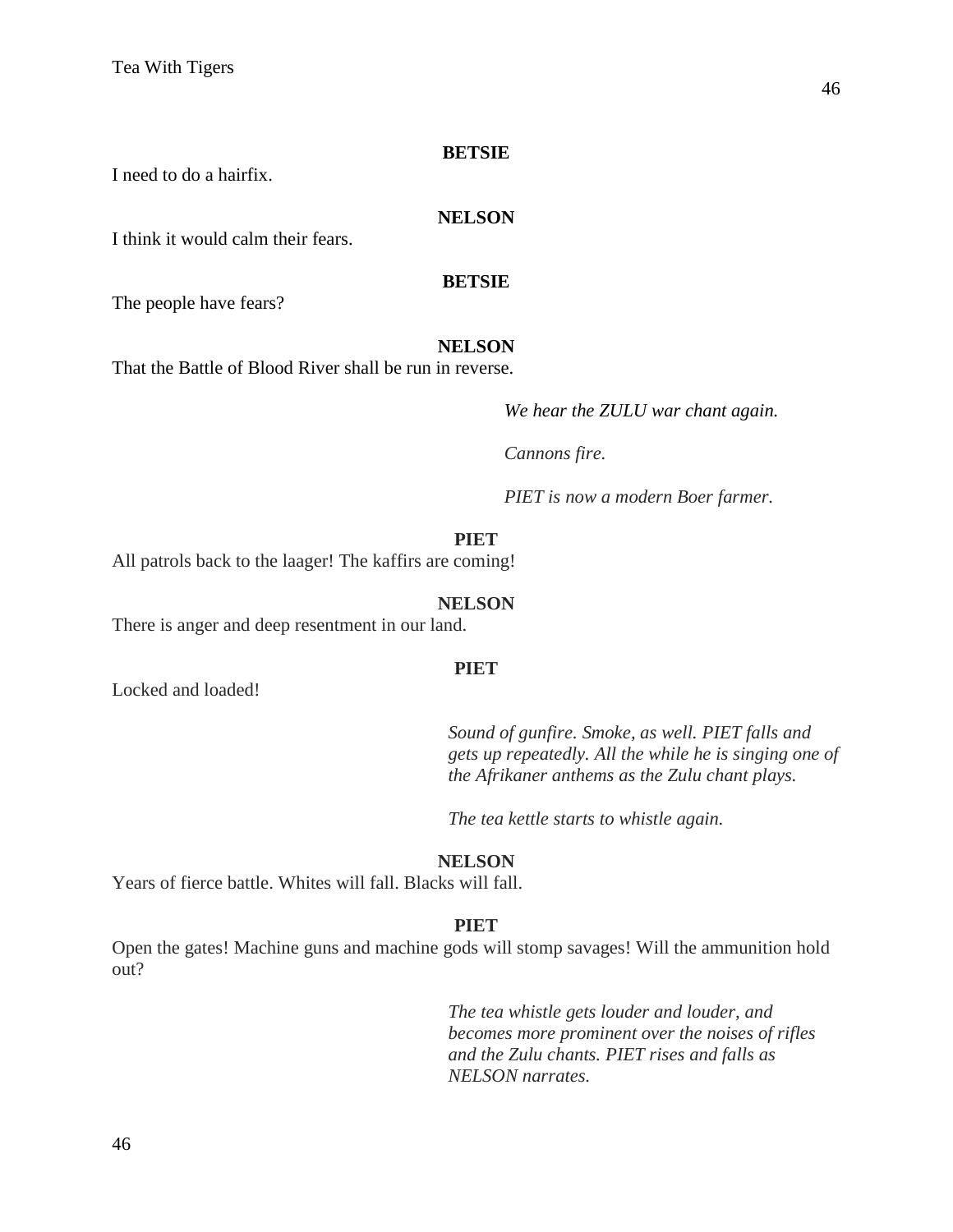Blacks attack. Whites attack. Ammunition stocks higher. Understanding stocks lower. Blacks attack. Whites attack. Ammunition stocks higher. Hope stocks lower. Blacks attack. Whites attack. Hope and Understanding gone.

Understanding…

Hope…

*PIET falls one last time and is gone.*

*The tea whistle is turned off.*

Peace beaten back, crossing the river, now red with the blood of three million.

#### **BETSIE**

Oh, that. That won't happen, will it?

#### **NELSON**

Not if they see a picture of us.

#### **BETSIE**

Then we shall photograph sit.

*PIET is there, with the teapot and the instamatic.*

#### **NELSON**

A photograph of Madiba and Mrs. Verwoerd.

*PIET prepares to take the photograph. As they are just about ready…*

#### **NELSON**

May I ask why he calls you Mohini?

#### **BETSIE**

How dare you! HOW DARE YOU!

*BETSIE is overcome by a smell. As she storms off, she, of course, upsets the teapot, again.*

#### **NELSON**

At this point you really must explain why you call her Mohini.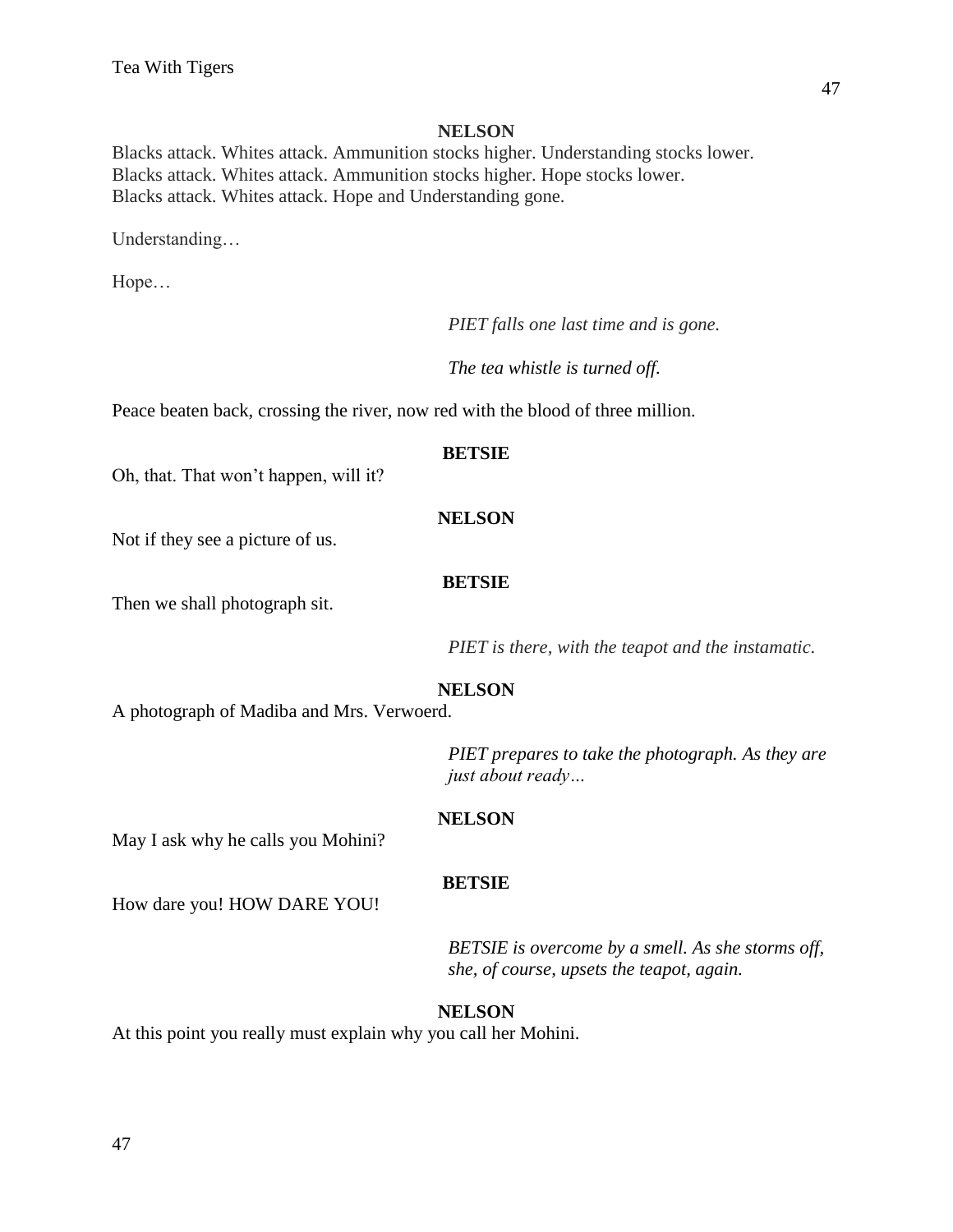Mohini was a white tiger. She lived for years in a twelve by twelve iron bar cement floor cage, daypacing. One day her zookeepers decided to build Mohini a beautiful new natural habitat – grass acres, tree hills, a drinkpond. They brought Mohini to the new habitat and released her. She corner retreated, jailtight, and spent the rest of her life daypacing, no hills, no trees, no drinkpond, just daypacing the same figure eight, barewearing infinity within a twelve by twelve square.

#### **NELSON**

I cannot free her. Only she can free herself.

# *BETSIE is there.*

#### **BETSIE**

I am locking myself in my room. I will finish the stitching tonight. And no one will rip out my stitches. Tomorrow I'll be with my Hendrik. You will never torment me again. And goodbye, man with so many names. I do think that the number of deaths Will be counted in thousands, not millions.

# **PIET**

You did not Volkstaat ask him!

*BETSIE is gone.*

I will start your teapotting again. Coffeepotting.

*PIET is gone.*

*NELSON looks up at the letters once more. He notices again that one of them seems to be playing one of the Afrikaner tunes from earlier. NELSON's curiosity once again gets the better of him and he opens the letter with the Afrikaner anthem playing.*

# **YOUNG WOMAN's VOICE**

Dear Piet,

My ouballie says he'll call the kerels if he finds out we're still jolling. He says if he calls them then they'll only send you to prison and not me. I don't care. It's worth the risk to me. Burn this note when you get it.

Love,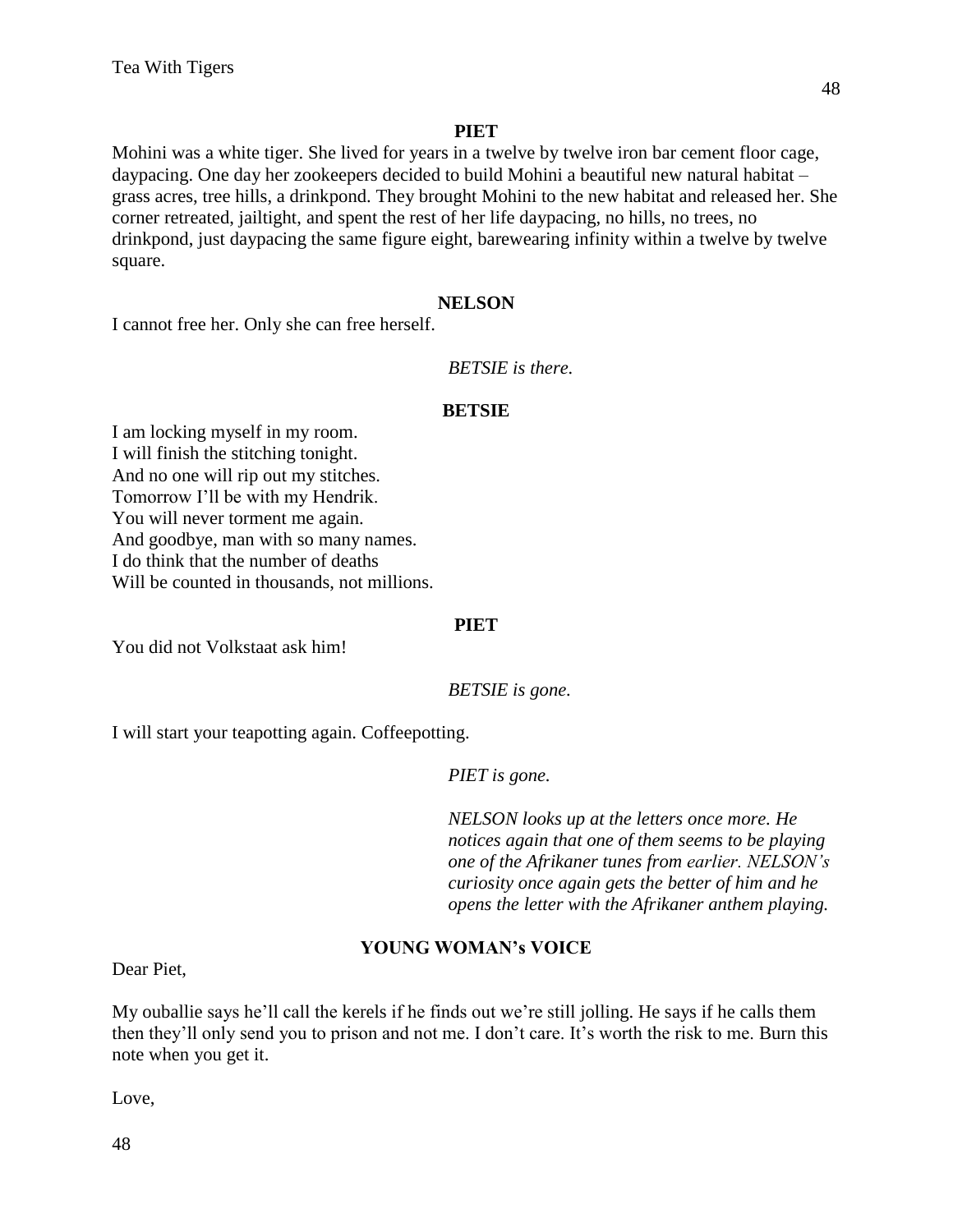Helena.

# *PIET is there.*

# **NELSON**

You always bring her back.

# **PIET**

She's jailtighted herself. With a thimblebox and threadskeins and the will of a droughtstricken baobab root. She will stitchfinish now, she will cross over to join Hendrik and that will be that.

#### **NELSON**

**PIET**

You went to prison for Helena.

Do you have a pencil?

*NELSON hands PIET a pencil from his pocket. PIET places the pencil in his hair and it falls out.*

White.

*PIET places the pencil in Nelson's hair. It stays.*

Black.

# **NELSON**

As if you needed the Pencil Test for that.

Helena.

# **PIET**

*PIET places the pencil in one of HELENA's letters. It stays.*

# **PIET**

Coloured.

*PIET takes down a different letter.*

To the Department of Internal Affairs. I hereby wish to have my race classification on my racial identity card changed from White to Coloured. Sincerely, Pieter De Kuyper.

*PIET takes down another letter.*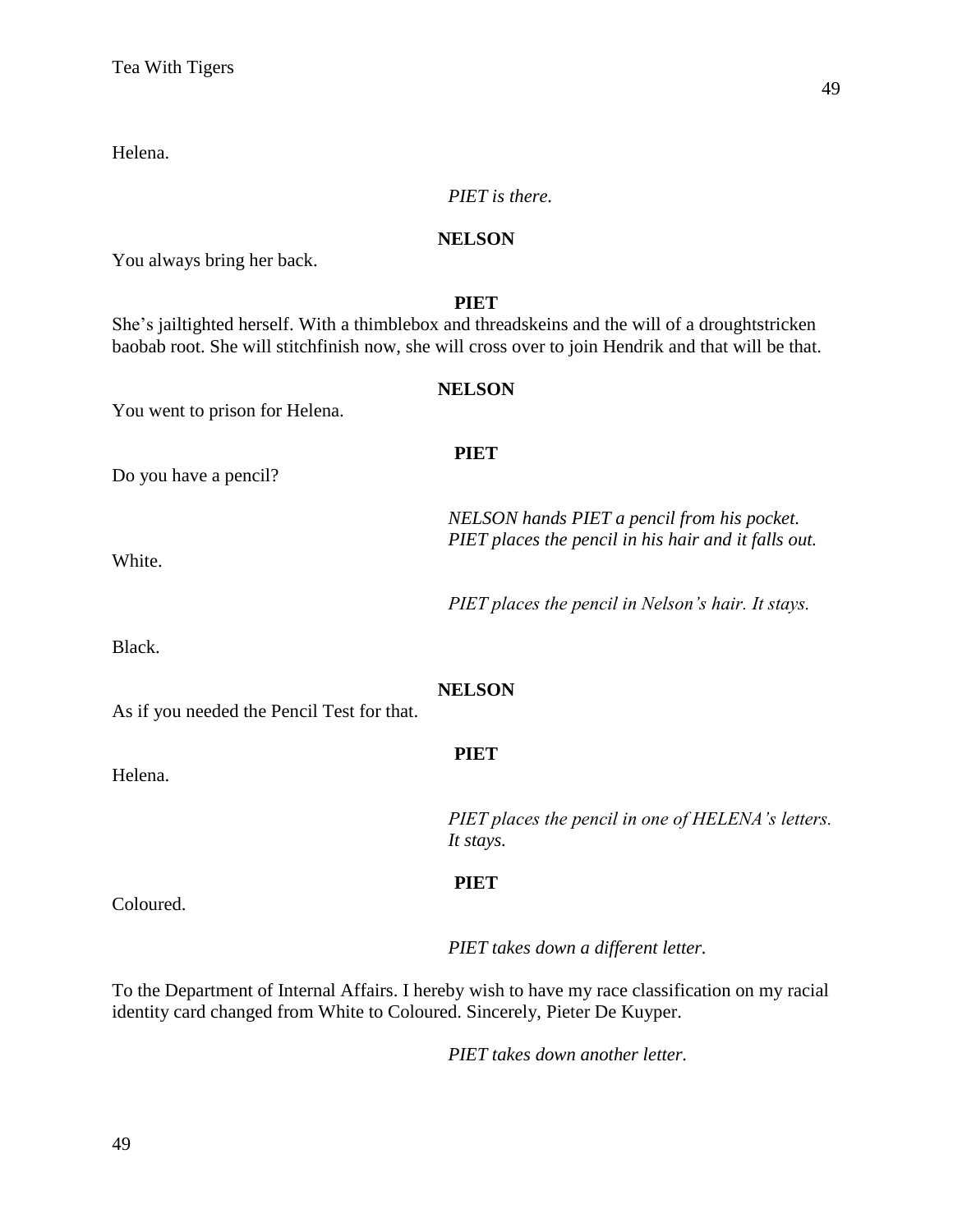Dear Mr. De Kuyper, we have reviewed your petition for race re-classification and regretfully deny your request.

*PIET takes down another letter.*

To the Department of Internal Affairs, I insist that you reclassify me as Coloured immediately as I have at least one Coloured ancestor on my mother's side.

*BETSIE is there, as Helena, in a swimsuit.*

#### **BETSIE**

I smaak you stukkend, Piet! You like my lekker cozzie, ja nee? Yoh, there's the dwankie Inspector!

*NELSON is the Inspector.*

#### **NELSON**

Lekker stukkie, bra! Let's do a little check of the cozzie.

*PIET takes down another letter. NELSON tries to peek under Helena's swimsuit as the following letter is read. The tea kettle starts to whistle.*

#### **PIET**

Dear Mr. De Kuyper, everyone in South Africa has at least one Coloured ancestor on their mother's side. That's not the point. You pass the pencil test and that is all that matters. Dr. Hendrik Verwoerd knew what he was doing when he drafted the Sexual Offences Act of 1957 and you are as white as the snow on Table Mountain in August and Helena is Coloured and unless you wish seven years in prison you will refrain from your immoral and indecent acts with her -

#### **NELSON**

Here, let's have a look. Oh, I don't give rocks about your poes, stukkie. Just need to see your skin. Have you caught a good tan, or are you passing? Just a little look under the cozzie is all I need. Give us a little look here. Are you passing? Are you passing? Are you passing? Are you passing? (*etc.*)

*PIET punches the letter with great force. It falls to the ground. NELSON falls to the ground, then is gone. BETSIE is gone. The tea kettle whistle stops.*

*PIET takes down another letter.*

#### **PIET**

Pieter De Kuyper, you are hereby convicted of assault and sentenced to 18 months in Johannesburg Prison.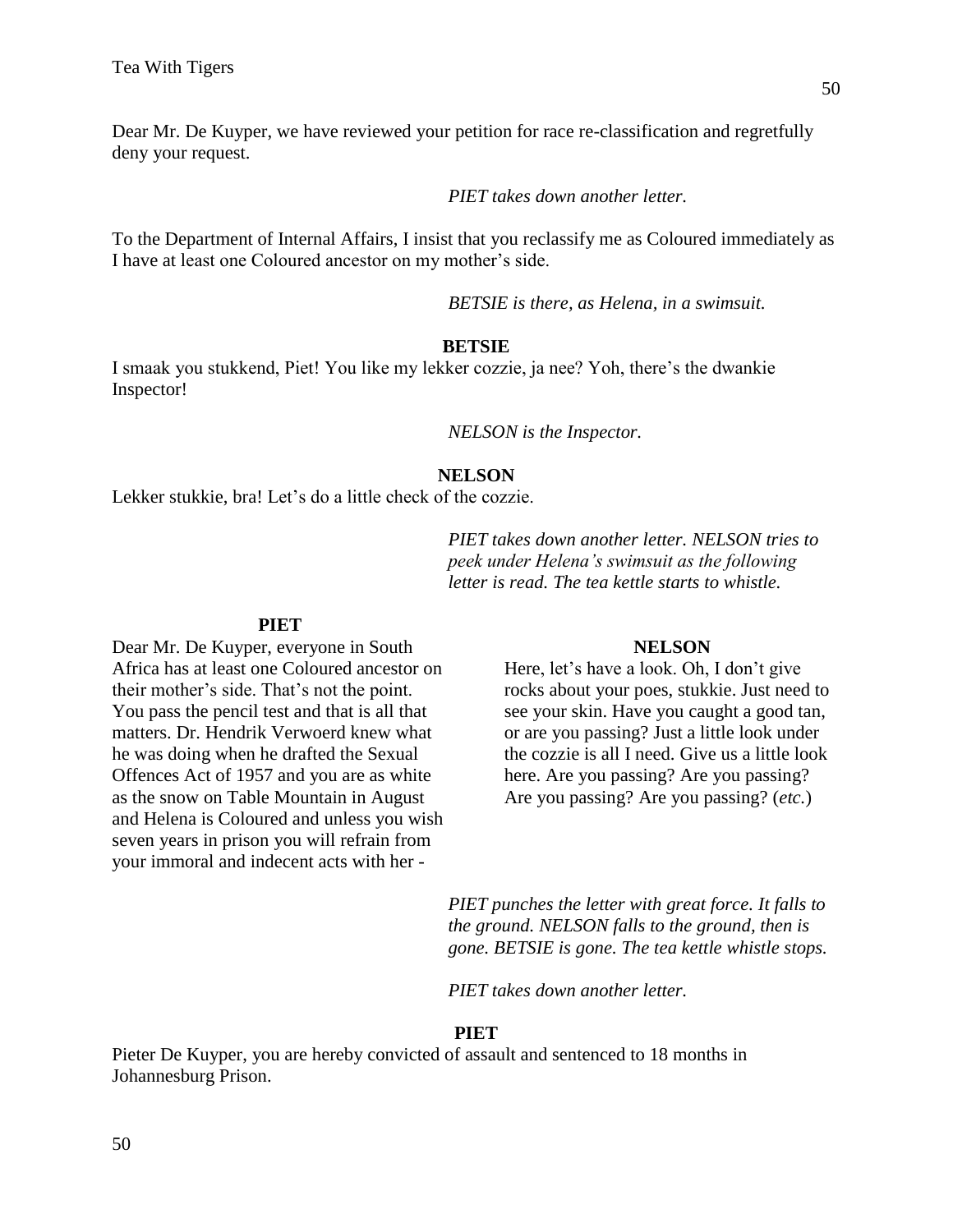*A video of Hendrik Verwoerd appears.*

# Video 2:<https://www.youtube.com/watch?v=xHgU1Jw6oyw>

"What is our future? Now I want to make quite sure, that I will not be misunderstood. I am not using this occasion as a platform for putting forward ideas other than those which I hope will help to bring unity, prosperity and happiness to South Africa. I see our Republic, the Republic of the English and the Afrikaans-speaking alike, governing what is the heritage of white South Africa joined together as one by the very vast system at this time, through this unity, cooperating in solving its special problem of race relations, so totally different from problems anywhere else in the world."

*BETSIE is there, as herself, with the embroidery.*

| I turned off your tea, Mimis.     | <b>BETSIE</b> |  |
|-----------------------------------|---------------|--|
| Are you close to stitchfinishing? | <b>PIET</b>   |  |
| I used the water to birdboil.     | <b>BETSIE</b> |  |
| Dung beetle!                      | <b>PIET</b>   |  |

# **BETSIE**

I'm joking. I only said that to see if it would whiten him.

I am almost stitchfinished. Sunday, December 16, 1838. Like being newly born. Sky clear, weather fine and bright. And in the distance, the Zulus approach.

> *We hear the Zulu war chant. PIET is now a Boer soldier.*

# **PIET**

Commandant! Kaffirs on the horizon!

# **BETSIE**

All patrols back to the laager! The kaffirs are coming!

*The ZULU WARRIOR is there, with a shield and spear, chanting. He sings Tshotsholoza, another freedom song.*

# **PIET**

Commandant! Regiment after regiment surrounding us! Thirty thousand strong!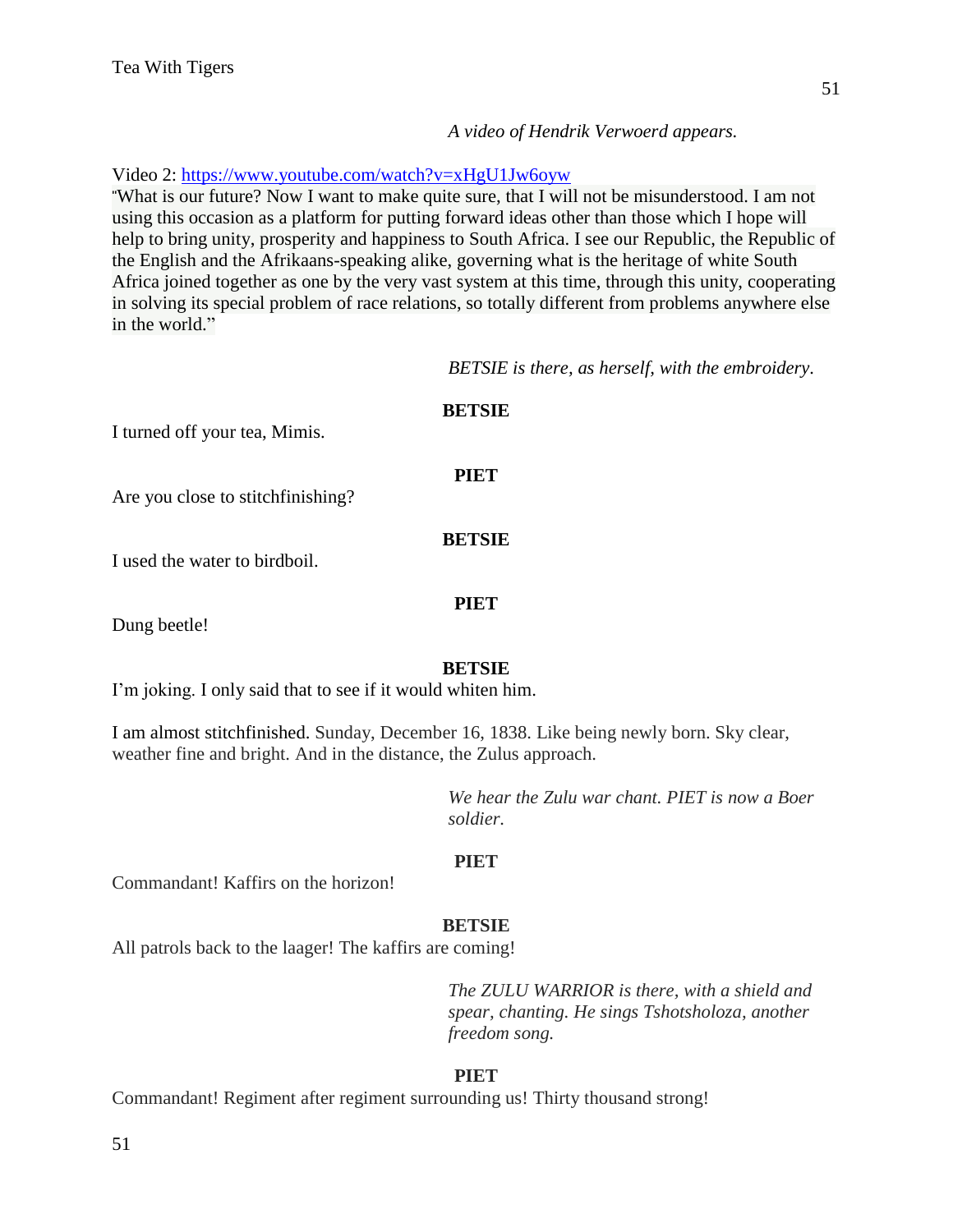Fire the cannons!

I said, Fire the cannons!

#### **PIET**

No, Commandant.

#### **BETSIE**

Fire the cannons, poopsquirt!

#### **PIET**

No cannons! No muskets! No machine guns!

#### **BETSIE**

Cannons then muskets then blood then gold mines then homelands and good-neighborliness then "Die Transvaalers is plesierig, dit kan jy my glo".

# **PIET**

(*overlapping*) Section 16. It shall be a criminal offense for sexual relations to occur between any white and non-white persons with a penalty of up to seven years in prison.

#### **BETSIE**

Fire the cannons! Open the gates! Attack the kaffirs!

Fire on me!

#### **BETSIE**

**PIET**

Open the gates! Attack! Attack!

#### **PIET**

No attack!

*PIET starts ripping stitches out of the embroidery.*

# **BETSIE**

Attack! So there can be kaffirs and coloureds and Groote Schuur and goodneighborliness and John and Jim Fish and "Oranje, Blanje, Blou" and koeksisters for tea and Simba chips with Mrs. H.S. Ball's chutney flavor and Hendrik and the Sexual Offences Act of 1957 and my embroidery! My embroidery!

# **PIET**

(*repeating and overlapping*) No attack! No attack! No attack!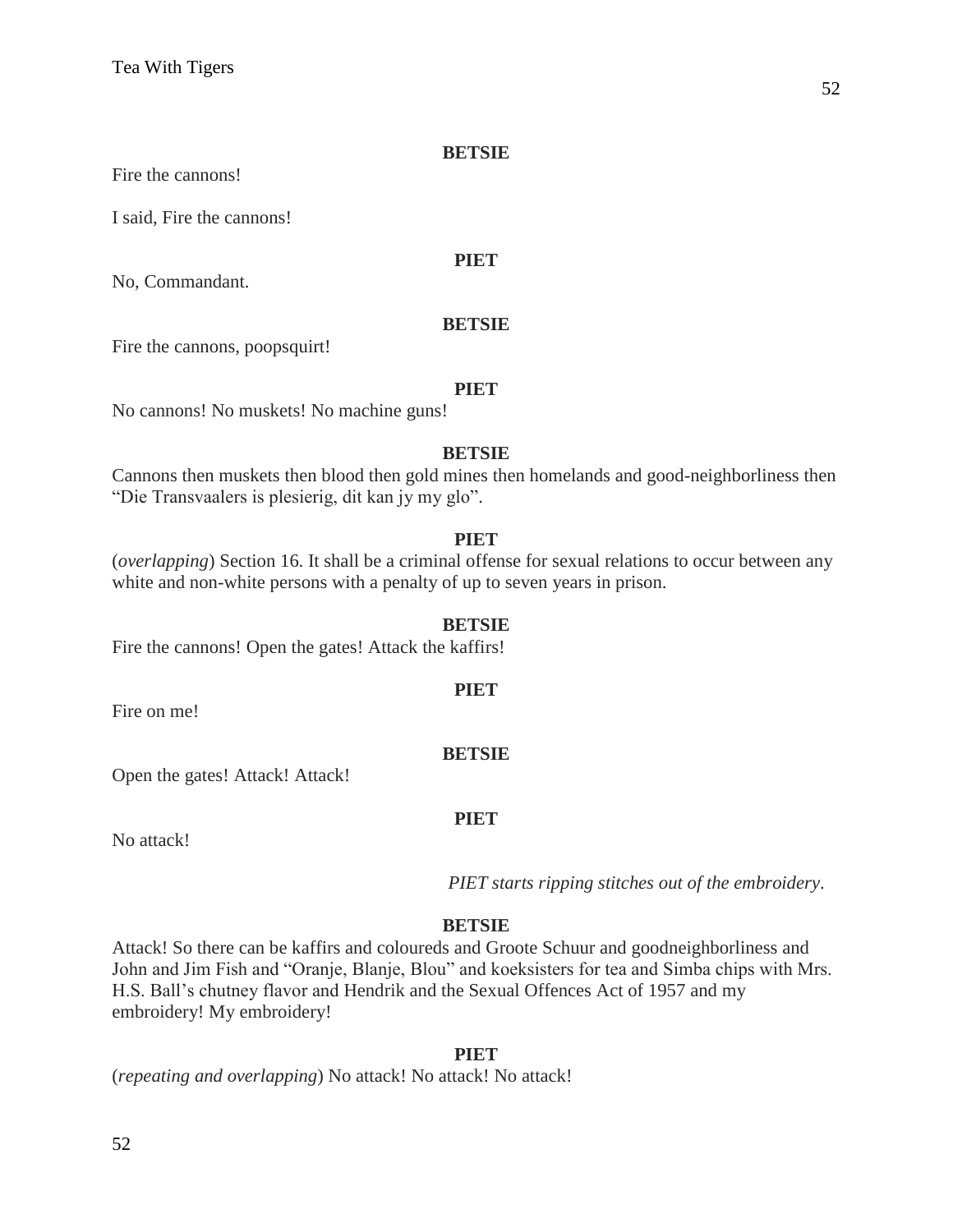*The ZULU WARRIOR is gone.*

# **BETSIE**

Embroidery contributes to the refinement and the beautification of the domestic atmosphere! Such an atmosphere distinguishes the culturally aware nation from the uncivilized!

#### **PIET**

There's your legacy! But let's restart it! This time, title it:" A History of the Great Trek of the Boer People from Capetown to the Transvaal, from 1834 to The Battle of Blood River in 1838, Whereby The World's Most Heinous System of Institutionalized Oppression Was Justified Under The Guise of The Divine Will of God."

*NELSON is there.*

# **NELSON**

I took the liberty of starting to brew the tea. And the coffee.

# **BETSIE**

You are the President! Arrest him and throw him in jail!

#### **PIET**

Stitchripping is not a criminal offense!

#### **BETSIE**

He belongs jailtight for husbandkilling me!

#### **PIET**

I've already been jailtight because of your dead husband. And so has he!

#### **NELSON**

Give me the stitching.

I spent twenty-seven years in prison. Towards the end, they provided me with my own cottage, a cook and housekeeper, Officer Swart.

*PIET is Officer Swart.*

# **PIET**

How many times have I told you, you are not to do the dishes or make your own bed? That is my responsibility.

#### **NELSON**

I have been making my own bed for so long it has become a reflex.

#### **PIET**

Today you walk out a free man.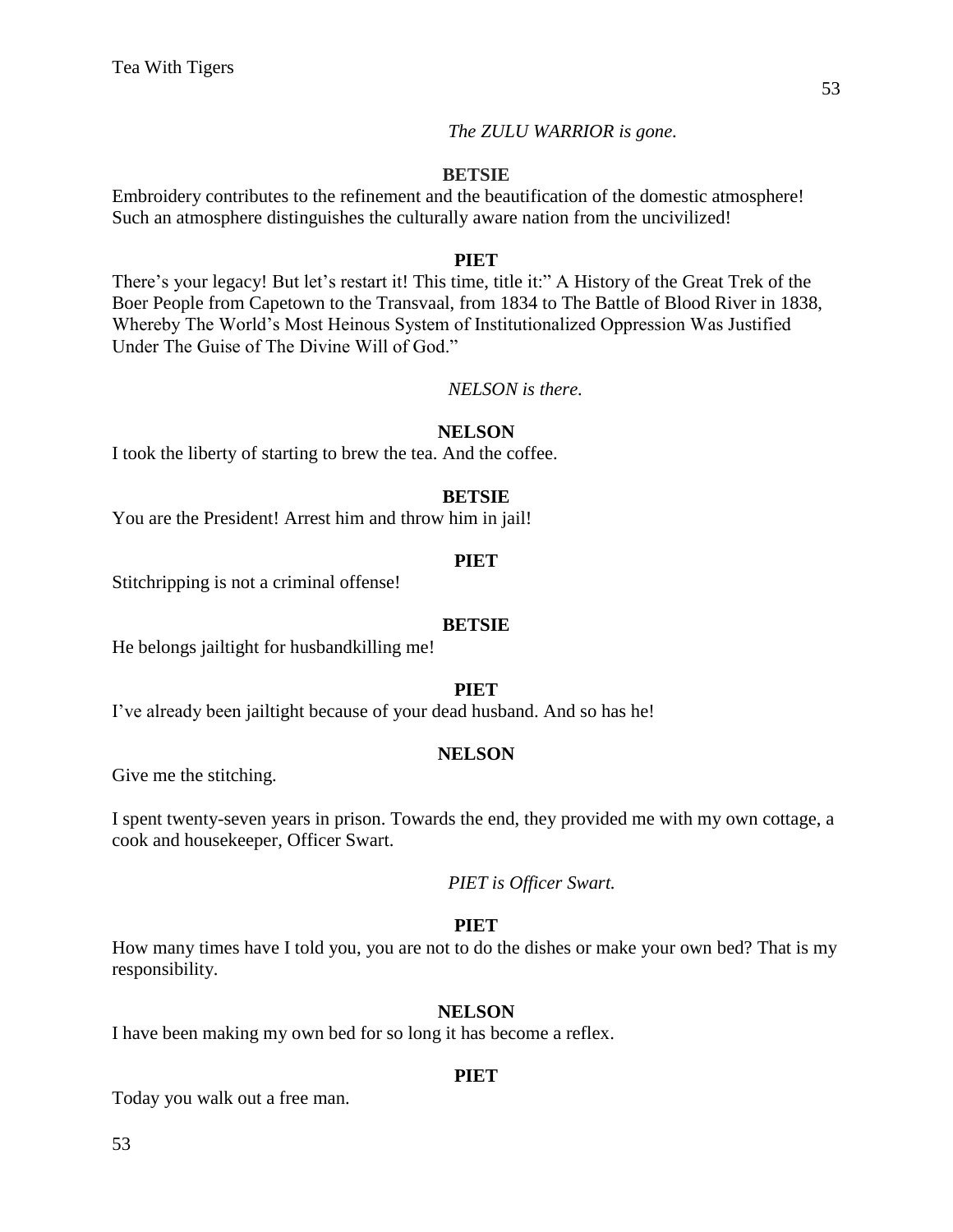Officer Swart, I thank you for your companionship.

Photographers…television cameras...what is that dark, furry object? Some newfangled weapon developed while I have been in prison?

#### **PIET**

It's a microphone.

*NELSON raises his right fist. There is a roar.*

# **NELSON**

And as I walked out the door toward the gate that would lead to my freedom, I knew if I didn't leave my bitterness and hatred behind, I'd still be in prison.

*A long pause.* 

# **PIET**

Thank you for starting the teapotting. And coffeepotting.

*PIET is gone.*

#### **NELSON**

Have you a thimble, Mrs. Verwoerd? I still have a few minutes before I need to depart, and I can help you get started on repairing your embroidery.

**BETSIE**

You embroider?

# **NELSON**

**BETSIE**

I sewed in prison. I am a thimblepusher.

Here.

*BETSIE supplies NELSON with a thimble, needle and thread.*

We will start here.

**NELSON**

**BETSIE**

Are you sure?

I am sure.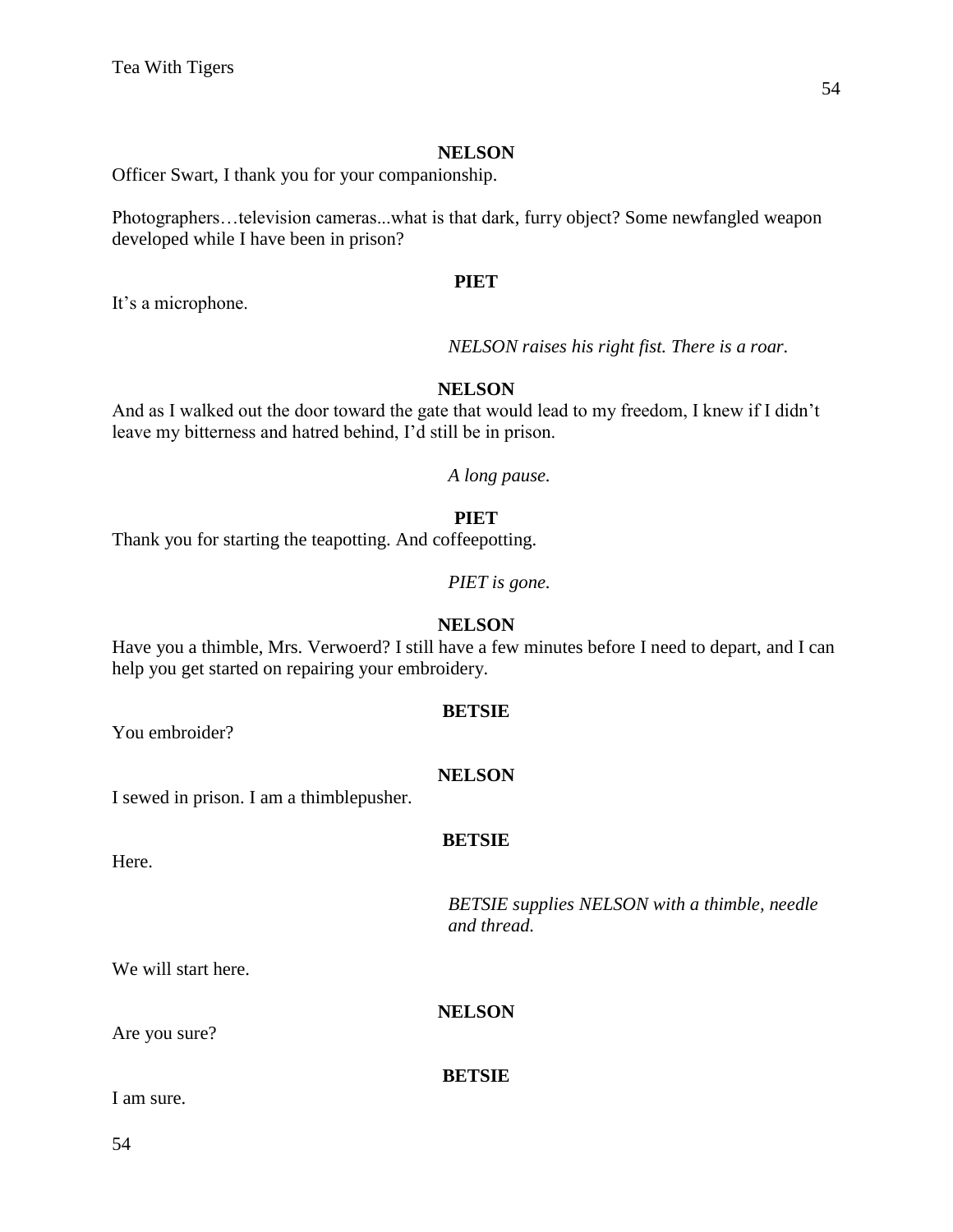This will not upset you?

#### **BETSIE**

Why would stitching a flock of lilac-breasted rollers upset me?

# **NELSON**

Because the live ones I brought you as a gift seemed to upset you greatly.

#### **BETSIE**

Just sew.

*NELSON and BETSIE embroider together.*

#### **NELSON**

When I was a child we called them rainbow birds.

#### **BETSIE**

I was allowed only to proper name things.

#### **NELSON**

In my opinion, it is our nation's most beautiful bird. So many colors.

#### **BETSIE**

So many workhours.

#### **NELSON**

But worth it. They are increasingly rare.

#### **BETSIE**

They are humanshy. I saw one as a child. With Pappa, driving up north one day, not far from Orania, I think. He stops the car; we see one treeperched. "Take my binoculars," he says. And there it is. Like a rainbow. Lilac-breast, just as advertised. Blue tail. Green head. And doing this strange branchtop dance. Its head standing absolutely stationary. And its body just gyrating around and around and around. "It's matelooking," Pappa says.

> *BETSIE does the lilac-breasted roller's dance, as described. This could be uncomfortable.*

#### **NELSON**

Does it find one?

#### **BETSIE**

I don't know. It flew away. I never saw one again. Until today.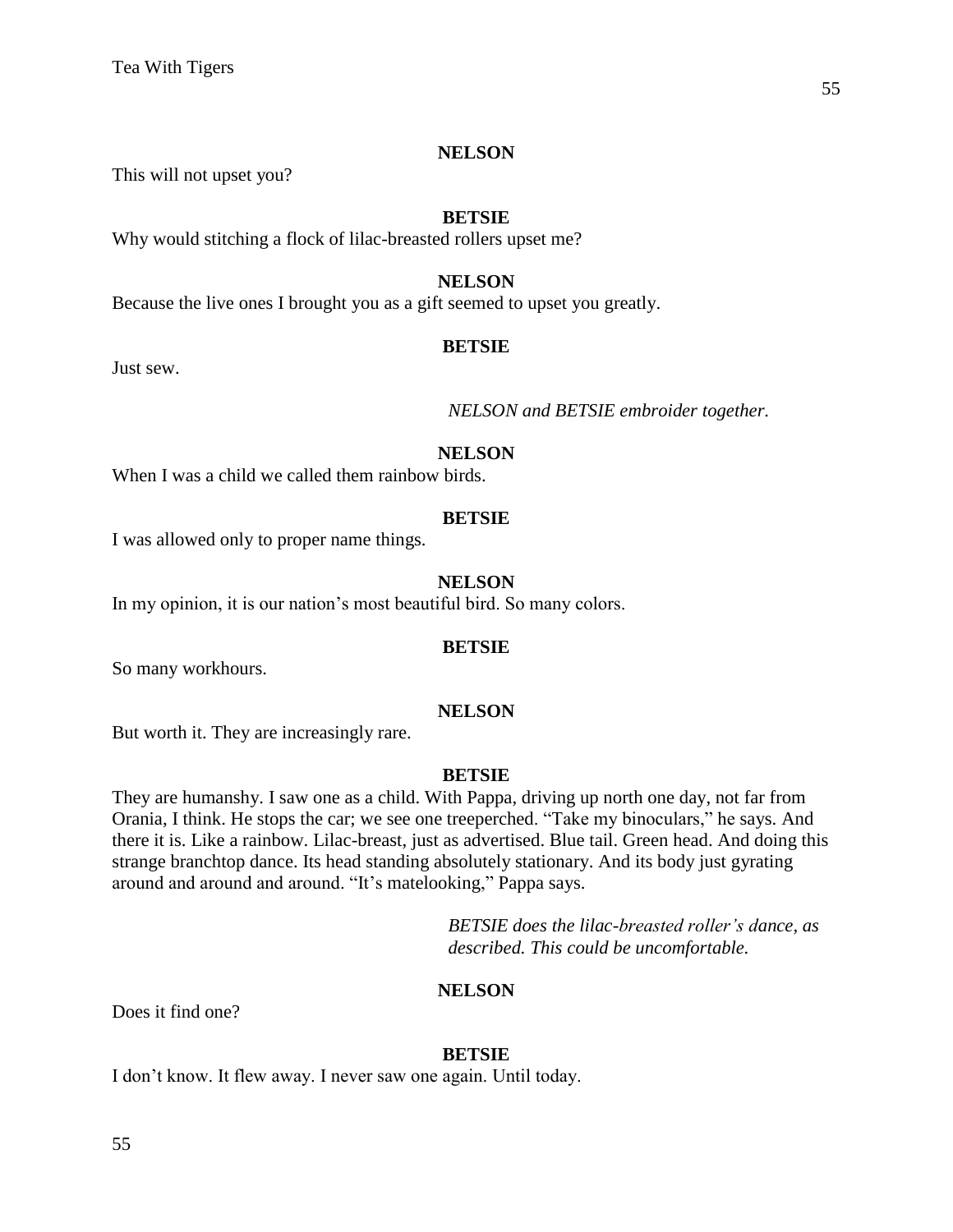Were you really going to boil them?

# **BETSIE**

No! I like to shock Mimis. He thinks I'm mad. HA!

# **NELSON**

I am assured they are a mating pair. Shall we have a look at them? To help with the accuracy of the stitching.

# **BETSIE**

I know well how they liken. But if *you* need to…

# **NELSON**

Piet? Piet, can you bring in the birds?

*PIET is there with the bird cage. Then he's gone.*

# **NELSON**

Thank you, Piet. They are not doing that interesting dance. They remind me of //someone

# **BETSIE**

Of course not! They dance when matelooking, not when they're near one.

# **NELSON**

**BETSIE**

**NELSON**

**BETSIE**

This might make a lovely photograph.

It might at that.

Shall I call Piet?

Piet?

# **NELSON**

The man who takes care of you.

# **BETSIE**

**NELSON**

The Poopsquirt? He reminds me // of someone

(*calling off*) Piet?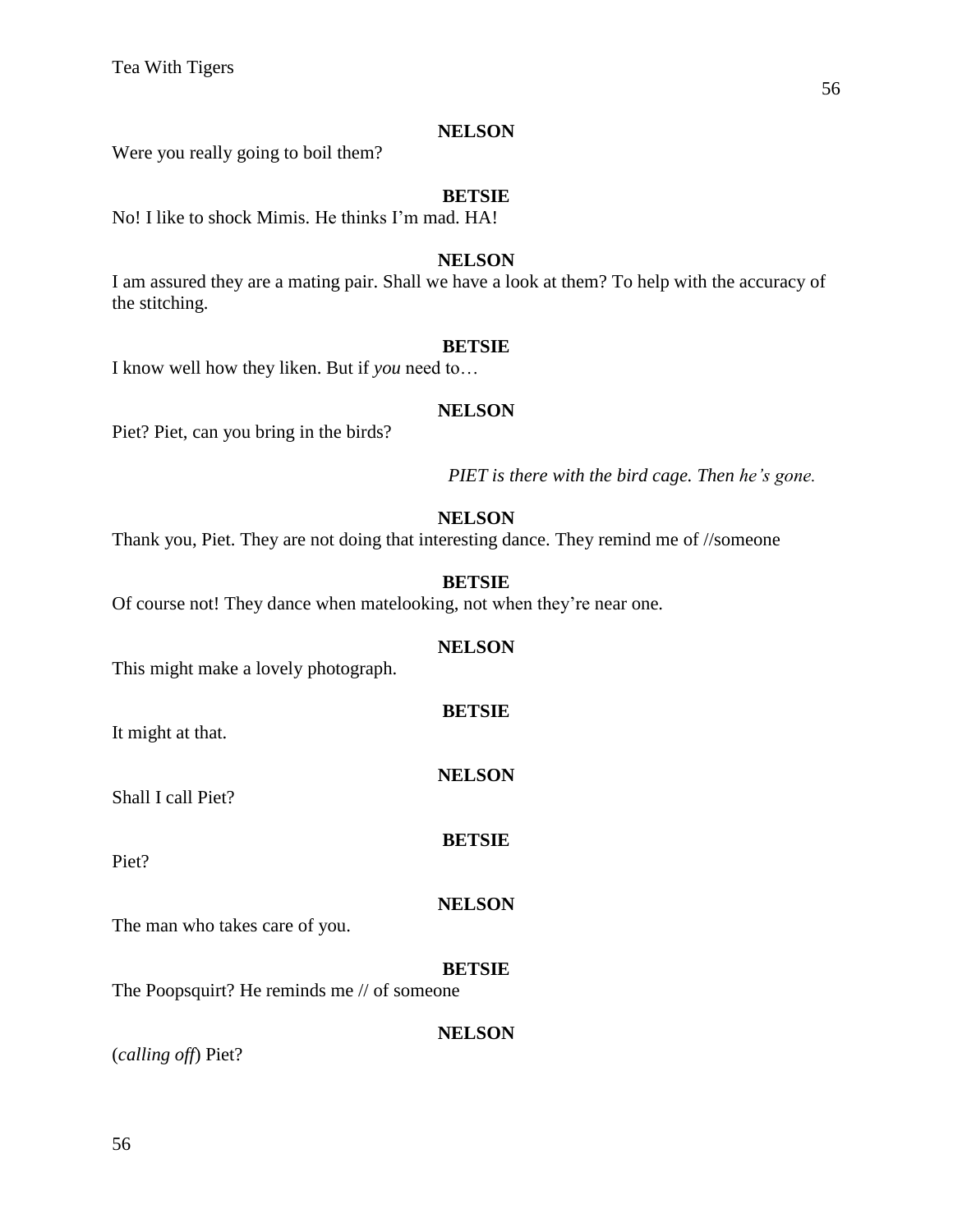# **PIET** (*offstage*)

I AM TEAPOTTING!!

#### **NELSON**

Might we trouble you to bring your Instamatic camera?

#### **BETSIE**

Oh no…the stench! Not the stench!!

#### **NELSON**

Quickly, Piet!

#### **BETSIE**

UGGGGGGGhhhh. Momma's Throatfinger!!!!!!!

#### **NELSON**

Please, Mrs. Verwoerd, do not run off! We are so close!

# **BETSIE**

So far!

# **NELSON**

Here, smell...your cloth! Breathe through it. Use it as a filter. It should remind you.

*NELSON helps BETSIE breathe through the cloth. As he does, he comforts her with singing:*

(*singing*) Die Transvalers is plesierig Dit kan jy my glo Hulle hou graag partytjies En dan mak hulle so…

Better?

# **BETSIE**

For now.

# **NELSON**

Tell me, all this time…what have you been smelling?

#### **BETSIE**

My foul legacy stench. When you are gone, what will stay? Renown as the twentieth century's greatest leader! A nation savior a world light! And what is my legacy? Children, grand-children, yes, but what erected monuments? Just one.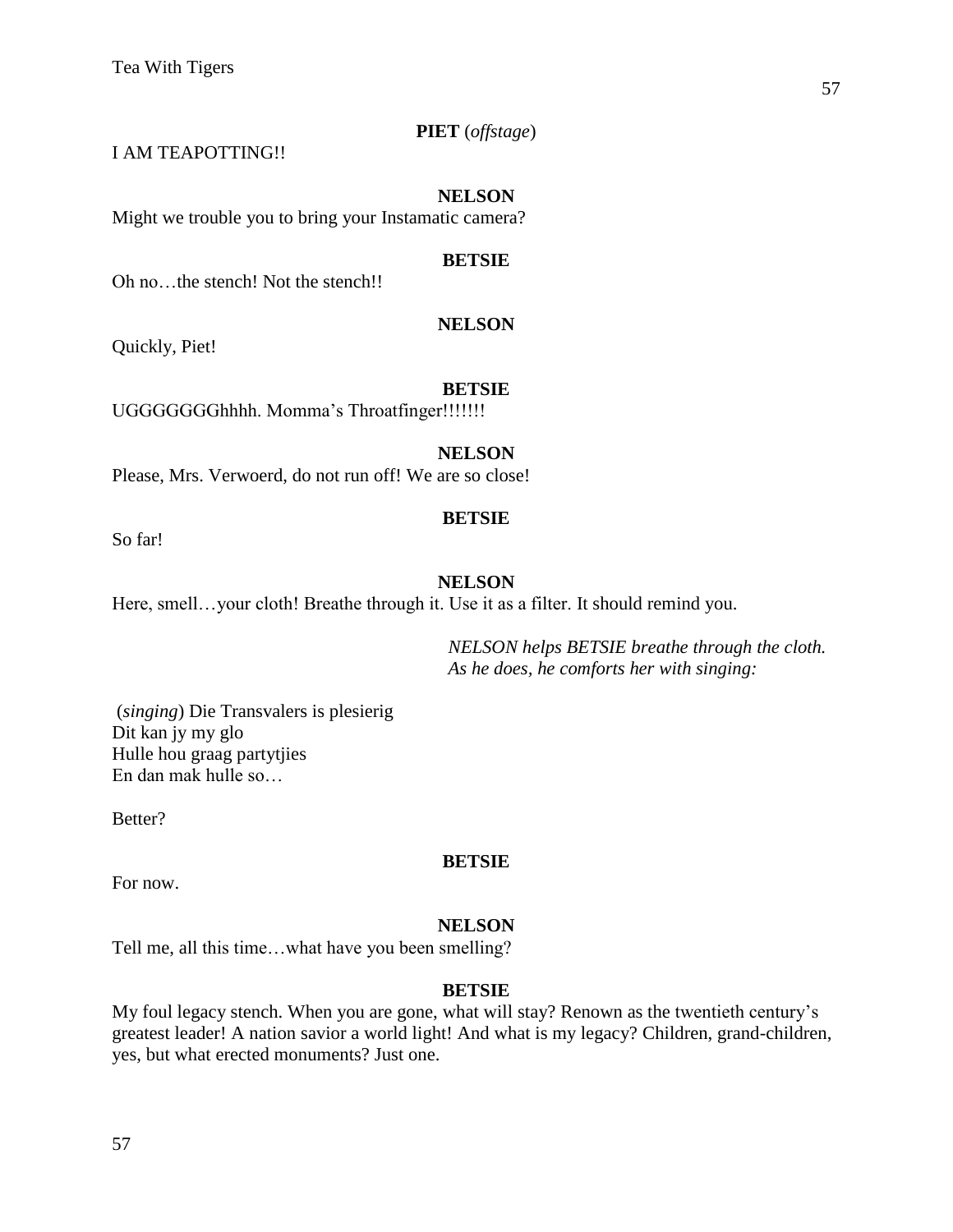The Betsie Verwoerd Sewage Pumping Station, Smartt Road, Goodwood, Cape Town, South Africa, 7640.

It smells awful. Momma's…

#### **NELSON**

I will urge that a school be named for you as well.

# **BETSIE**

Perhaps the embroidery shall be legacy enough. WHERE IS THE FUCKING TEA???

#### **NELSON**

When he comes in with the tea, tell him you forgive him.

#### **BETSIE**

He has been cruel to me.

# **NELSON**

Kindness to a cruel enemy is an act of moral supremacy.

### **BETSIE**

He was this fat Greek. Claimed he had a talking tapeworm that made him do it.

#### **NELSON**

It must be very difficult to live with a talking tapeworm.

#### **BETSIE**

He was mad.

# **NELSON**

The power of madness –

*PIET is there, with the tea and coffee and camera.*

#### **PIET**

Attempting to overcome the madness of power.

# **NELSON**

There is nothing more powerful and self-serving than forgiveness.

*PIET serves the tea and coffee. It is galubrious. Maybe the birds sing?*

*BETSIE takes out paper and pen and writes a short letter.*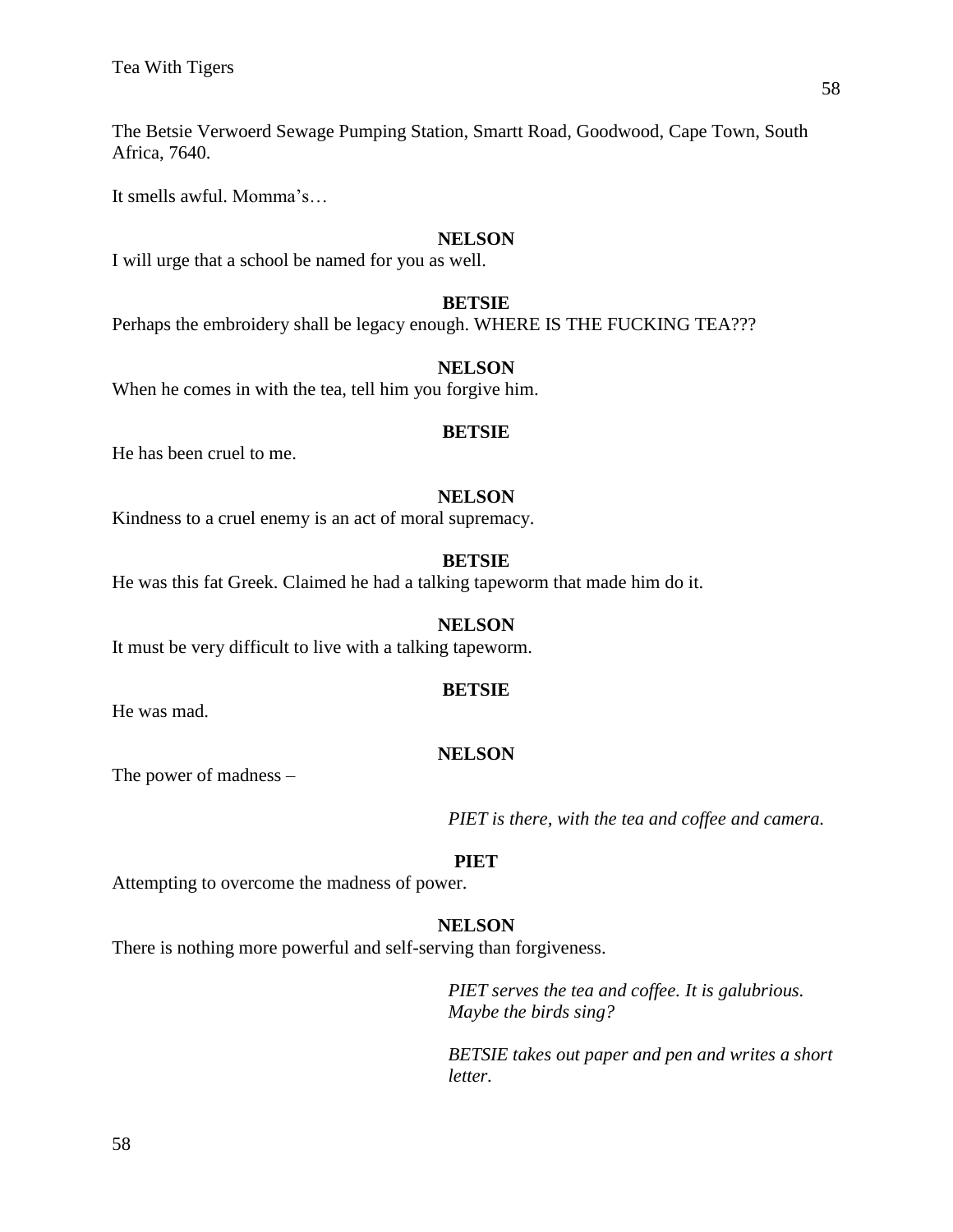It's for Mimis.

*PIET approaches BETSIE. BETSIE refuses him the letter.*

#### **BETSIE**

It's for Mimis.

Poor Mimis.

*BETSIE places the letter in the air above her with the other letters above the space.*

This tea is very good, Piet. You make a galubrious cup of tea. On occasion.

#### **PIET**

My dual nature.

#### **BETSIE**

I am to ask you for the Volkstaat for the Afrikaners.

#### **NELSON**

It is something I will consider, Mrs. Verwoerd. I have but a few minutes. May I help you finish your rainbow birds?

#### **BETSIE**

They are called lilac-breasted rollers, but yes. You remind me….never mind.

*NELSON and BETSIE embroider.*

# **NELSON**

May I ask once again for a photograph?

#### **BETSIE**

I would say yes, but I need to do a hairfix.

#### **PIET**

Your hair looks beautiful, Mrs. Verwoerd.

#### **BETSIE**

Piet. You're a fucking liar. But go ahead.

*PIET takes the photograph.*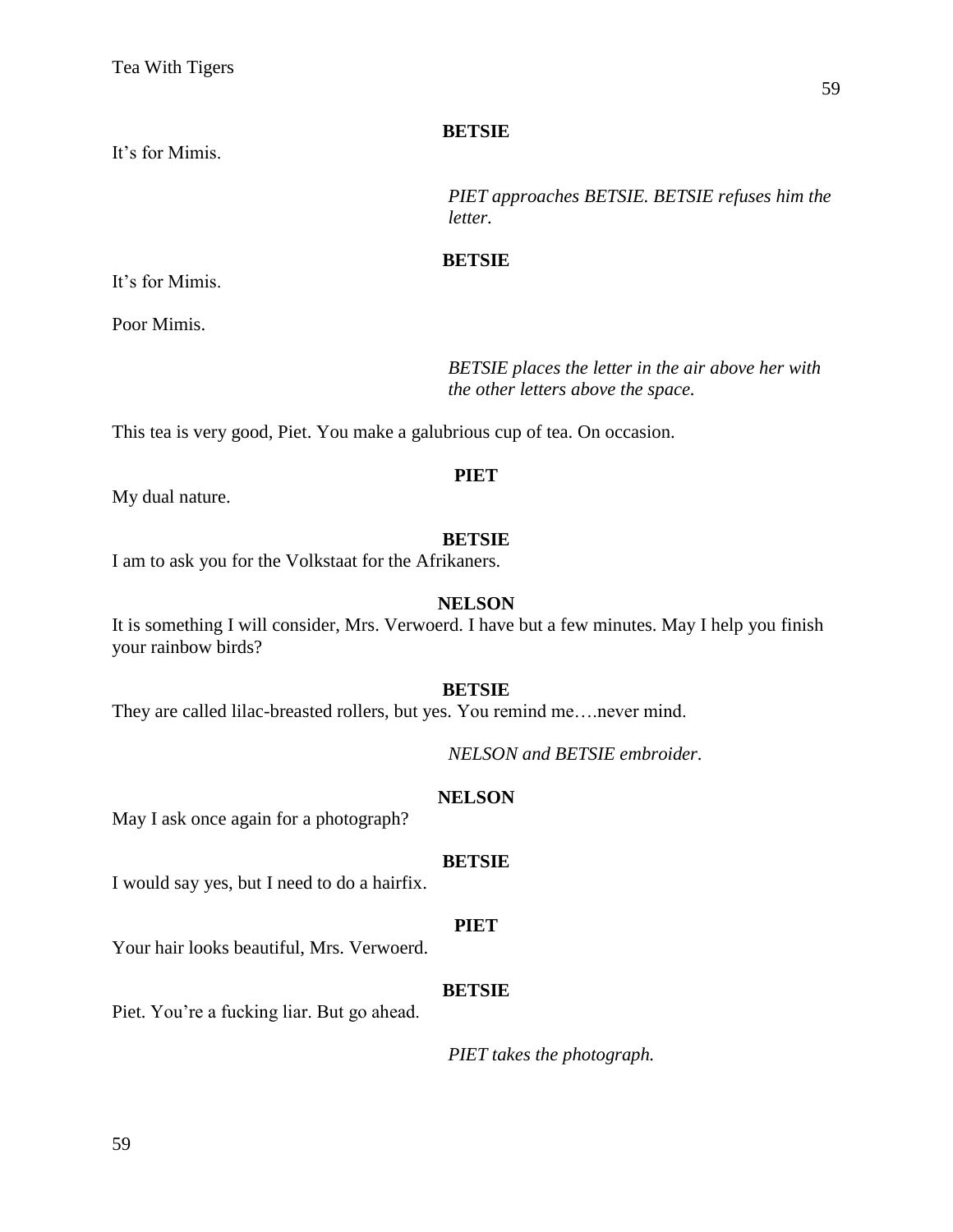Are you a better photographer than a teapotter?

*PIET takes several more photographs, just in case.* 

*The sound of a helicopter.*

#### **NELSON**

I'm afraid I must return to Cape Town.

#### **BETSIE**

You must leave us your address. I am told you do not reside at Groote Schuur.

*NELSON writes his address on a piece of paper and places the paper in the air above him with the other letters above the space.* 

#### **PIET**

You haven't finished your coffee!

# **NELSON**

Then I will have to visit you at your shop in Johannesburg. Galubrious. You remind me….

Thank you for a lovely visit, Mrs. Verwoerd. I will consider the Volkstaat with sympathy towards the Afrikaner people. Good luck with your embroidery. I hope you will send me a photograph of that as well.

*NELSON is gone.*

*PIET pulls down a letter.*

# **PIET**

To whom it may concern. Mr. Pieter De Kuyper has been my dedicated assistant for the past three years. He's a perfect gentleman and makes galubrious pots of tea. Hire him at once.

Sincerely,

Mrs. Betsie Verwoerd.

*PIET hands the letter to BETSIE for her signature. She signs it. He rehangs it. Maybe it flies away?*

# **BETSIE**

Do you believe the tiger is native to Africa, Piet? Perhaps I shall put a tiger in my embroidery.